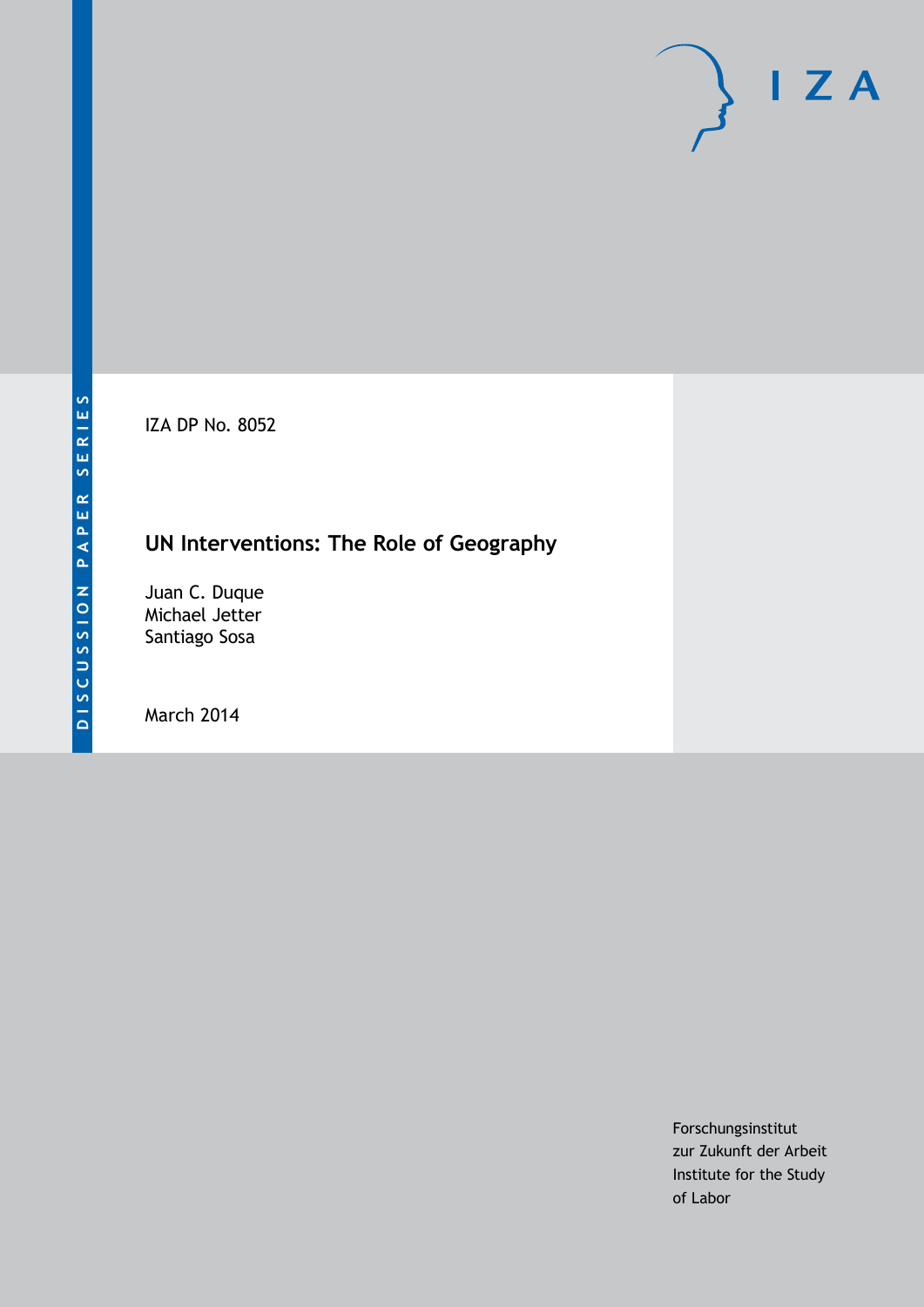# **UN Interventions: The Role of Geography**

## **Juan C. Duque**

*RiSE Group, Universidad EAFIT*

## **Michael Jetter**

*Universidad EAFIT and IZA*

## **Santiago Sosa**

*Universidad EAFIT*

Discussion Paper No. 8052 March 2014

IZA

P.O. Box 7240 53072 Bonn **Germany** 

Phone: +49-228-3894-0 Fax: +49-228-3894-180 E-mail: [iza@iza.org](mailto:iza@iza.org)

Any opinions expressed here are those of the author(s) and not those of IZA. Research published in this series may include views on policy, but the institute itself takes no institutional policy positions. The IZA research network is committed to the IZA Guiding Principles of Research Integrity.

The Institute for the Study of Labor (IZA) in Bonn is a local and virtual international research center and a place of communication between science, politics and business. IZA is an independent nonprofit organization supported by Deutsche Post Foundation. The center is associated with the University of Bonn and offers a stimulating research environment through its international network, workshops and conferences, data service, project support, research visits and doctoral program. IZA engages in (i) original and internationally competitive research in all fields of labor economics, (ii) development of policy concepts, and (iii) dissemination of research results and concepts to the interested public.

<span id="page-1-0"></span>IZA Discussion Papers often represent preliminary work and are circulated to encourage discussion. Citation of such a paper should account for its provisional character. A revised version may be available directly from the author.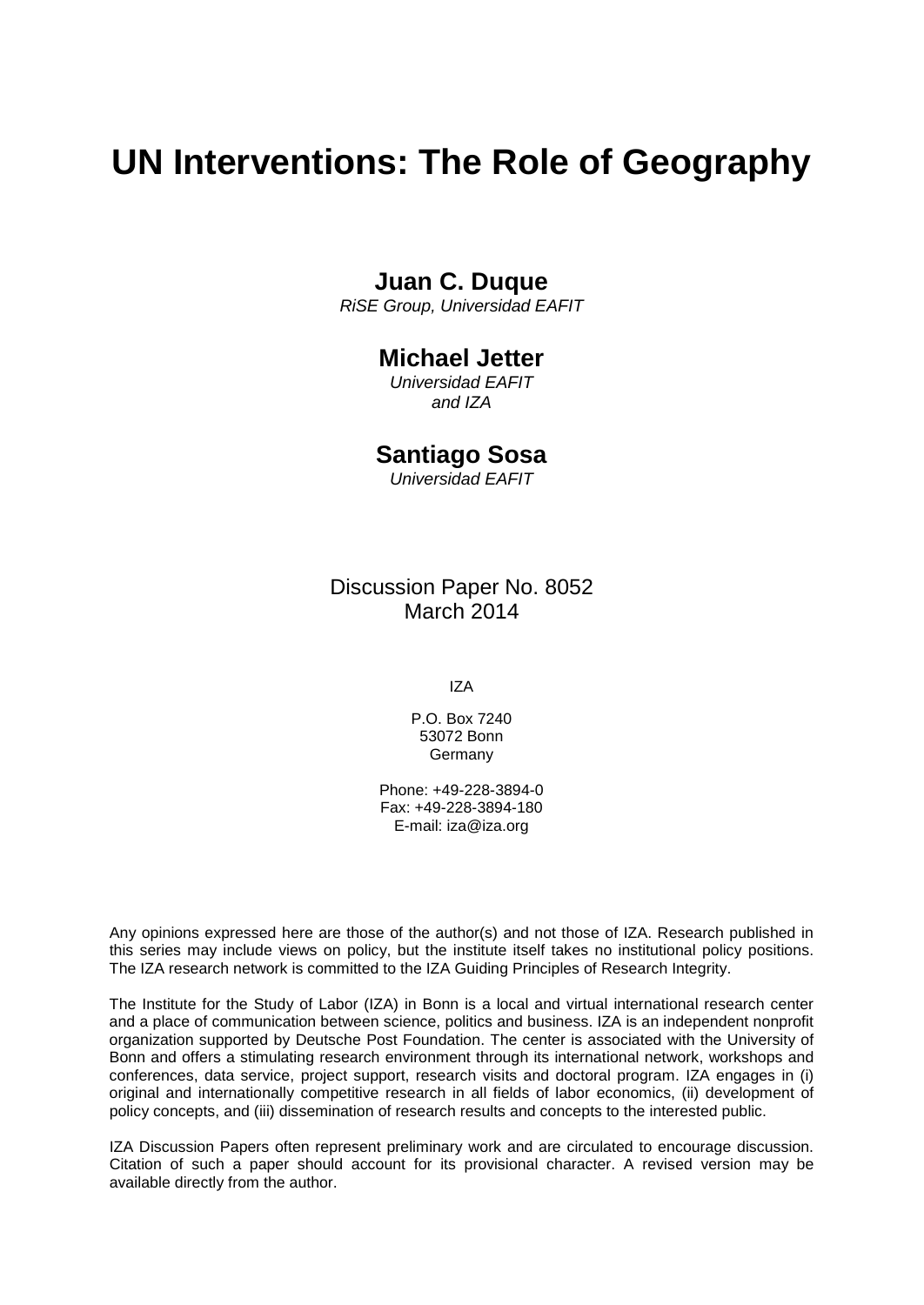IZA Discussion Paper No. 8052 March 2014

## **ABSTRACT**

## **UN Interventions: The Role of Geography[\\*](#page-1-0)**

This paper argues that UN military interventions are geographically biased. For every 1,000 kilometers of distance from the three Western permanent UNSC members (France, UK, US), the probability of a UN military intervention decreases by 4 percent. We are able to rule out several alternative explanations for the distance finding, such as differences by continent, colonial origin, bilateral trade relationships, foreign aid flows, political regime forms, or the characteristics of the Cold War. We do not observe this geographical bias for non-military interventions and find evidence that practical considerations could be important factors for UNSC decisions to intervene militarily.

JEL Classification: D74, F52, F53, N40, R12

Keywords: United Nations, conflict resolution, international organizations

Corresponding author:

Michael Jetter Department of Economics School of Economics and Finance Universidad EAFIT Carrera 49 7 Sur-50, Avenida Las Vegas Medellín Colombia E-mail: [mjetter7@gmail.com](mailto:mjetter7@gmail.com)

We thank seminar participants at the NIW (Hannover, Germany), the Universidad de Los Andes, the Southern Methodist University, and the University of Memphis for their valuable comments and discussions. We are especially grateful to Pedro Amaral, David Bardey, Theodore Breton, Leopoldo Fergusson, Alan Finkelstein Shapiro, Andrew Hussey, Louis Jaeck, David Kemme, James Lake, Mark Mullenbach, Albert Okunade, Ömer Özak, Timothy C. Salmon, Fabio Sánchez, Hans-Peter Schmitz, William T. Smith, David Stadelmann, Stephan Thomsen, Hernán Vallejo, Andrés Zambrano, and Hernando Zuleta for helpful comments and discussions.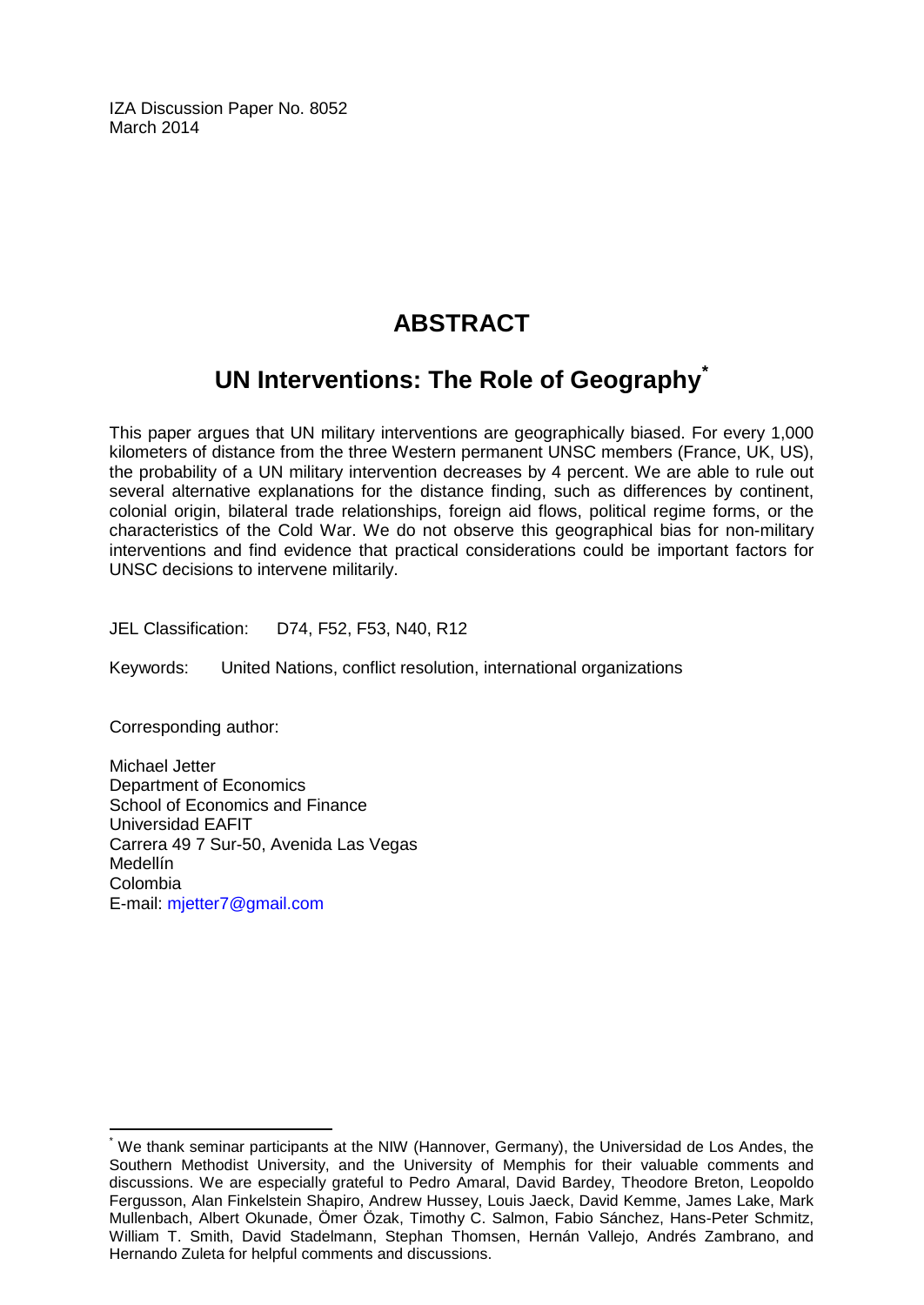The whole basis of the United Nations is the right of all nations – great or small – to have weight, to have a vote, to be attended to, to be a part of the twentieth century. Adlai E. Stevenson

### 1 Introduction

Why does the United Nations Security Council (UNSC) decide to intervene in some conflicts but not in others? For a long time, UN military interventions, and especially non-interventions, have been subject to criticism from the international community. For example, consider the hesitant UN actions surrounding the Rwandan genocide of 1994. Then Secretary General Kofi Annan later admitted that "the international community failed Rwanda."<sup>[1](#page-3-0)</sup> However, other contemporary conflicts, such as the Yugoslav wars, have received much greater attention from the UN. Would the treatment of Rwanda have been different if the country was located in Europe?

This paper tries to shed light on the factors associated with UN military interventions, particularly focusing on the geographical component in relation to the five permanent UNSC members (China, France, Russia, the UK, and the US). Previously, numerous observers criticized the predominant role of the five permanent UNSC members (e.g., [Childers,](#page-24-0) [1994,](#page-24-0) or [Rajan,](#page-26-0) [2006\)](#page-26-0). In theory, the geographical proximity to these powers should not be related to the probability of UN interventions, because one of the main UN guidelines advocates its role of keeping peace throughout the world. The following pages suggest otherwise.

Recently, evidence for biased decisions in international organizations has become stronger. [Thompson](#page-26-1) [\(2006\)](#page-26-1) describes why powerful states may use major international organizations to pursue their interests. [Oatley and Yackee](#page-25-0) [\(2004\)](#page-25-0) conclude that the US may use its influence in the IMF for its own purposes. As for the United Nations, [Dreher et al.](#page-24-1) [\(2009a\)](#page-24-1) and [Dreher](#page-24-2) [et al.](#page-24-2) [\(2009b\)](#page-24-2) show that non-permanent UNSC members tend to receive favorable treatment from the IMF and the World Bank. [Kuziemko and Werker](#page-25-1) [\(2006\)](#page-25-1) find that UN aid, but also US aid, increases when a country rotates onto the UNSC. Our paper adds to the literature on a potential bias in UNSC decisions by showing that interventions tend to occur in conflicts that are geographically closer to its three permanent Western members.

As for the existing literature on UN intervention determinants, [Jakobsen](#page-24-3) [\(1996\)](#page-24-3) discusses

<span id="page-3-0"></span><sup>&</sup>lt;sup>1</sup>See [BBC](#page-24-4) [\(2004\)](#page-24-4) and [Times](#page-26-2) [\(1994\)](#page-26-2).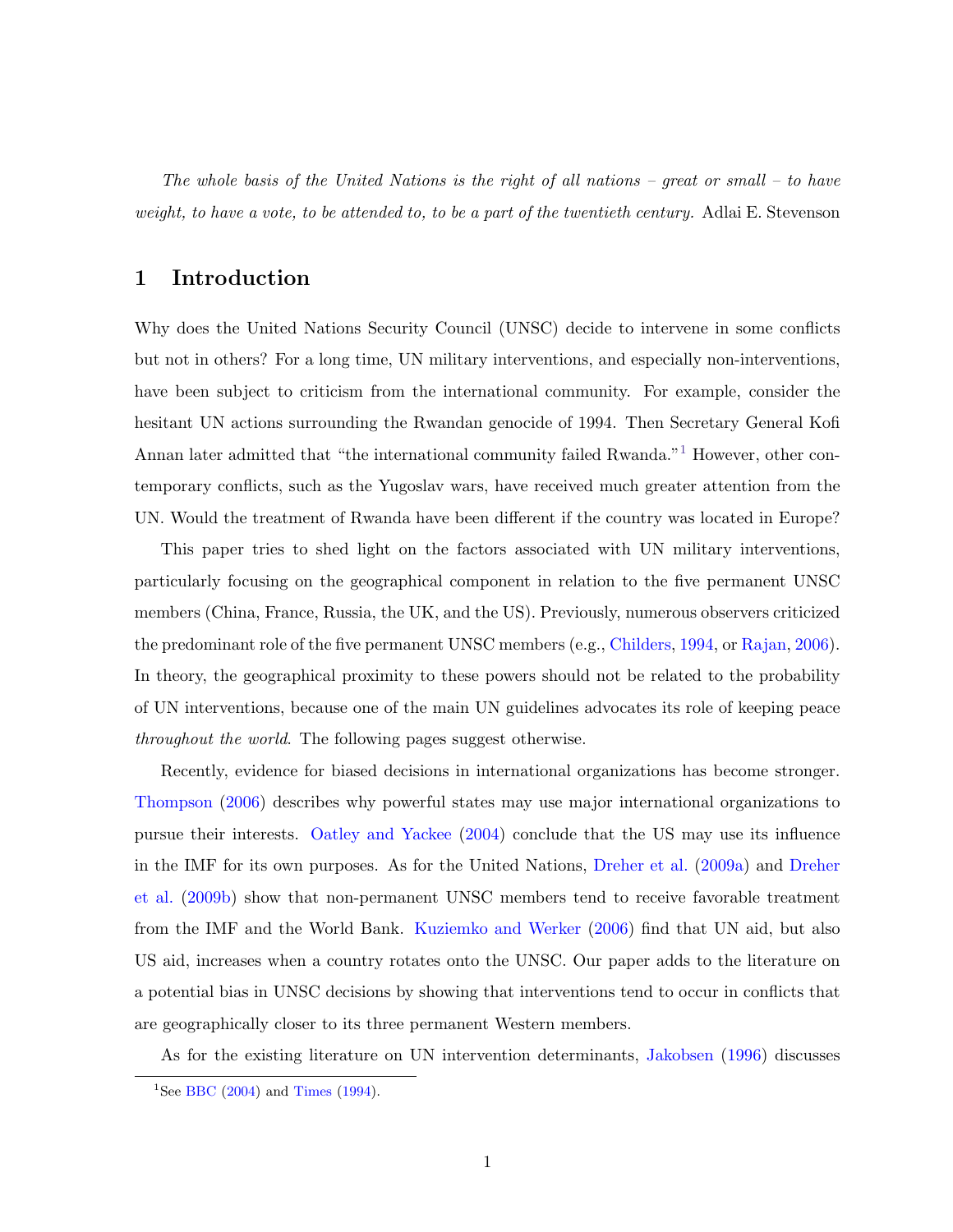potential drivers of five particular UN peace enforcement operations. [Voeten](#page-26-3) [\(2001\)](#page-26-3) provides a game-theoretic approach to explain voting in the UNSC. [Stojek and Tir](#page-26-4) [\(2011\)](#page-26-4) argue that the economic interests of the five permanent UNSC members play an important role in UN intervention decisions. Some literature has examined third-party interventions in general terms, finding the behavior of other potential intervening countries to matter [\(Aydin,](#page-23-0) [2010\)](#page-23-0) along with ideological linkage and geographical proximity [\(Mullenbach,](#page-25-2) [2005\)](#page-25-2). [Perkins and Neumayer](#page-25-3) [\(2008\)](#page-25-3) find that a country's decision to participate in peacekeeping operations can be influenced by its geographical proximity to the conflict nation. However, while geographical proximity may present a justifiable reason for intervention decisions by single countries (or countries participating in an intervention authorized by regional organizations), in theory it should not enter UNSC decisions.

Geographical proximity has been discussed as a determinant for foreign military intervention, both in general [\(Pearson,](#page-25-4) [1974,](#page-25-4) [Perkins and Neumayer,](#page-25-3) [2008\)](#page-25-3) and in the context of the US [\(Mullenbach and Matthews,](#page-25-5) [2008\)](#page-25-5). [Neack](#page-25-6) [\(1995\)](#page-25-6) has hinted that states might participate in UN interventions predominantly for selfish reasons. In fact, selfish reasons for a UNSC member to push for a UN intervention close to home are easy to find. In addition to political and economic ties, the conflict may spread further (like the current conflict in Syria spilling over to Lebanon or the conflict in Kosovo threatening to spark violence in Albania), major immigration waves could result from nearby conflicts (e.g., North African immigration waves to Europe during the Arab Spring, especially to Italy), or it may simply be more expensive to intervene in conflicts located further away. Our findings indicate that neither political nor economic reasons can explain the importance of distance, but we do find some evidence that practical reasons could drive our results. It may simply be that the chances of success are higher and the costs of intervention are lower in conflicts located closer to home.

The paper is organized as follows. Sections [2](#page-5-0) and [3](#page-7-0) describe the sample and present potential determinants of UN intervention decisions. Section [4](#page-10-0) introduces our empirical methodology and section [5](#page-10-1) presents our findings. Section [6](#page-12-0) discusses and tests alternative explanations and section [8](#page-22-0) concludes the paper.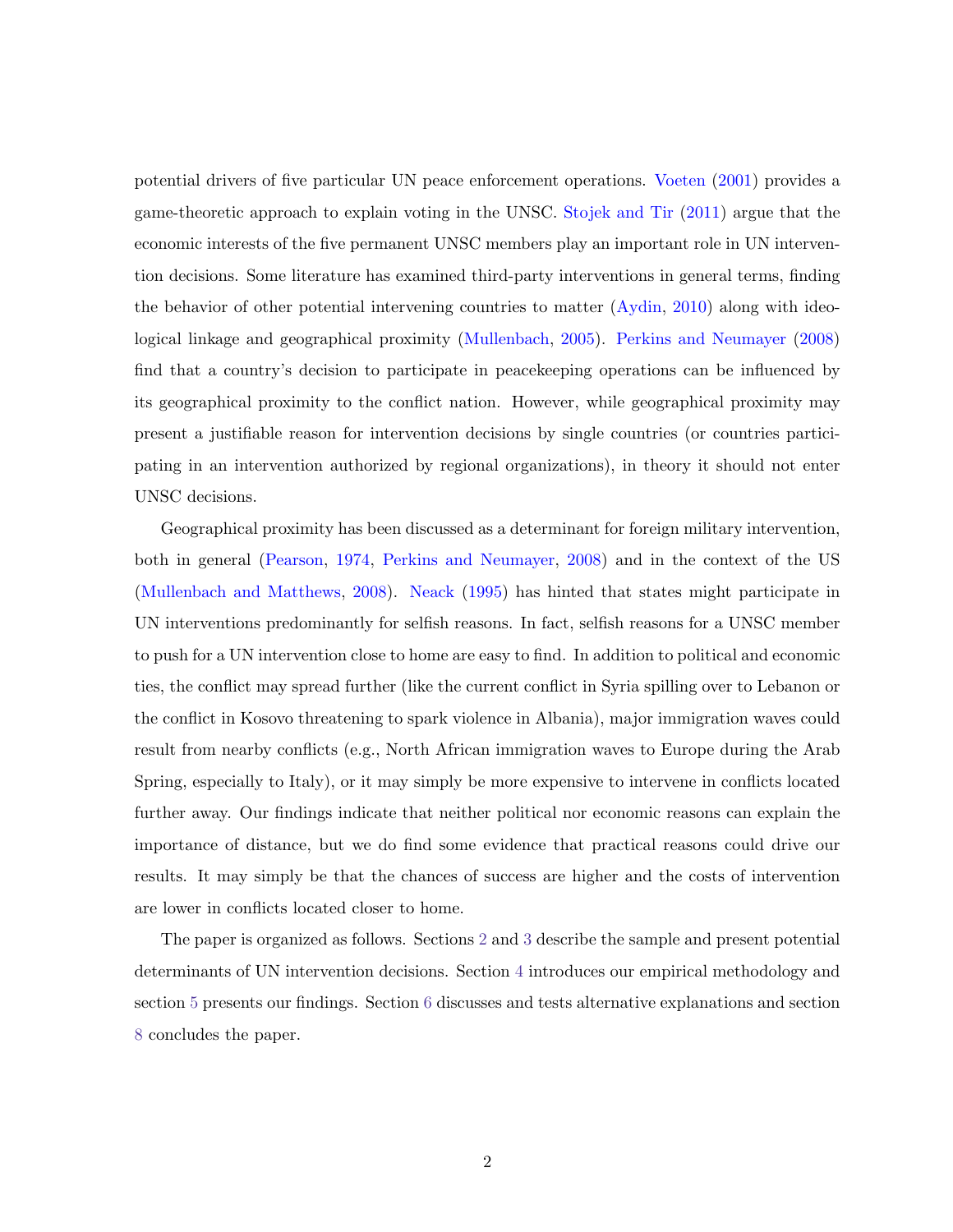## <span id="page-5-0"></span>2 Conflicts and Interventions

Between 1950 and 2012, the Uppsala Conflict Data Program (UCDP) notes the beginning of 199 armed conflicts worldwide. We use the conflict identifier in the UCDP/PRIO Armed Conflict Dataset, available at <http://www.pcr.uu.se/research/ucdp/datasets>, going back to [Gled](#page-24-5)[itsch et al.](#page-24-5) [\(2002\)](#page-24-5). The UCDP defines conflict as

a contested incompatibility that concerns government and/or territory where the use of armed force between two parties, of which at least one is the government of a state, results in at least 25 battle-related deaths.

These conflicts are categorized as interstate, internal, and internationalized internal armed conflicts. Interstate conflicts are defined as taking place between two governments, whereas the UCDP defines an internal conflict as being between

a government of a state and one or more internal opposition group(s) without intervention from other states.

Finally, an

[i]nternationalized internal armed conflict occurs between the government of a state and one or more internal opposition group(s) with intervention from other states (secondary parties) on one or both sides.

Our analysis excludes extrasystemic armed conflicts between a state and a non-state group outside of its own territory, as the UN did not intervene militarily in any of these.

We choose conflicts that began after 1949, because that is when broad comparable data on the country level becomes available. We capture the characteristics of a country at the beginning of the conflict, which will be explained in section [3.](#page-7-0) Our main sample consists of 174 conflicts for which information on all main variables is available. Table A.1 lists all conflicts and interventions in addition to marking the 25 conflicts for which we do not have data. Most conflicts for which data is unavailable occurred in Asia (17). However, we find no statistically significant difference in terms of intervention probability between the sample conflicts and the remaining 25 conflicts. Notice that there are several double entries, meaning that some countries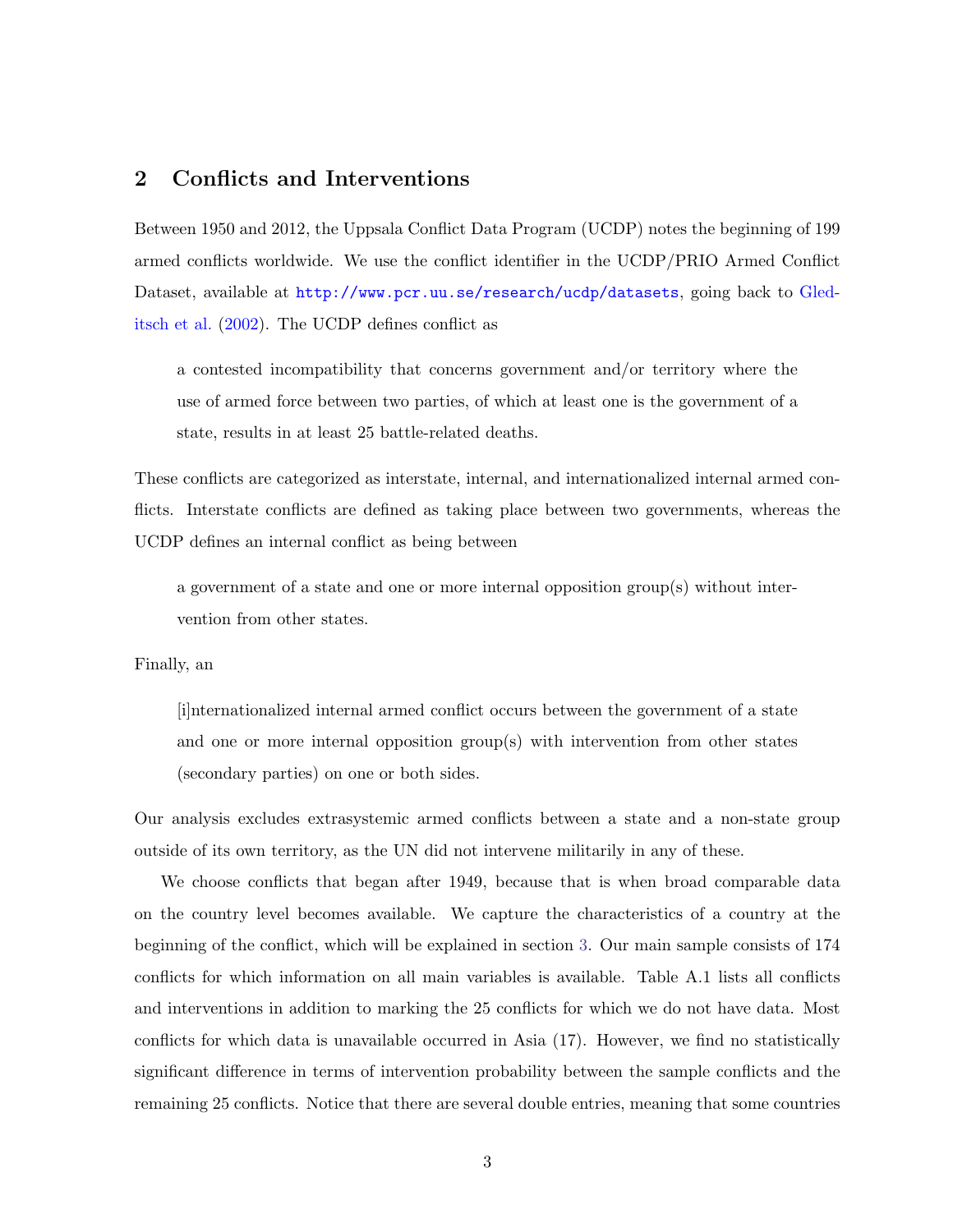incurred various conflicts within a year. However, we were able to match each intervention with the targeted conflict.

In terms of UN interventions, we distinguish between four types of action:<sup>[2](#page-6-0)</sup>

- 1. Military intervention for peacebuilding,
- 2. Military intervention for peacekeeping,
- 3. Sanctions or embargoes, and
- 4. Demands to cease hostilities or to establish an observer mission.

Throughout the majority of the paper, we define military actions – cases 1 and  $2$  – as interventions, following previous literature. The remaining two types of action are usually associated with substantially lower commitment levels, in economic, military, and political terms. Therefore, we code these as non-interventions for now. In our final sample of 174 conflicts, the UN conducted military interventions in 40.

Figure [1](#page-27-0) shows conflicts and UN interventions, and we notice that the overwhelming majority of conflicts in the second part of the 20th century occurred on the African and Asian continents. The raw intervention probability in Africa stands at a remarkable 31.6 percent rate, whereas Asian conflicts show substantially smaller chances of UN intervention at 12.5 percent. Previously, [Bariagaber](#page-24-6) [\(2008\)](#page-24-6) documented that there have been more UN interventions in Africa since the late 90s. The formation of the post-Soviet states and the dissolution of Yugoslavia marked a series of European conflicts in the early 1990s.

Figure [2](#page-27-1) then displays the relationship between the conflict intensity and the number of UN interventions, showing whether the country had at least one conflict year with over 999 battlerelated deaths. This cutoff is provided in the UCDP database to identify particularly violent conflicts. Especially Central and East African, but also Asian and South American conflicts, have been marked by at least one such violent year. In contrast to this basic comparison is the frequency of interventions, however, which appears to suggest a focus on African, Eastern European, and a few Middle Eastern and Asian countries. One should keep in mind, though,

<span id="page-6-0"></span><sup>2</sup>What the UN means by "intervention" is not entirely clear, as there exists no single definition. [Higgins](#page-24-7) [\(1995\)](#page-24-7) provides a deeper discussion.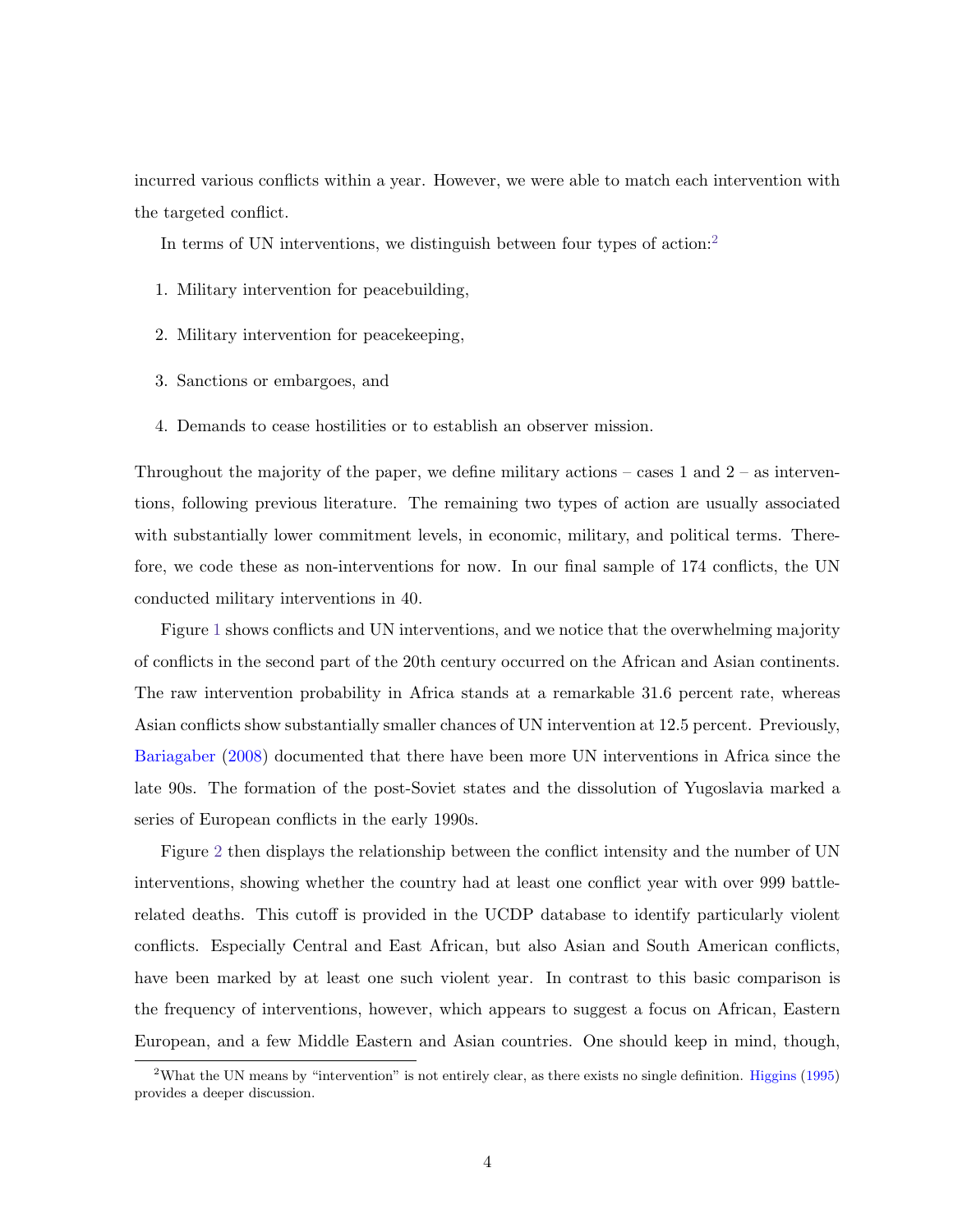that these maps do not account for other important factors beyond intensity and could therefore be misleading.

## <span id="page-7-0"></span>3 Potential Determinants of UN Intervention

Our main estimations consider four general categories of potential factors associated with UNSC interventions: The conflict characteristics, but also social and historical, macroeconomic, and geographical factors. Including our robustness checks, the analysis incorporates data from 8 different sources to analyze the factors associated with UN intervention decisions: The UN, the UCDP, PWT version 7.1, Polity IV, the Affinity of Nations index, the Correlates of War, and the Quality of Government data sets. The following sections describe the variables of the main analysis in turn, and table A.2 provides details on all variables used in our analysis with their respective sources.

#### 3.1 Conflict Characteristics

All conflict related variables are taken directly from the UCDP data set. First, we include a binary variable for the intensity of the conflict, coded as one if the conflict had at least one year with over 999 battle-related deaths.<sup>[3](#page-7-1)</sup> We would assume that the intervention probability would increased with a greater number of vistims (see [Gilligan et al.,](#page-24-8) [2003\)](#page-24-8). Ideally, we would like to include a more precise and continuous measurement of conflict intensity, but information on the exact number of conflict victims is scarce and usually comes with great uncertainty and large lower and upper boundaries. Thus, we would lose a substantial number of observations if we were to include a more defined measurement for conflict intensity. In addition, we control for the type of conflict, distinguishing between interstate, internal, and internationalized armed conflicts. [Jakobsen](#page-24-3) [\(1996\)](#page-24-3) discusses both the intensity and the conflict type as potential determinants of UN peace enforcement missions.

<span id="page-7-1"></span><sup>&</sup>lt;sup>3</sup>There are, of course, different ways to measure the intensity, such as the fraction of conflict years with over 999 battle-related deaths, etc. Our results are robust to using different measurements.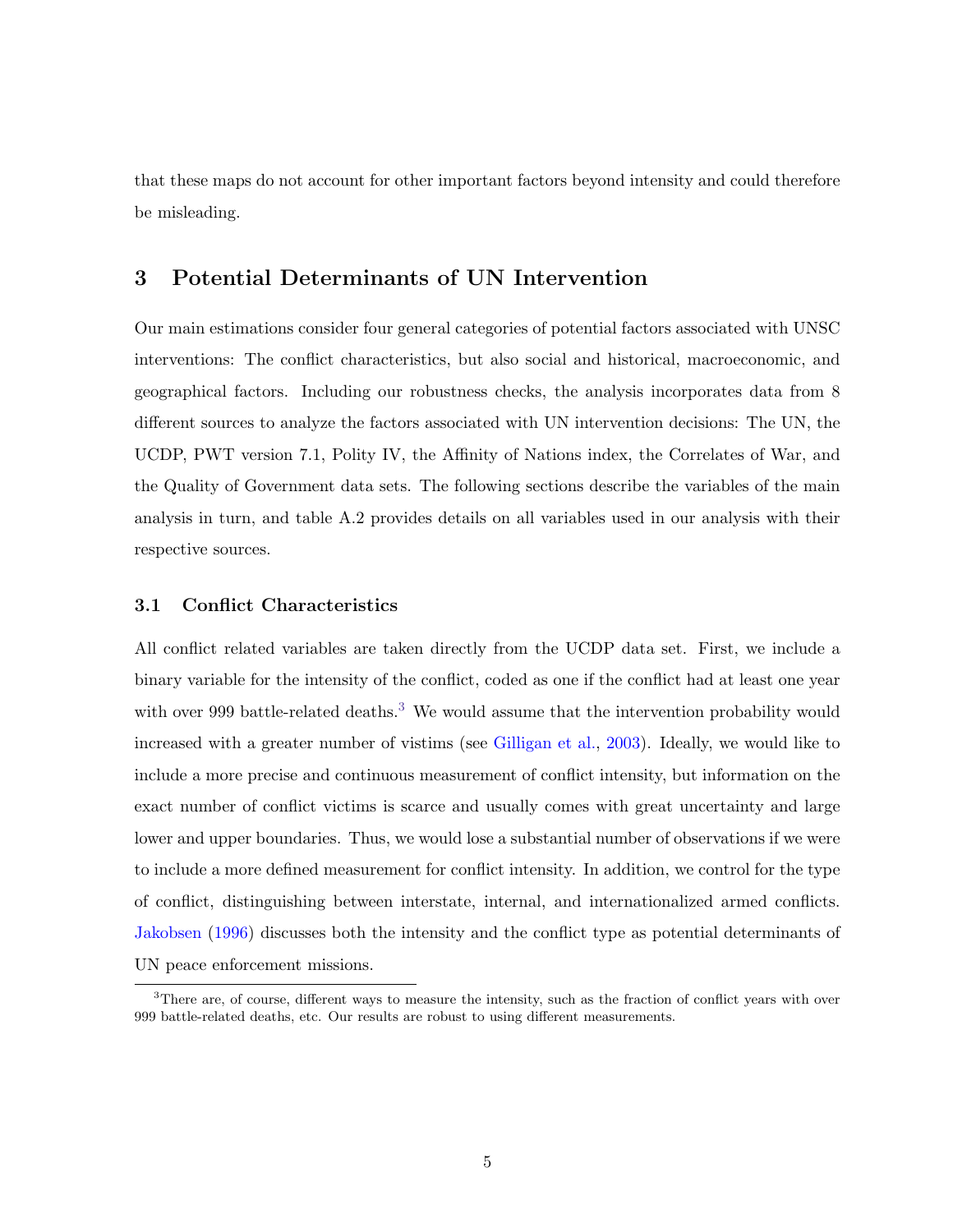#### 3.2 Social and Historical Factors

Social components of countries, and especially their historical ties to traditional Western nations, could be important factors in UN intervention decisions. We control for population size, which has the potential for two primary intuitions (see [Melander,](#page-25-7) [2009,](#page-25-7) for instance). First, a bigger society means a bigger potential human loss in a conflict. Second, the more people live in a country, the more potential soldiers there are, which may lower the chances of success and raise the costs of an intervention. The first argument promotes a positive relationship between population size and the probability of intervention, whereas the second argument suggests a negative effect (see also [Alesina and Spolaore,](#page-23-1) [2005\)](#page-23-1). To facilitate comparability and contain the influence of outliers, we apply the natural logarithm to population size throughout all estimations.

In terms of historical relationships to the colonial powers, we also add information about the former colony status of the conflict nation. Specifically, we incorporate dummies for French, Portuguese, and Dutch colonies [\(Gilligan et al.,](#page-24-8) [2003\)](#page-24-8). Including binary variables for British or Spanish colonies never returned significance, and their inclusion does not affect our conclusions.

#### 3.3 Macroeconomic Factors

The economic environment of a conflict nation may play an important role in the UN's decision to intervene militarily. First, we include GDP per capita at the inception of the conflict to capture the basic development level of the country. The humanitarian aspect of including GDP per capita states that the UN may be more inclined to protect those people who are unable to protect themselves, which many times includes the poor. In this context, we also refer to the "R2P" (Responsibility to Protect) initiative, formalized by the UN in 2005. Further, the opportunity cost of joining an army could be smaller when general income possibilities in a country are low. Thus, potential fatalities could be higher in poorer nations, everything else equal. Finally, there may be a practical argument for considering income levels in UNSC decisions: An intervention could be both cheaper and more likely to succeed in poorer nations because military and technical resources are likely to be less developed.

Second, we consider a country's openness to international trade, measured as the share of exports plus imports in GDP. Theoretically, conflict countries with stronger international economic ties could be prioritized by the UN, as other countries may be economically affected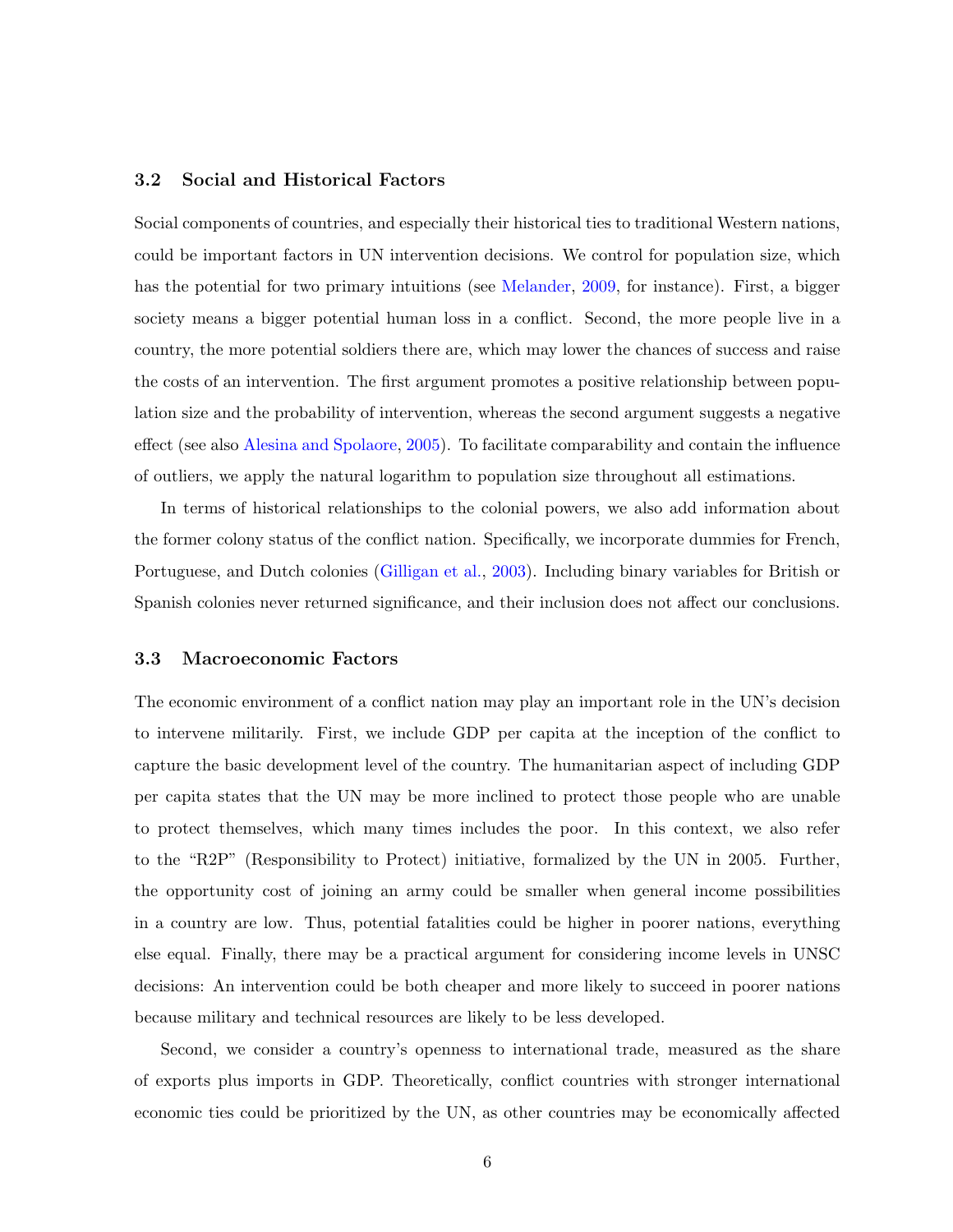by the conflict (also consider [Martin et al.,](#page-25-8) [2012,](#page-25-8) in this context). Thus, there could be a stronger international interest in intervening in more open countries. Section [4](#page-33-0) also considers bilateral trade flows between the five permanent members and the conflict nation.

For both GDP per capita and trade openness, we use values at the starting year of the conflict to allow for better data availability, as opposed to one year prior to the conflict. Further, we apply the natural logarithm to both variables, as is common in the macroeconomics literature. All findings are robust to using lagged values or to refraining from applying logarithms. The data for both income levels and trade openness come from the PWT 7.1 and is supplemented by the World Bank, if the PWT 7.1 does not contain information (see tables A.1 and A.2 for details).

#### 3.4 Geographical Factors

In terms of geography, we include the geographical distance of the conflicts to the five permanent UNSC members: China (*chidist*), France (*fradist*), Russia (*rusdist*), the UK (*ukdist*), and the US *(usdist)*. These nations have been shown to possess overwhelming power in UNSC decisions, both directly through their veto power and indirectly through their dominant political and economic roles, e.g., by [O'Neill](#page-25-9) [\(1996\)](#page-25-9).

All distances are calculated as the minimum distance between the border of the conflict country and the reference nation in 1,000 kilometers. Therefore, countries that share a common border receive a value of zero, for instance in the case of Afghanistan and its distance to China. It is important to mention that we use the distance to the former Soviet Union before 1991 and then Russia thereafter. However, using the distance to today's Russia for the entire time period does not change our conclusions. Similarly, we choose the distance to Taiwan for *chidist* until 1971, as the official government of China was located on the island until then. Here also, our conclusions regarding chidist do not change if we use the distance to Mainland China throughout the entire time period.

We then condense these five distance measures to two variables: *westdist*, capturing the distance of the closest Western UNSC permanent member (France, the UK, or the US), and eastdist, calculated as the minimum distance to the Eastern permanent members of the UNSC (China or Russia). However, all derived results are robust to using the individual distance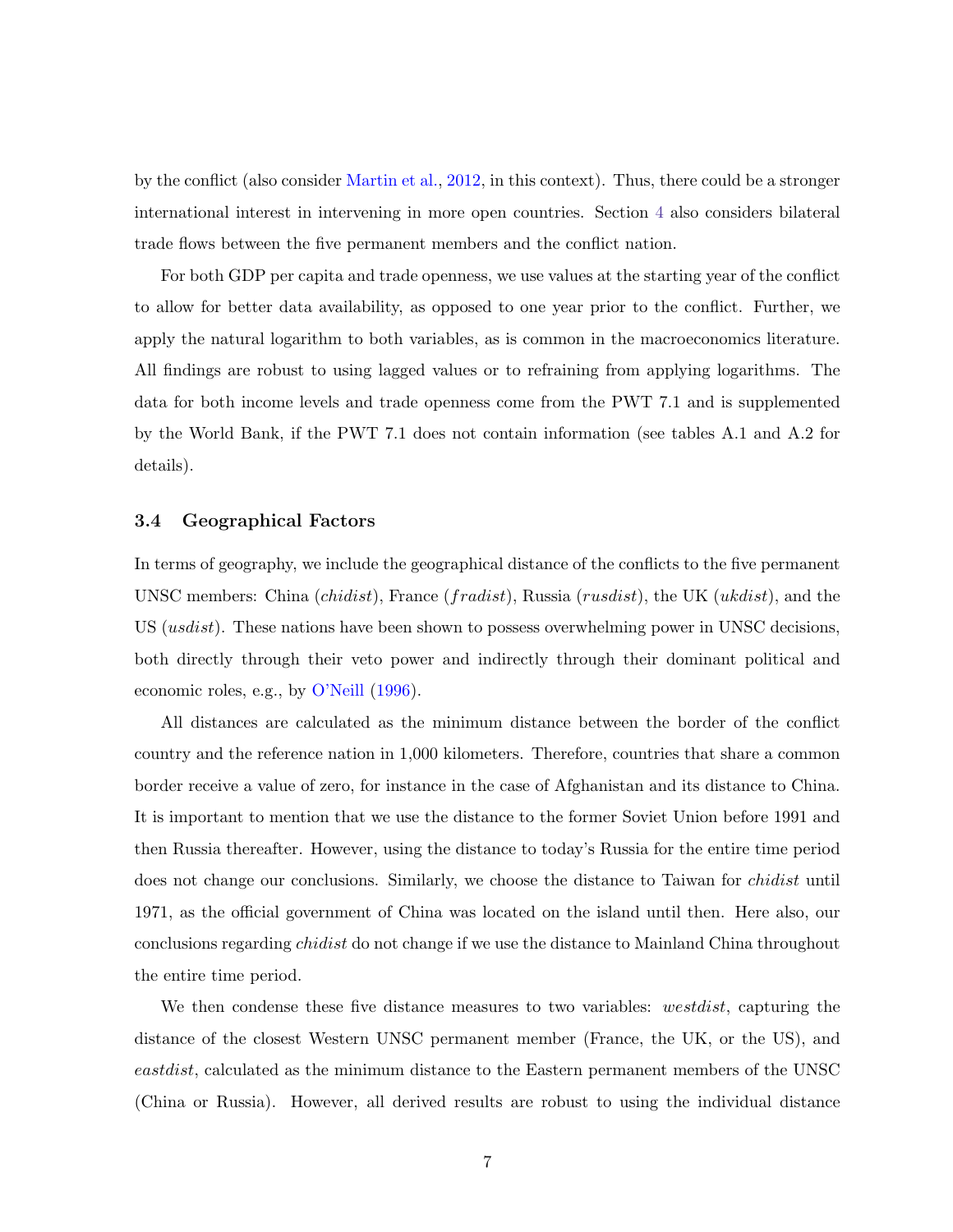variables.

Finally, we follow [Gilligan et al.](#page-24-8) [\(2003\)](#page-24-8) by considering continental fixed effects for Africa, Asia, Europe, and Latin America. Using other geographical aspects, such as binary variables for landlocked and island countries, never reach conventional significance levels; including them does not change our conclusions and these results are available upon request.

### <span id="page-10-0"></span>4 Methodology

Throughout the paper, we apply a logit regression framework to estimate the probability  $p_i$  of a UN military intervention in conflict i by

<span id="page-10-2"></span>
$$
logit(p)_i = \alpha_0 + \mathbf{X}_i' \alpha_1 + \mathbf{Z}_i' \alpha_2 + \mathbf{GEO}_i' \alpha_3 + \delta_i.
$$
 (1)

 $\boldsymbol{X_i}$  incorporates the intensity (intense) and form (interstate and internal, with internationalized as the reference) of the conflict.  $\mathbf{Z_i}$  contains population size (lnpop), GDP per capita (lngdp), and openness to trade (*lnopen*) in the starting year of the conflict, in addition to colony fixed effects. All derived results are robust to using values one year before the conflict beginning for the time-varying components of  $Z_i$ .  $GEO_i$  contains one of the five distances to the permanent UNSC members or westdist and eastdist, in addition to continental fixed effects. Finally,  $\delta_i$ captures the usual error term.

Section [6](#page-12-0) considers alternative explanations for the main results, adding to equation [1](#page-10-2) accordingly. All derived results are robust to using a probit framework.

## <span id="page-10-1"></span>5 The Probability of Intervention

Table [1](#page-30-0) shows the main results from estimating equation [1,](#page-10-2) where we include the distance to each of the five permanent UNSC members in turn. The final column includes distances to the closest Western (westdist) and Eastern (eastdist) permanent UNSC members. Table [1](#page-30-0) and all following tables display marginal effects, log-likelihood values, and Chi-squared values. Further, figures [3](#page-28-0) to [6](#page-29-0) visualize the derived results in terms of predicted probabilities.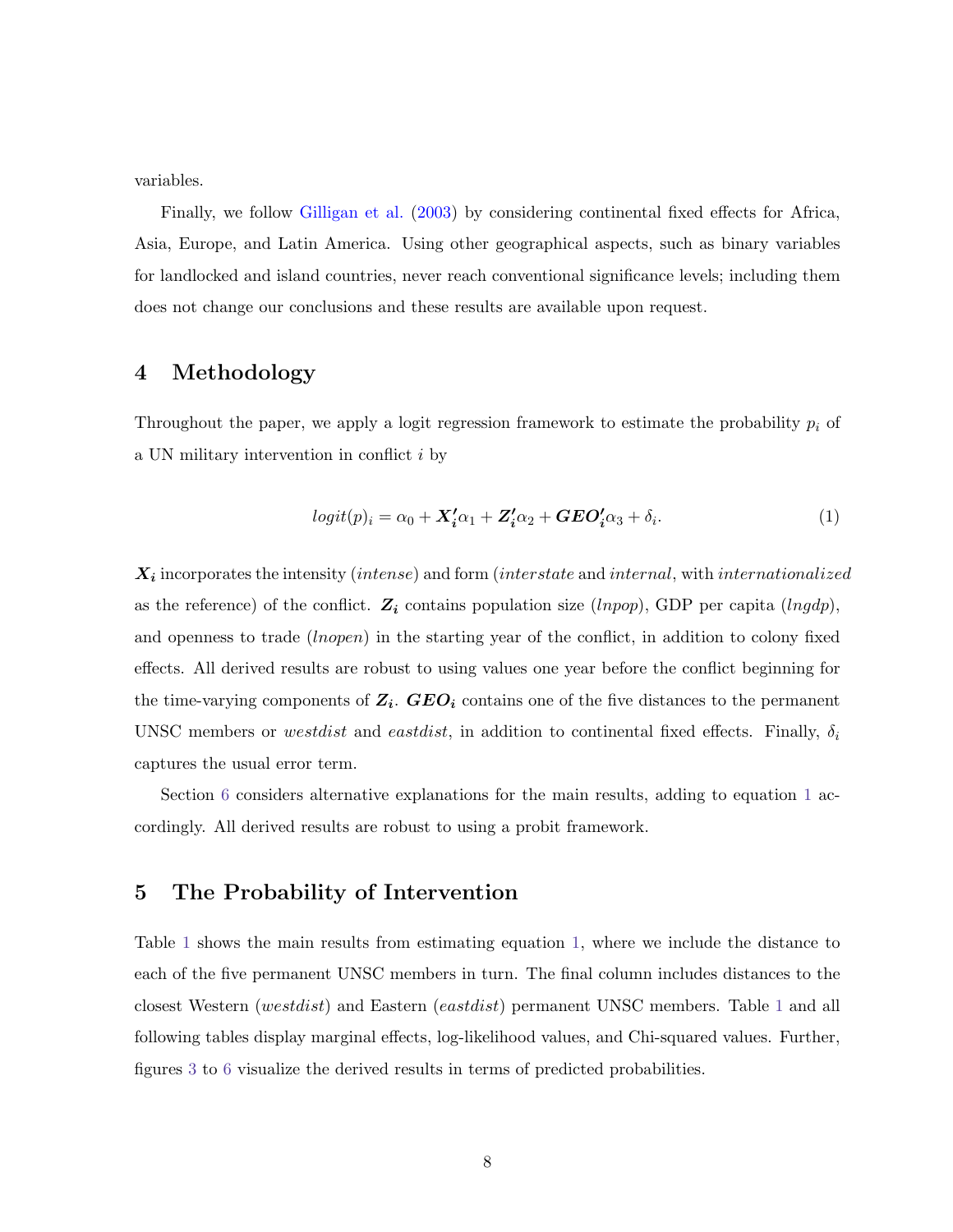#### 5.1 Results from Logit Estimations

Starting with the conflict characteristics, we find that having at least one year with over 999 battle-related deaths raises the probability of intervention by approximately 14 to 16 percent (intense). This finding remains consistent throughout the paper. The form of conflict, however, appears to matter less, although internationalized conflicts (the omitted category) are weakly suggested to receive priority.

Further, interventions are more likely in smaller and poorer nations. Regarding a quantitative interpretation, our most complete specification displayed in column (6) proposes an 8.2 percentage point decrease in the intervention probability once GDP per capita is doubled. Openness to trade, however, does not appear to matter, as the suggested coefficient is negative but not significant. Considering continental effects, we find no evidence for a preference across continents and this result remains consistent throughout all our estimations.

Moving to geographical distances, proximity to the West appears to play a significant role. Distances to France, the UK, and the US are statistically significant predictors of intervention. The negative sign suggests that the probability of a military intervention by the UN decreases with distance. The coefficients for the distances to China or Russia, however, are never close to conventional significance levels. Column (6) then includes the minimum distances to the Western (westdist) and Eastern powers (eastdist). Confirming the importance of the individual distance measurements, every 1,000 kilometers of distance from the West reduce the chances of a UN intervention by 4 percent. This result means that the probability of intervention is suggested to be 42 − 43 percentage points lower in a country like Malaysia or Indonesia as opposed to any country bordering France, the UK, or the US, such as Mexico or Spain. The regressions displayed in table [1](#page-30-0) also show that the distance finding cannot be explained by continental preferences, as [Gilligan et al.](#page-24-8) [\(2003\)](#page-24-8) previously suggested a regional bias of UN interventions against Asian conflicts.

#### 5.2 Predicting UN Interventions

Figures  $3 - 5$  $3 - 5$  $3 - 5$  provide estimated probabilities relative to *westdist* for different conflict scenarios, where other explanatory variables are assumed at their sample means. These figures also display the two-sided 95 percent confidence interval. In the case of an intense internal conflict, the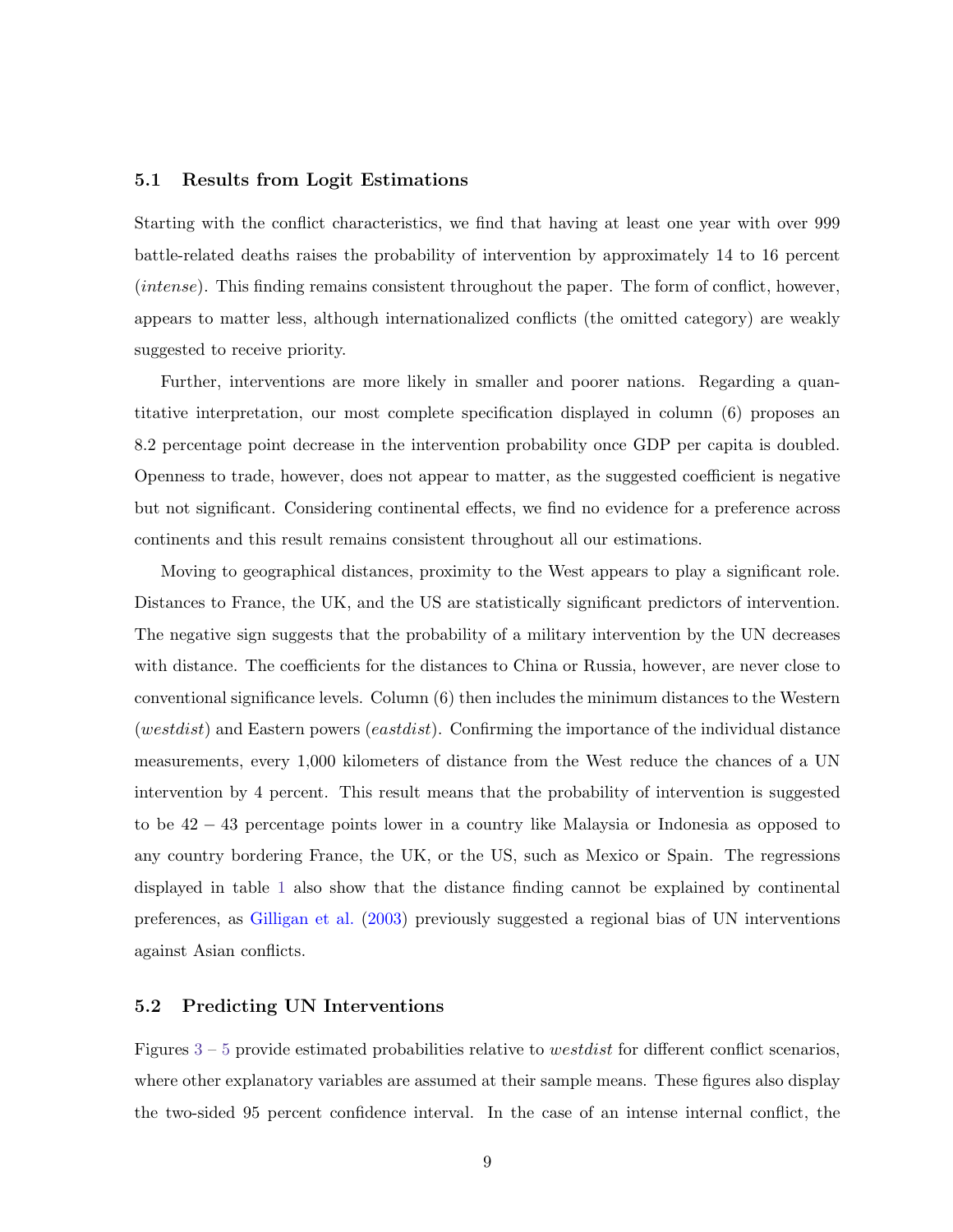estimated probability of intervention reaches over 50 percent for any country adjoining France, the UK, or the US. For a country with over 10,000 kilometers of distance however, like Malaysia or Indonesia, the probability approaches zero. Results for interstate and internationalized conflicts are similar.

In terms of predicting the probability of interventions, we now use data from PWT 7.1 for all available countries for the year 2010 and not only our sample countries. Assuming a hypothetical intense (over 999 battle-related deaths) internal conflict, we use our primary results from table [1,](#page-30-0) column (6), to calculate the predicted probability of a military intervention by the UN.<sup>[4](#page-12-1)</sup> Note that African countries generally appear to enjoy higher odds of intervention than Asian or even European countries. Angola, Guinea-Bissau, São Tomé and Príncipe, and Somalia stand out with probabilities over 85 percent. In these cases, poverty and population size are the driving factors. Similarly, the small nations in the Northeast of South America (Guyana, Suriname, and French Guiana) also receive a high likelihood. Especially the Eastern European nations from Estonia in the North to Greece in the South display stronger probabilities – a result that is partially driven by their geographical proximity to Western Europe. Although this exercise is, of course, speculative, these results shed some interesting light on the predicted patterns of intervention.

## <span id="page-12-0"></span>6 Alternative Explanations

This importance of *westdist* in the probability for a military intervention by the UN is startling. However, it may well be possible that these findings are spurious and the result of an omitted variable bias. In this case, the lack of a clear theoretical framework that could provide guidance for the true model leaves room for additional hypotheses. One could think of various explanations, and the following list is surely not complete, as the real reasons for UNSC resolution decisions are difficult to retract. This difficulty is true in intervention cases, but even more so in non-intervention decisions. The real motivations behind political decisions, especially on the global stage, are sometimes only identified decades later, if ever. Overall, we distinguish between three broad alternative explanations for these distance findings: Political, economic,

<span id="page-12-1"></span><sup>&</sup>lt;sup>4</sup>The predicted probabilities are calculated as  $probiv = \frac{1}{1+e^{-logit(p_i)}}$  following [Greene](#page-24-9) [\(2003\)](#page-24-9).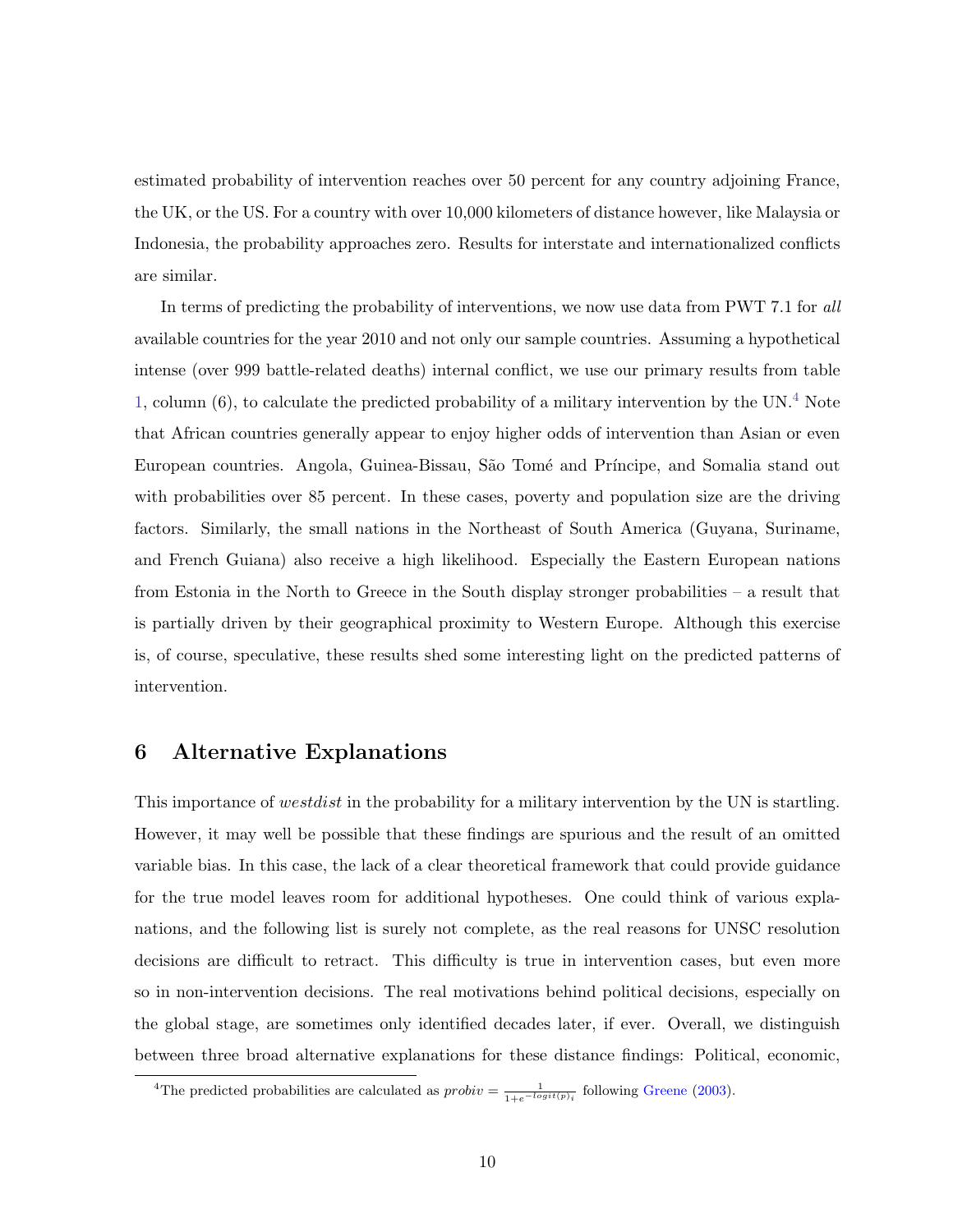and practical considerations. However, some theories, such as the importance of foreign aid for instance, may fit in several categories. Naturally, we are not only interested in explaining the distance finding, but also in the individual effect of these variables on intervention decisions. Although we proceed with using *westdist* and *eastdist*, all conclusions are closely replicable using the individual distances to the five permanent member states.

#### 6.1 Political Factors

Tables [2](#page-31-0) and [3](#page-32-0) show a variety of extensions, taking into account the various political circumstances after 1949 and the UN voting habits of the conflict nations in relation to the five permanent UNSC members.

First, the period from 1950 to 2012 was marked by major political disputes between the five permanent UNSC members as well as within each of these nations. We focus on three major aspects of these relationships that existed throughout this time period. First, the Cold War period clearly shaped global political decisions, especially between the Soviet Union and the US. For instance, [Gilligan et al.](#page-24-8) [\(2003\)](#page-24-8) and [Wallensteen](#page-26-5) [\(2011\)](#page-26-5) suggest that UN interventions were generally less likely during the Cold War period. Second, some conflicts stand out in relation to the five permanent members, such as the Yugoslav wars in the heart of Europe, the conflicts associated with the collapse of the Soviet Union, or conflicts in the member states themselves. We want to make sure that these special conflicts do not drive our results. Third, following [Andersson](#page-23-2) [\(2000\)](#page-23-2) and [Melander](#page-25-7) [\(2009\)](#page-25-7), we include the political regime form of the conflict country using the Polity IV variable, which ranges from  $-10$  (total autocracy) to  $+10$ (total democracy). Because the UN focuses particularly on protecting those who cannot protect themselves, this philosophy may well apply to non-democratic oppressive regime systems. Table [2](#page-31-0) considers each of these events, using column (6) of table [1](#page-30-0) as the reference point and the most complete specification.

In column (1), we include a dummy variable for conflicts that started during the Cold War period, whereas in column (2) we re-estimate our main regression excluding conflicts that began after the Cold War ended. Columns (3) and (4) repeat these exercises excluding conflicts on the European continent and within the five permanent members. Column (5) includes a dummy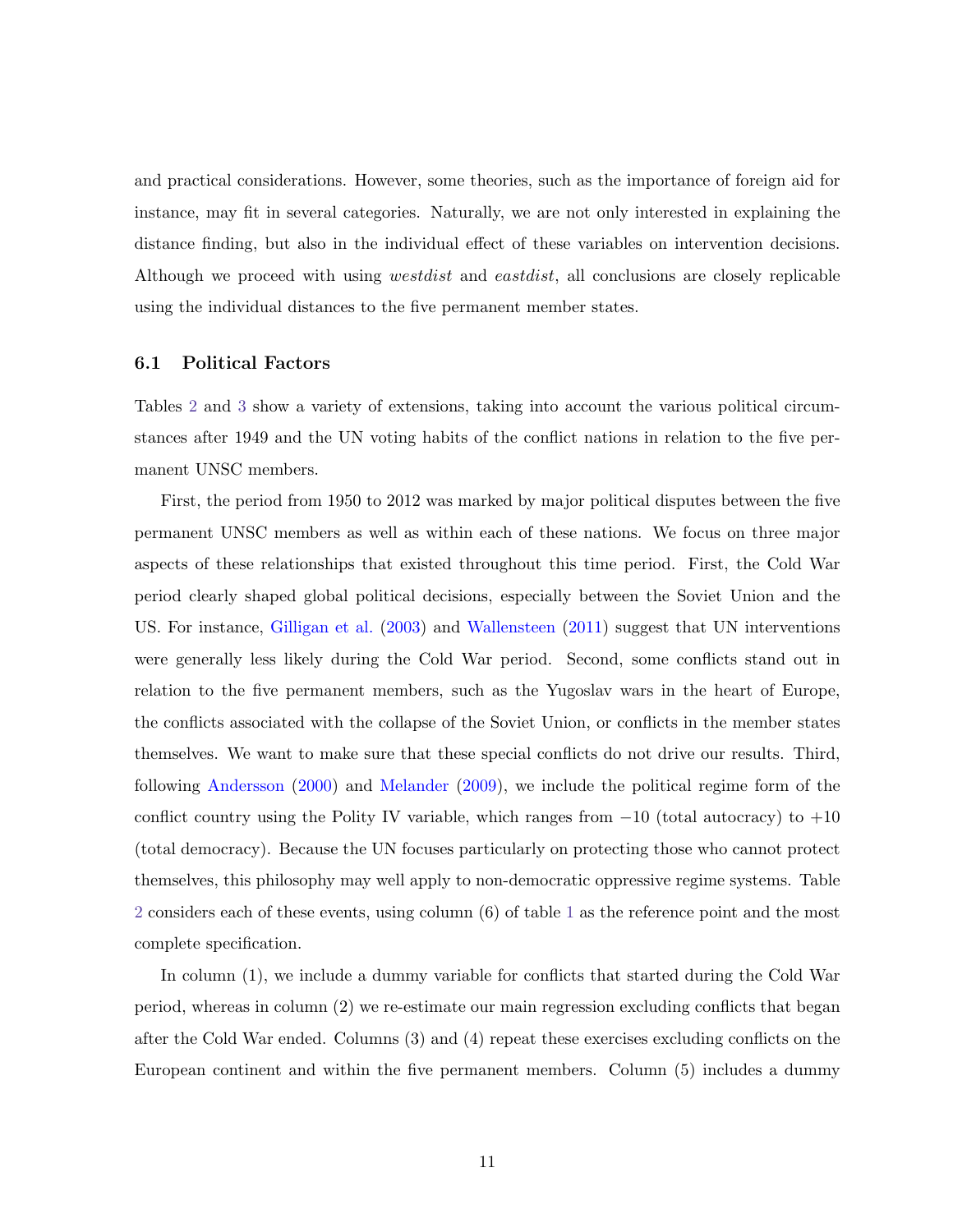for conflicts in which any of the five permanent members participated individually.<sup>[5](#page-14-0)</sup> Finally, column (6) controls for the democracy level of the conflict country in the beginning year of the conflict.[6](#page-14-1)

We find several noteworthy results from these extensions. First, the distance to the Western powers remains important. In fact, significance levels and magnitudes mostly even increase compared to our baseline estimation from table [1.](#page-30-0) Distance to the East, however, remains a non-factor. The remaining coefficients confirm the baseline findings throughout all extensions. Finally, UN interventions appear to be more likely in non-democratic countries, confirming findings by [Stojek and Tir](#page-26-4) [\(2011\)](#page-26-4), and nations in which one of the five permanent members also intervened independently of the UN. Although the Polity score represents a crude measurement of the citizens' opportunity to participate politically, these results confirm the UN's "Responsibility to Protect" initiative.

Another measurement of the political relationship between conflict countries and the five permanent members comes from the "Affinity of Nations" data set [\(Voeten and Merdzanovic,](#page-26-6) [2013\)](#page-26-6). Following [Fortna](#page-24-10) [\(2008\)](#page-24-10) and [Stojek and Tir](#page-26-4) [\(2011\)](#page-26-4), this data set allows us to include a voting similarity index between the conflict nation and each of the five permanent UNSC members in UN resolutions, ranging from 0 to 1 (variable *agree[3](#page-32-0)un* in data set). Table 3 shows the results when including each of these scores in turn. Column (6) then includes the maximum affinity score with the Western  $(affwest)$  and the Eastern permanent UNSC members (affeast). The main takeaway from these regressions is that none of the affinity scores has an impact on the intervention probability. With respect to the distance findings, westdist remains significant throughout table [3.](#page-32-0) Only in column (3) does the magnitude drop to 0.32, potentially due to the loss of 43 observations when including the affinity score to the Russian UN voting behavior. The coefficients of the remaining control variables are not displayed from here on, as their significance and magnitudes confirm the main results from table [1.](#page-30-0)

In summary, the political explanations presented in this section are unlikely to drive the importance of the geographical distance to the West in UN military intervention decisions.

<span id="page-14-0"></span><sup>&</sup>lt;sup>5</sup>We use the list of participating nations in the UCDP data set to identify conflicts in which the permanent members participated.

<span id="page-14-1"></span><sup>&</sup>lt;sup>6</sup>As with other time-varying variables, using values from one year prior to the conflict does not affect our conclusions.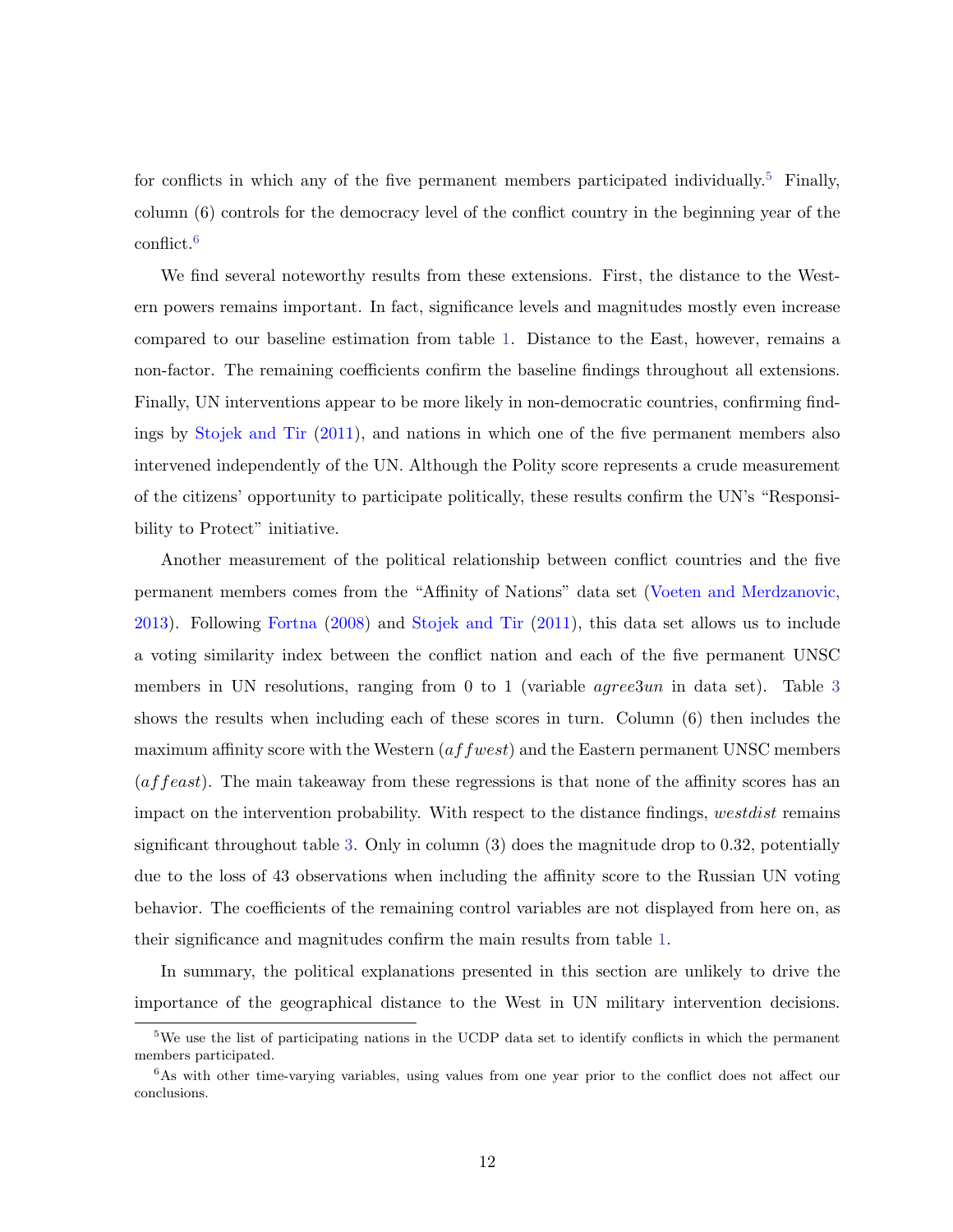However, some political aspects do have an independent relationship with UNSC decisions, such as the democracy level of the regime in general or the Cold War period in particular. In additional estimations, we also incorporated the possibility of several other political attributes, such as membership in the Warsaw Pact, being a nuclear power, and membership in regional associations (e.g., the South Asian Association for Regional Cooperation, SAARC). None of these appear to be important in their own right or to affect the importance of westdist.

## 6.2 Economic Factors: Bilateral Trade, Foreign Aid, and Distance to Oil Suppliers

Turning to economic characteristics, we now consider bilateral trade relationships, foreign aid flows, and the geographical distance of the conflict nation to major oil supplying countries. Here again, we are both interested in the individual connection between these variables and the probability of UN interventions, but also whether their inclusion is able to explain the importance of westdist.

First, we take a closer look at international trade aspects. Although our primary analysis incorporates overall trade openness, the specific trade relationship with the five permanent mem-bers could be of particular importance, leading us to include bilateral trade flows.<sup>[7](#page-15-0)</sup> Previously, [Stojek and Tir](#page-26-4) [\(2011\)](#page-26-4) suggested that the economic interests of major powers play a decisive role in UN peacekeeping decisions, although [Perkins and Neumayer](#page-25-3) [\(2008\)](#page-25-3) finds no importance for the participation of individual nations in international peacekeeping operations. From an individual country's perspective, it would be understandable if the inclination to promote an intervention was stronger for countries with which it maintains strong trade relationships. Similarly, foreign aid flows to developing nations (which the majority of the conflict countries are) provide a measure of increased interest and concern from the West about the specific country.

Table [4](#page-33-0) considers these variables in turn. Specifically, we include the natural logarithm of exports to (and imports from) the US in the beginning year of the conflict, adjusted by the US price level at the time. We then add the total exports to (and imports from) France, the UK, and the US in columns (3) and (4). Interestingly, we find weak evidence of stronger trade

<span id="page-15-0"></span><sup>7</sup>Bilateral trade data comes from the Correlates of War data set (see [Barbieri et al.,](#page-24-11) [2009,](#page-24-11) and [Barbieri and](#page-23-3) [Keshk,](#page-23-3) [2012\)](#page-23-3).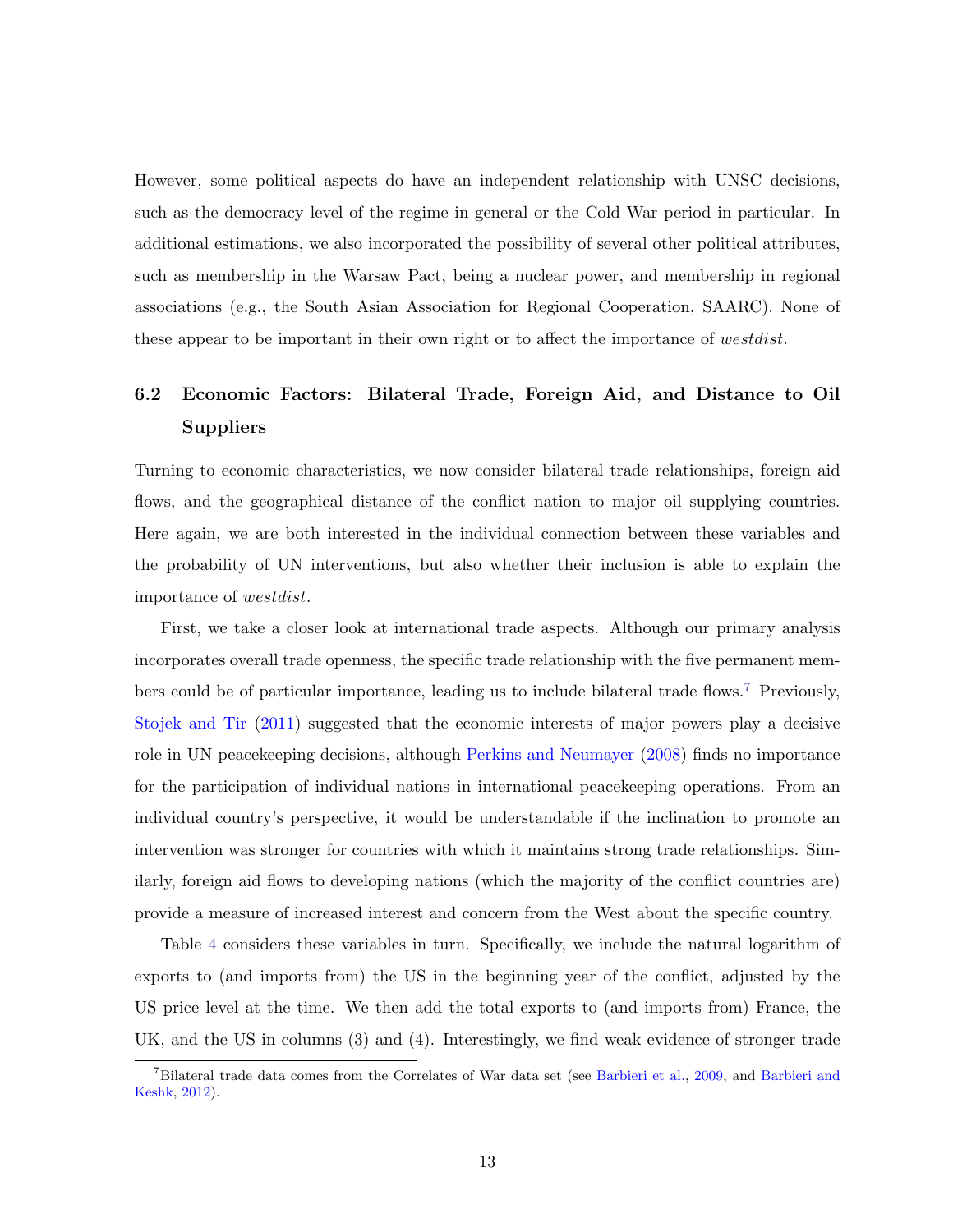relationships *decreasing* the odds of intervention – a somewhat counterintuitive result. Moving to the final two columns of table [4,](#page-33-0) we include the natural logarithm of net foreign aid received by the conflict country at the beginning of the conflict, first in overall terms and then from the US only. Similar to bilateral trade flows, we see no change in our main results, suggesting that the distance findings are not driven by foreign aid flows. In this case however, it is important to note that we are losing up to 56 observations due to the unavailability of data. The findings presented in table [4](#page-33-0) are virtually identical if we use trade (foreign aid) relative to population or GDP.

Finally, we also consider the extraordinary importance of oil in the world economy, especially for the Western powers. As numerous conflicts in the second half of the twentieth century have been fought in or close to major oil supplying nations, one could suspect these concerns may enter UNSC discussions, at least behind closed doors. Thus, we also test whether the distance of the conflict to major oil suppliers plays a role in determining the intervention probability.<sup>[8](#page-16-0)</sup> Table [5](#page-34-0) shows these results, adding distances to Saudi Arabia, Iraq, Iran, Kuwait, and Venezuela to our baseline regression. Interestingly, none of these distances matters and westdist remains a powerful predictor of UN interventions. Finally, column (6) of table [5](#page-34-0) introduces the distance to Israel, given the country's importance in world politics ever since its foundation. However, we find no importance for isrdist either.

In summary, it appears unlikely that economic factors are driving the importance of westdist. Neither bilateral trade flows nor foreign aid nor distances to major oil suppliers are able to account for the importance of the geographical distance to the West in UN intervention decisions. As a last category of possible explanations, we now turn to practical aspects.

#### 6.3 Practical Considerations: Chances of Success, Costs, and Feasibility

Beyond political and economic explanations for the distance finding, we further consider practical reasons as a third option. It could simply be less expensive and more convenient to intervene in a conflict nearby as opposed to a conflict located thousands of kilometers away. Unfortunately, it proves to be difficult to test this alternative hypothesis directly: Even though we may observe the expected costs and circumstances of a realized UN intervention at the beginning, we cannot

<span id="page-16-0"></span><sup>8</sup>Table A.3 provides correlations between all distance measures used.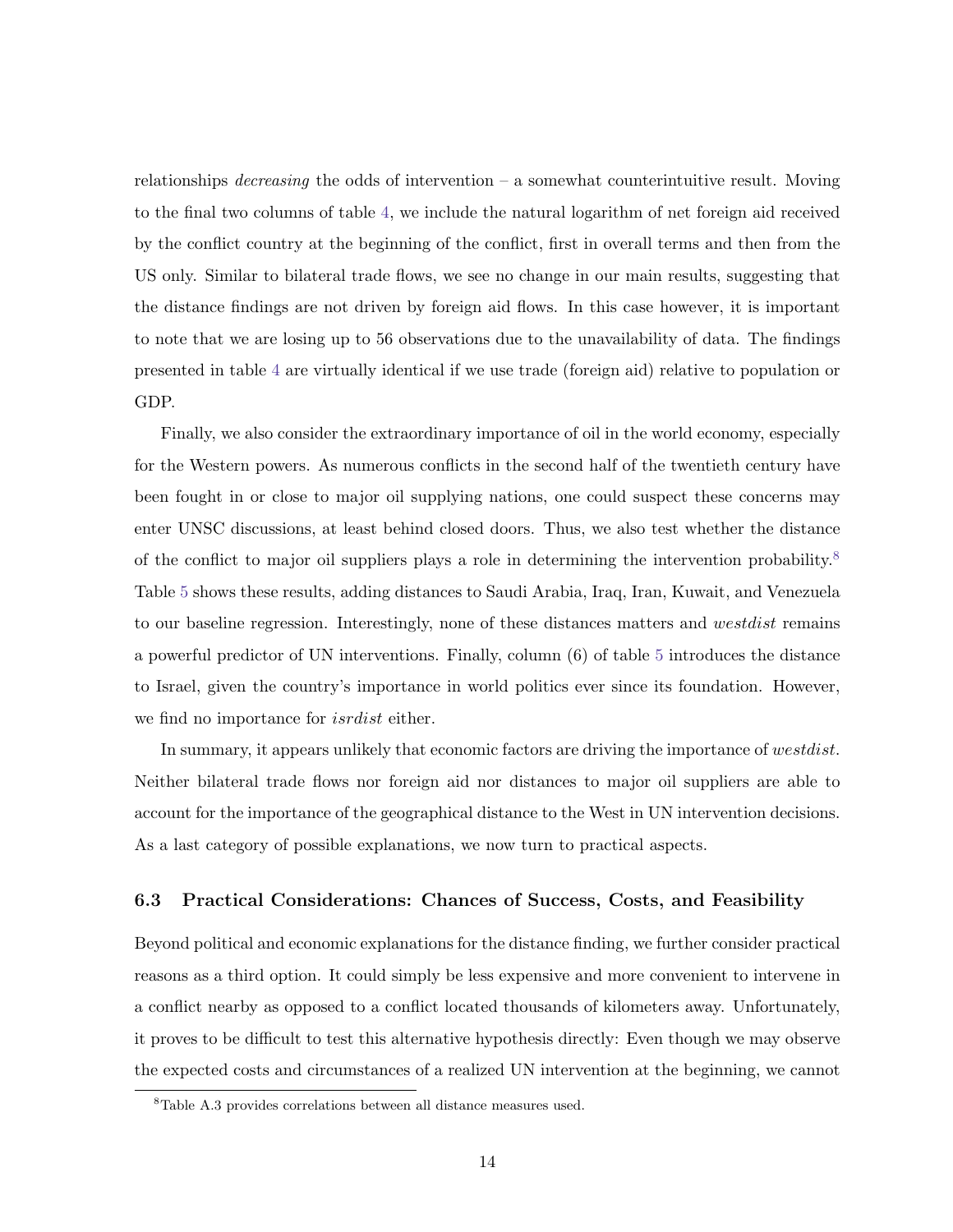observe these considerations in the case of non-interventions.

Another practical reason for the importance of *westdist* may be given by the chances of success. The likelihood of an operation being successful could be higher in conflicts closer to home (see [Jakobsen,](#page-24-3) [1996\)](#page-24-3) because, for example, it is easier and quicker to move troops. In fact, one possible interpretation of why the UN is more likely to intervene in poorer and smaller countries is that the chances for success are higher and the expected costs are lower. With a poorer society comes potentially inferior weapon technologies and generally fewer resources for resistance. Similarly, a smaller population signals a conflict that is easier to oversee and shows less room for expansion, all else being equal.

In the following, we discuss several alternative estimations, attempting to filter out whether practical considerations may be responsible for the importance of westdist.

#### 6.3.1 Redefining Intervention

To get an idea as to whether costs or success probability could play a role in UNSC decisions, we first take advantage of other forms of UN interventions beyond military operations. It may be understandable that costs and the success chances of a *military* intervention change with geographical distance, but these considerations should not apply when considering other types of interventions, such as imposing economic sanctions, embargoes, calling for an end of hostilities, or sending observer missions. None of these weaker forms of intervention are associated with a substantial commitment of resources. Thus, if westdist does not play a role in nonmilitary interventions, this would signal that geographical distance matters solely for military interventions, which are associated with a much larger commitment of resources.

Table [6](#page-35-0) replicates table [1,](#page-30-0) this time including the non-military forms of intervention in the intervention definition  $(any IV)$ . We notice that the distance findings are substantially weakened, as *ukdist* and *usdist* are no longer significant at conventional levels. Only westdist remains significant at the ten percent level. Thus, geographical proximity may not matter for non-military UN interventions. Another sign that practical considerations may be less important is that lngdp loses significance in these estimations.

However, categorizing a military peacekeeping intervention in the same way as a call to end hostilities may oversimplify the concept of a UN intervention. It is difficult to relate these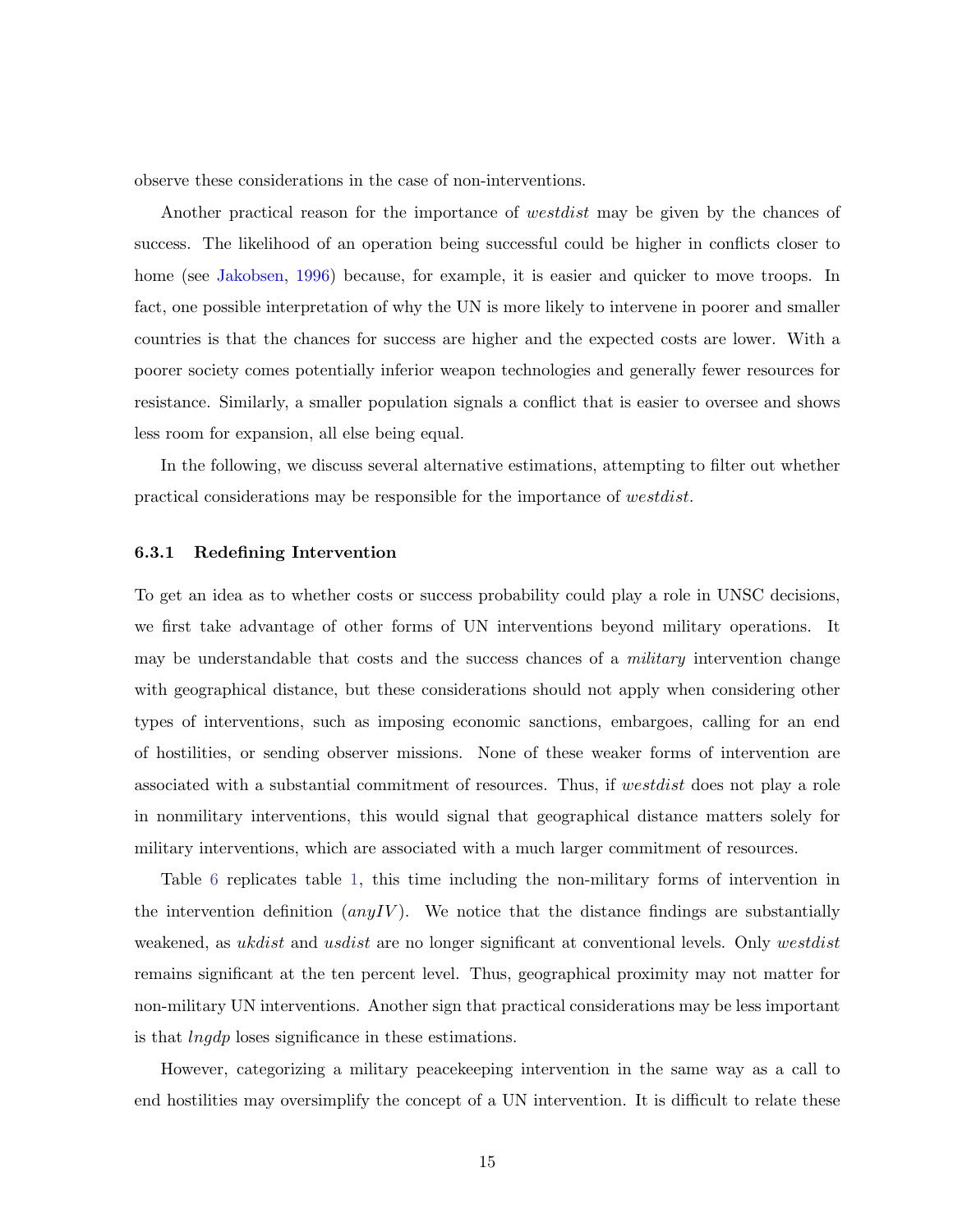types of interventions. For instance, it is impossible to generalize that two, three, or four sanctions represent the equivalent of one military intervention. Although imperfect, table [7](#page-36-0) then ignores military interventions for a moment and solely considers those conflicts in which the UN never intervened militarily. For these cases, we code non-military operations by the UN  $(nommiliary IV)$  as an intervention, and all conflicts where the UN did not intervene in any form are coded as zeros. In fact, nonmilitary and military interventions show no statistically significant difference in terms of westdist. Using the usual control variables then shows that distances completely lose their importance, both in terms of significance and magnitude. One interpretation of this finding is that the practical considerations in terms of costs and the probability of success could indeed explain the importance of westdist for military interventions by the UN. Another indication for the importance of practical considerations can be found in the remaining coefficients throughout table [7:](#page-36-0) Population size does not matter for non-military interventions and the sign corresponding to GDP per capita is, in fact, reversed. The weaker types of intervention appear to be more likely in richer states. The signs on  $\ln qdp$  are positive throughout and reach conventional significance levels in three out of six regressions.

From an econometric perspective, of course, the danger of a selection bias exists in table [7](#page-36-0) because it excludes those conflicts that received military interventions by the UN. Thus, the results displayed in tables [6](#page-35-0) and [7](#page-36-0) should be interpreted with care. The upcoming section will now include other aspects in our main estimation that might be related to practical considerations.

#### 6.3.2 Military Opposition, Year of Conflict, and Other Interventions

Columns  $(1) - (3)$  of table [9](#page-38-0) consider three additional tests for the importance of practical considerations in UNSC decisions. First, we include the Composite Index of National Capability score *(cinc)* from the Correlates of War data set (version 4.0 built on [Singer et al.,](#page-26-7) [1972,](#page-26-7) and [Singer,](#page-26-8) [1988\)](#page-26-8). The military strengths and capabilities of the conflict country may well influence the chances of success for a potential UN intervention. Thus, it is important to test whether military strength is an important intervention determinant in itself, but also whether *cinc* can explain the distance finding. Indeed, military strength proves to affect the chances of intervention negatively, although this finding is not significant. Beyond that, the coefficient on westdist remains virtually unchanged.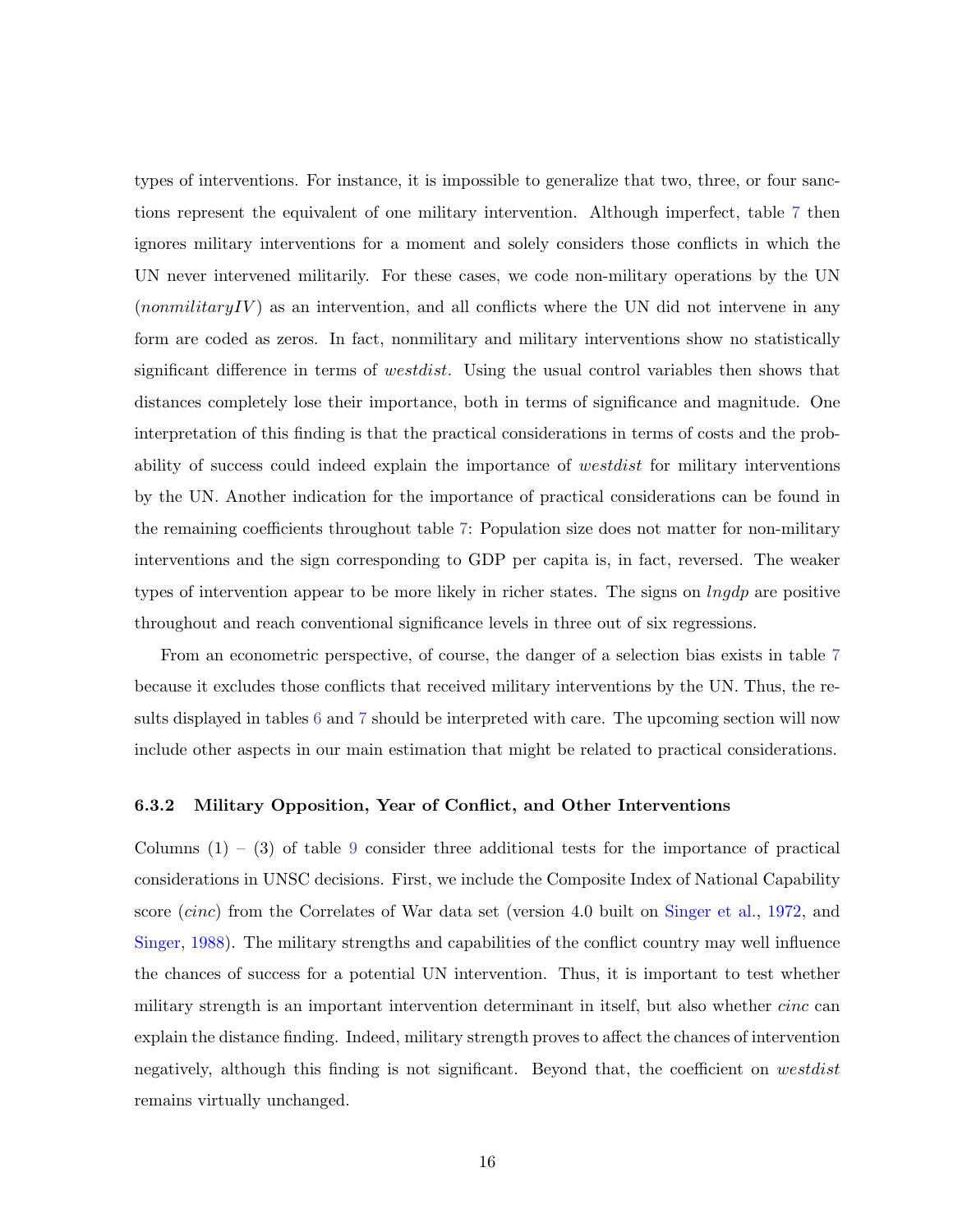Second, column (2) includes a basic time trend in our main estimation, incorporating the beginning year of the conflict. As both weapons' and information technology advanced rapidly over the past decades, a potential intervention today could be cheaper and easier to plan, but it may also be easier to foresee the chances of success. However, column (2) shows that year remains firmly insignificant. Similarly, including a squared time trend does not appear to matter (results not displayed, but available upon request).

Finally, considerations regarding costs and success probabilities may be reflected in both the number of ongoing interventions by the UN at the beginning of the conflict (currentivs) and whether the conflict country was subject to a previous military intervention *(ivprev)*. With more military commitments already in progress, budget constraints may become more important, therefore lowering the chances of starting a new operation. Interestingly, the number of current interventions appears to have a positive effect on intervention decisions.

In terms of success probability, a previous intervention may be helpful for knowing the country and the specific conflict at stake. In addition, previously installed facilities could be used or local contacts from the previous operations could be utilized. However, *ivprev* has no significant impact. Also, the importance of *westdist* remains once again robust to these extensions.

### 7 Robustness Checks

Beyond the possible explanations of the importance for distance from the West, we now consider several robustness checks for our main estimation of table [1,](#page-30-0) column (6). Table [8](#page-37-0) then asks whether additional spatial aspects should be included in our baseline model. Finally, table [9](#page-38-0) addresses the relationship between the conflict country and the UN, but also the conflict duration and the religious composition of the conflict country.

#### 7.1 Additional Spatial Components

In our main estimations, the spatial components consist of the distance to the five permanent UNSC members and continental dummies. However, it may well be possible that other spatial aspects of the conflict nation play a role in determining UNSC intervention decisions. To test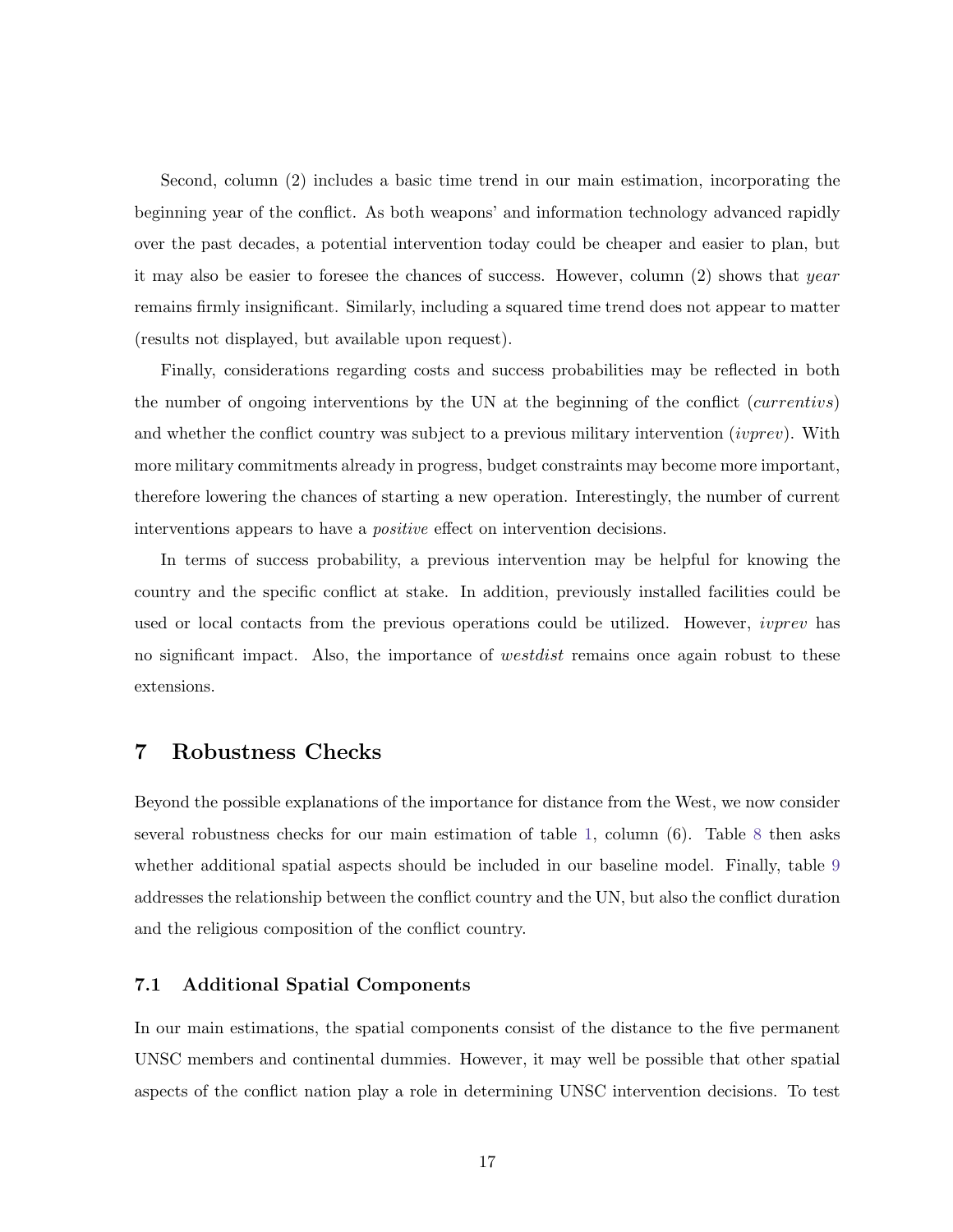for any further spatial characteristics that might be present in the data, we first create a spatial cross-section in which each observation unit is a country. There is therefore one observation for every country that had at least one conflict since 1950 (*IV spatial*). Consequently, we also collapse the explanatory variables. As for the intensity of the conflict, we code this variable as equal to one if the country experienced at least one year with more than 999 deaths in any of its conflicts (maxintense). Regarding the conflict form, we count the number of internal and interstate conflicts (ninternal and ninterstate) and include both of these variables in the regression. As for population size, GDP per capita, and trade openness, we calculate the average of these values for every conflict country at the beginning of their conflict (lnpopavg, lngdpavg, and *lnopenavg*). This pure cross-sectional data set then consists of [9](#page-20-0)4 entries, i.e., 94 countries.<sup>9</sup>

The question we are asking in this extension is whether the probability of military intervention by the UN in a conflict country is affected by intervention decisions in neighboring countries.[10](#page-20-1) We run a classic non-spatial Probit model and assess the presence of spatial error autocorrelation, with the results displayed in table [8.](#page-37-0) If we found such evidence, then spatial Probit models should be preferred over our logit estimations because ignoring spatial error autocorrelation in the error term would result in inefficiency and inconsistency of the maximum likelihood estimator [\(Amaral et al.,](#page-23-4) [2012\)](#page-23-4). The literature on tests for spatial error autocorrelation exhibits three main versions after [Pinkse and Slade](#page-26-9) [\(1998\)](#page-26-9), [Kelejian and Prucha](#page-25-10) [\(2001\)](#page-25-10), and [Pinkse](#page-25-11) [\(2004\)](#page-25-11). However, these tests have crucial differences regarding the sample size. [Amaral](#page-23-4) [et al.](#page-23-4) [\(2012\)](#page-23-4) shows that the generalized Moran's I statistic (MI) devised by [Kelejian and Prucha](#page-25-10) [\(2001\)](#page-25-10) achieves its asymptotic distribution in sample sizes as small as N=49 and is not affected by spatial correlation in the regressors. The other two statistics require large sample sizes, in the order of thousands, to achieve their asymptotic distributions and are slightly affected by spatial correlation in the regressors.<sup>[11](#page-20-2)</sup> Thus, we opt for the generalized Moran's I statistic  $(MI)$ .

Specifically, we use the module *spreg.probit* in the PySAL library [\(Rey and Anselin,](#page-26-10) [2010\)](#page-26-10) to run the classic non-spatial Probit and the MI test using the spatial version of our data described above. The results from these estimations are reported in table [8,](#page-37-0) displaying marginal effects. First, we note that the distance findings from table [1](#page-30-0) receive strong support, both in terms

<span id="page-20-0"></span><sup>9</sup>Data set is available upon request.

<span id="page-20-1"></span> $^{10}$ By neighbors, we mean countries that share a common border with the conflict nation.

<span id="page-20-2"></span><sup>&</sup>lt;sup>11</sup>See [Amaral et al.](#page-23-4)  $(2012)$  for a complete description.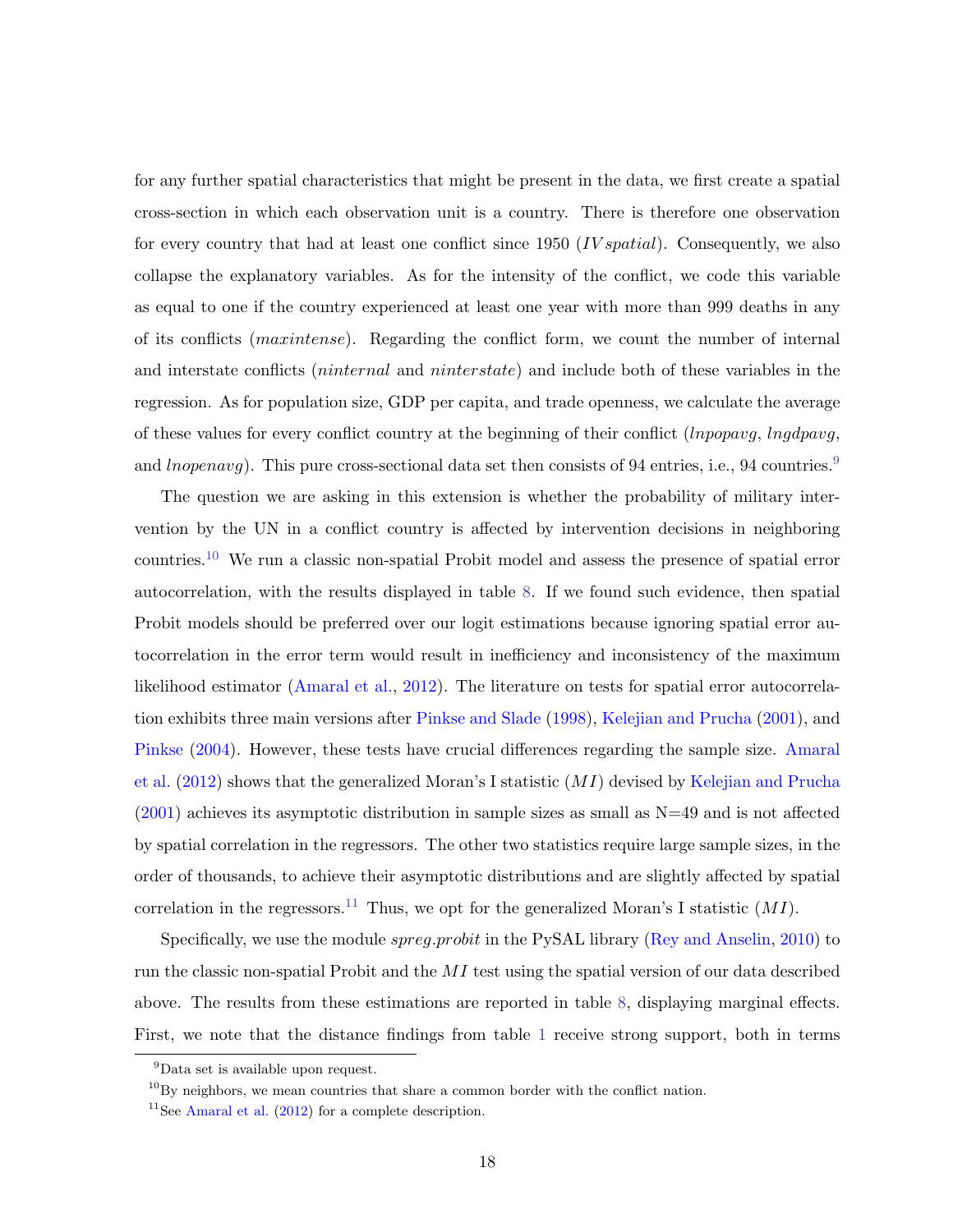of significance and magnitudes, which are even greater for the Western permanent members. As before, conflict intensity matters, whereas conflict form remains an insignificant predictor. Also, the previous conclusions for the remaining variables are generally confirmed. Finally, the  $MI$  test results then show no clear evidence for the presence of spatial error autocorrelation.<sup>[12](#page-21-0)</sup> Thus, the probability of military intervention by the UN does not appear to depend on previous interventions in neighboring countries.

#### 7.2 Relationship to the UN, Conflict Duration, and Religious Orientation

Columns  $(4) - (7)$  of table [9](#page-38-0) consider other attributes of the country and its conflict. First, we include a binary variable for conflict countries that were members of the UN at the inception of the conflict (unmember). We then add a dummy variable for conflict countries that formed part of the UNSC as a non-permanent member at any time during the conflict. Both of these variables reflect the basic relationship between the conflict country and the UN and may therefore enter the decision-making process at the UNSC. Interestingly, the probability of intervention is reduced by over 15 percentage points if a conflict country was a member of the UNSC at any time during the conflict. However, this finding does not explain the importance of geographical distance.

Further, column (6) includes the total duration of the conflict in months (see [Gilligan et al.,](#page-24-8) [2003,](#page-24-8) and [Fortna,](#page-24-12) [2004\)](#page-24-12). Even though this estimation may raise endogeneity issues in the form of reverse causality (not only could the conflict duration affect the probability of UN intervention, but a UN intervention could also affect the conflict duration), the conflict duration does not appear to matter. Finally, column (7) turns to the religious composition of the conflict country. We use the fractions of Catholic, Muslim, and Protestant citizens in society, as measured in 1980, to see whether religion is associated with the intervention probability. However, the results reject this idea and once again leave the coefficient associated with westdist virtually unchanged.

<span id="page-21-0"></span><sup>&</sup>lt;sup>12</sup>A significant p-value for the MI test indicates that the residuals of the regression are spatially autocorrelated, but the test does not discriminate between the error or lag dependence.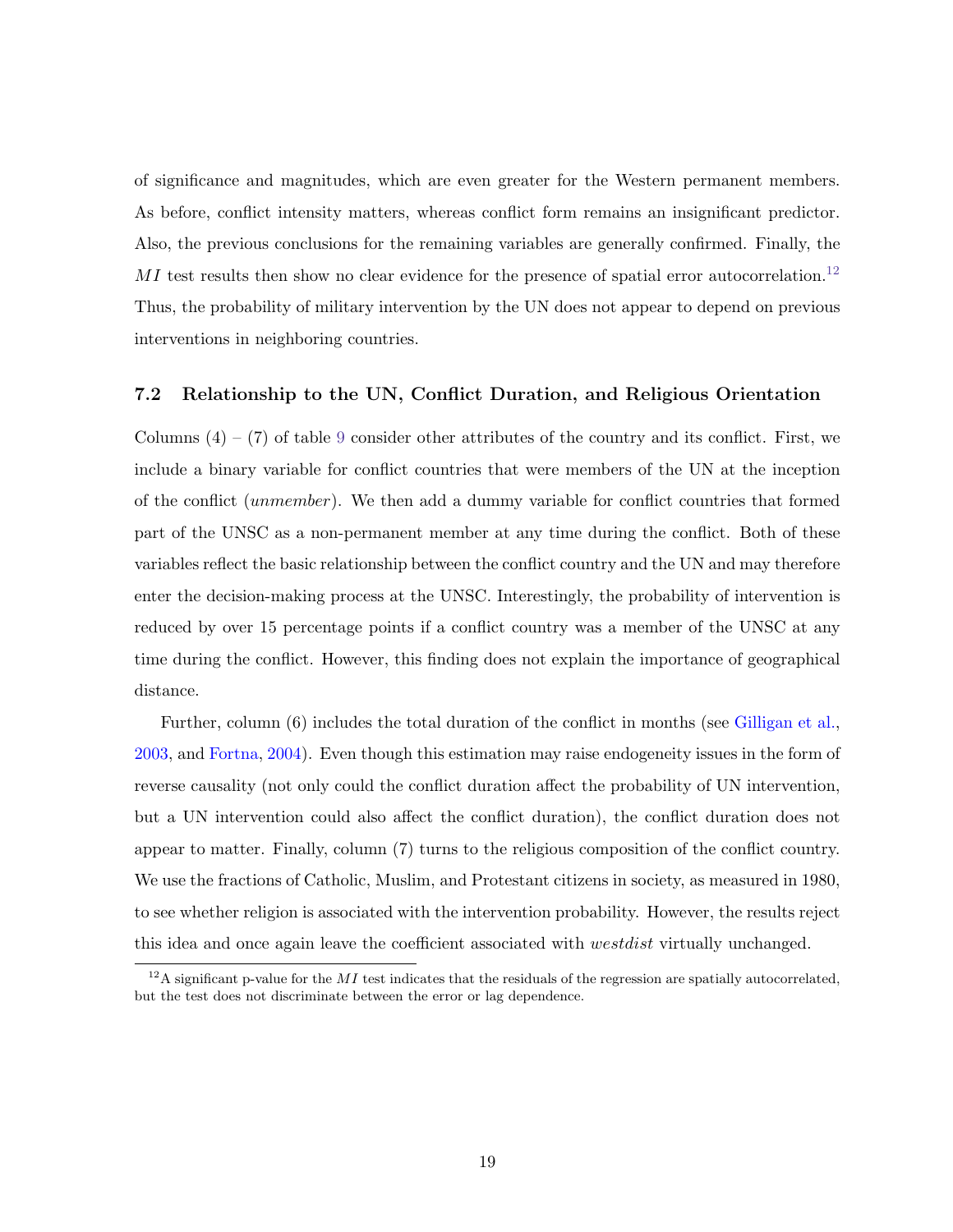## <span id="page-22-0"></span>8 Concluding Remarks

Political decisions are often made behind closed doors, and many times their true intentions are difficult to expose. This quality also holds for the United Nations Security Council's decisions about military interventions. This paper builds on an insightful stream of research by trying to discover the true aspects associated with these interventions. Our findings indicate that military interventions are more likely in countries that are located closer to the three Western permanent UNSC members (France, the UK, and the US) but also in poorer and smaller countries.

In theory, the geographical distance to the deciding powers in the Council should not be a significant factor behind UNSC intervention decisions. Distance may well be justifiable for intervention decisions by single countries or regional organizations because their focus lies on protecting domestic borders. However, the United Nations emphasizes its equal commitment to all 193 member states. Our most complete estimations suggest that for every 1, 000 kilometers of distance to the closest Western permanent member, the probability of a military UNSC intervention decreases by approximately 4 percent. In the case of Malaysia or Indonesia, this represents a reduction of almost 42−43 percentage points, compared to a country bordering one of the three Western powers (e.g., Mexico or Spain). Interestingly, the distance to the Eastern permanent members (China and Russia) does not matter. It is also noteworthy that we do not find any intervention preferences along the lines of continents.

There are, of course, numerous alternative explanations, and the paper tests for a variety of them. Among these, we generally distinguish between political, economic, and practical aspects. In terms of politics, we take into account the Cold War period, the extraordinary role of the European conflicts (the Yugoslavian Wars and the formation of the post-Soviet Union states), the regime form, and the affinity scores in UN voting behavior. None of these are able to explain the distance finding. As for independent effects, we find that interventions are more likely in less democratic regimes – a finding that confirms the "R2P" initiative (Responsibility to Protect), as recently formalized by the UN. Regarding economic reasons, we incorporate bilateral trade relationships between the conflict country and the permanent members, foreign aid flows, and the distance to major oil suppliers. Again, none of these aspects are able to account for the importance of geographical distance.

However, we find evidence for the importance of practical considerations from additional es-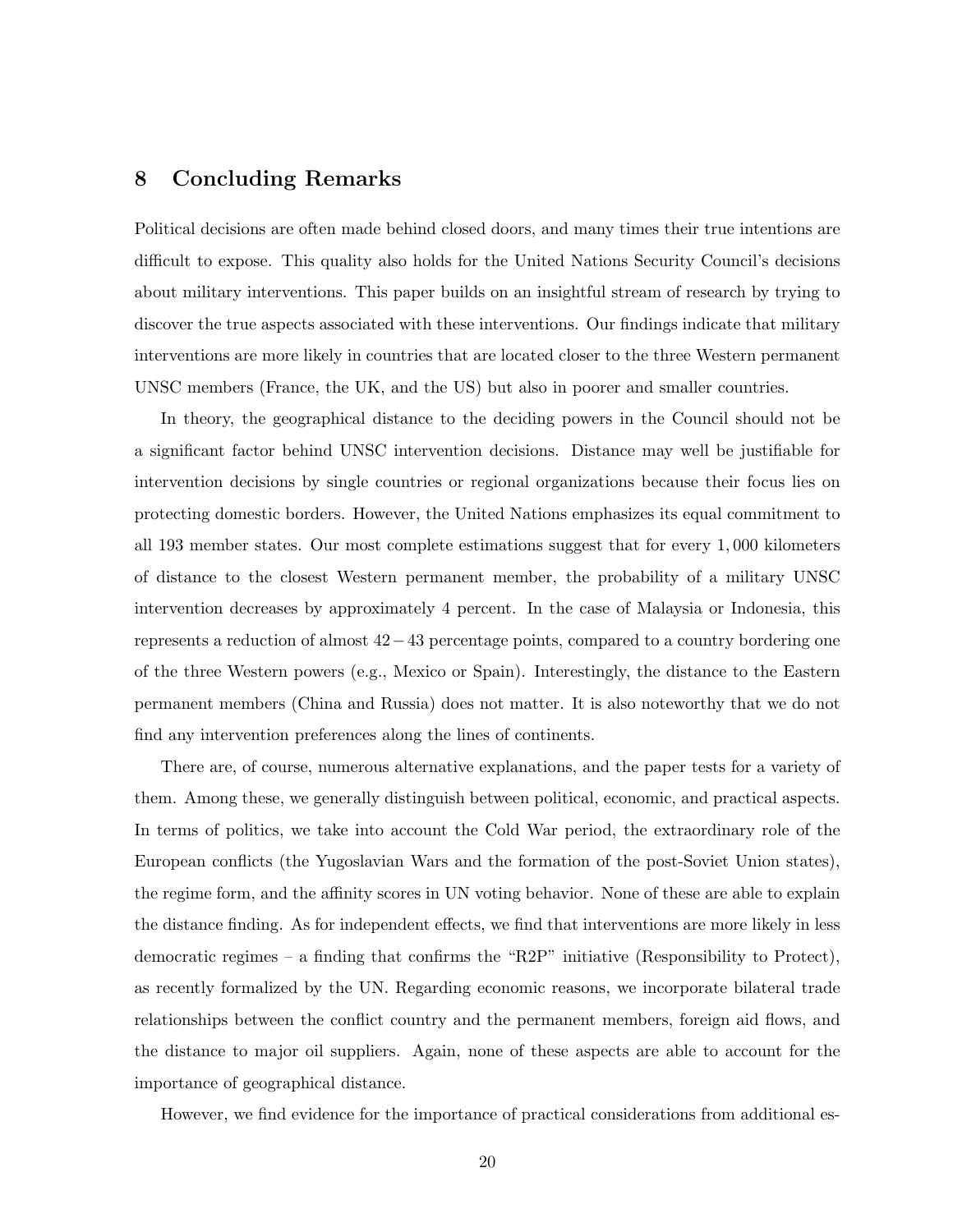timations, where we broaden the intervention definition to non-military actions (e.g., embargoes, sanctions, or establishing observer missions). Beyond the difference in the severity of an intervention, which is difficult to quantify, these weaker forms of intervention have in common their substantially lower level of commitment, both in terms of personnel and of general resources. Indeed, we find that once we define intervention more broadly, the distance finding weakens. In fact, a hypothetical exercise in disregarding those conflicts that received military interventions by the UNSC produces different results. In these estimations, neither the geographical distance to the West nor country size nor GDP per capita decrease the intervention probability. If anything, it appears as if these weaker intervention forms are more likely to happen in richer nations. These results add to the notion that it is only *military* intervention decisions by the UNSC that are driven by practical considerations.

Of course, these final estimations must be interpreted with caution. Whether the UN sends military troops for peacekeeping or imposes an embargo constitutes a major difference in commitment level. Thus, pooling these actions may oversimplify the question and wash out these important differences. Similarly, disregarding the conflicts that were subject to UN military interventions at some points could introduce a selection bias.

## References

- <span id="page-23-1"></span>Alesina, A. and Spolaore, E. (2005). War, peace, and the size of countries. Journal of Public Economics, 89(7):1333–1354.
- <span id="page-23-4"></span>Amaral, P. V., Anselin, L., and Arribas-Bel, D. (2012). Testing for spatial error dependence in probit models. Letters in Spatial and Resource Sciences, pages 1–11.
- <span id="page-23-2"></span>Andersson, A. (2000). Democracies and UN peacekeeping operations, 1990–1996. International Peacekeeping,  $7(2):1-22$ .
- <span id="page-23-0"></span>Aydin, A. (2010). Where do states go? Strategy in civil war intervention. Conflict Management and Peace Science, 27(1):47–66.
- <span id="page-23-3"></span>Barbieri, K. and Keshk, O. (2012). Correlates of war project trade data set codebook. Codebook Version, 3.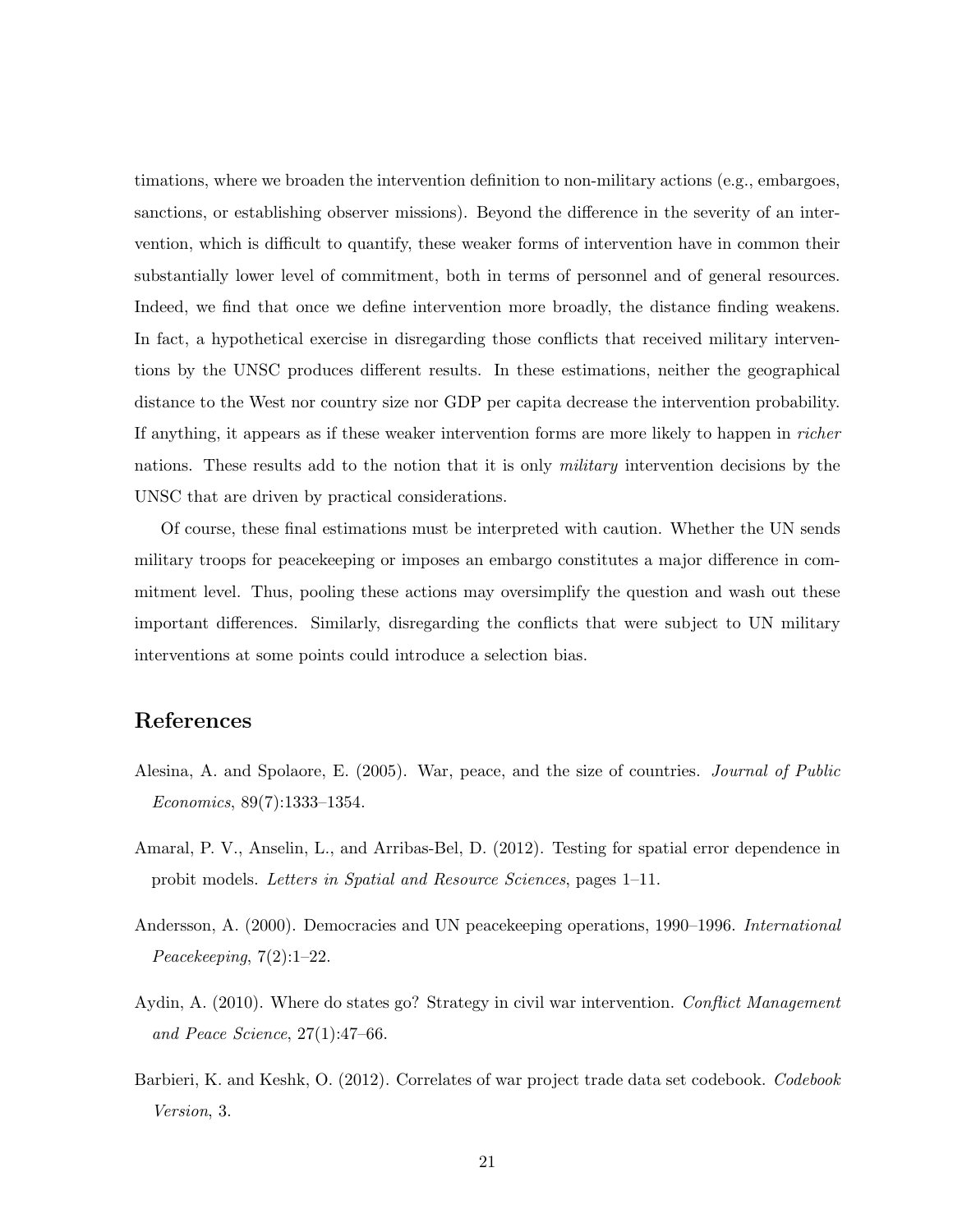- <span id="page-24-11"></span>Barbieri, K., Keshk, O. M., and Pollins, B. M. (2009). Trading data evaluating our assumptions and coding rules. Conflict Management and Peace Science, 26(5):471–491.
- <span id="page-24-6"></span>Bariagaber, A. (2008). United Nations peace missions in Africa transformations and determinants. Journal of Black Studies, 38(6):830–849.
- <span id="page-24-4"></span>BBC (2004). UN chief's Rwanda genocide regret. [http://news.bbc.co.uk/2/hi/africa/](http://news.bbc.co.uk/2/hi/africa/3573229.stm) [3573229.stm](http://news.bbc.co.uk/2/hi/africa/3573229.stm).
- <span id="page-24-0"></span>Childers, E. (1994). Empowering the peoples in their United Nations. [http://www.](http://www.globalpolicy.org/component/content/article/228/32395.html) [globalpolicy.org/component/content/article/228/32395.html](http://www.globalpolicy.org/component/content/article/228/32395.html).
- <span id="page-24-1"></span>Dreher, A., Sturm, J.-E., and Vreeland, J. R. (2009a). Development aid and international politics: Does membership on the UN Security Council influence World Bank decisions? Journal of Development Economics, 88(1):1–18.
- <span id="page-24-2"></span>Dreher, A., Sturm, J.-E., and Vreeland, J. R. (2009b). Global horse trading: IMF loans for votes in the United Nations Security Council. European Economic Review, 53(7):742–757.
- <span id="page-24-12"></span>Fortna, V. P. (2004). Does peacekeeping keep peace? International intervention and the duration of peace after civil war. International Studies Quarterly, 48(2):269–292.
- <span id="page-24-10"></span>Fortna, V. P. (2008). Does peacekeeping work?: Shaping belligerents' choices after civil war. Princeton University Press.
- <span id="page-24-8"></span>Gilligan, M. et al. (2003). Where do the peacekeepers go? International Studies Review, 5(4):37–54.
- <span id="page-24-5"></span>Gleditsch, N. P., Wallensteen, P., Eriksson, M., Sollenberg, M., and Strand, H. (2002). Armed conflict 1946-2001: A new dataset. Journal of Peace Research, 39(5):615–637.
- <span id="page-24-9"></span>Greene, W. H. (2003). Econometric analysis–international edition. New York University.
- <span id="page-24-7"></span>Higgins, R. (1995). Problems and process: International law and how we use it. Oxford University Press.
- <span id="page-24-3"></span>Jakobsen, P. V. (1996). National interest, humanitarianism or CNN: What triggers UN peace enforcement after the Cold War? Journal of Peace Research, 33(2):205–215.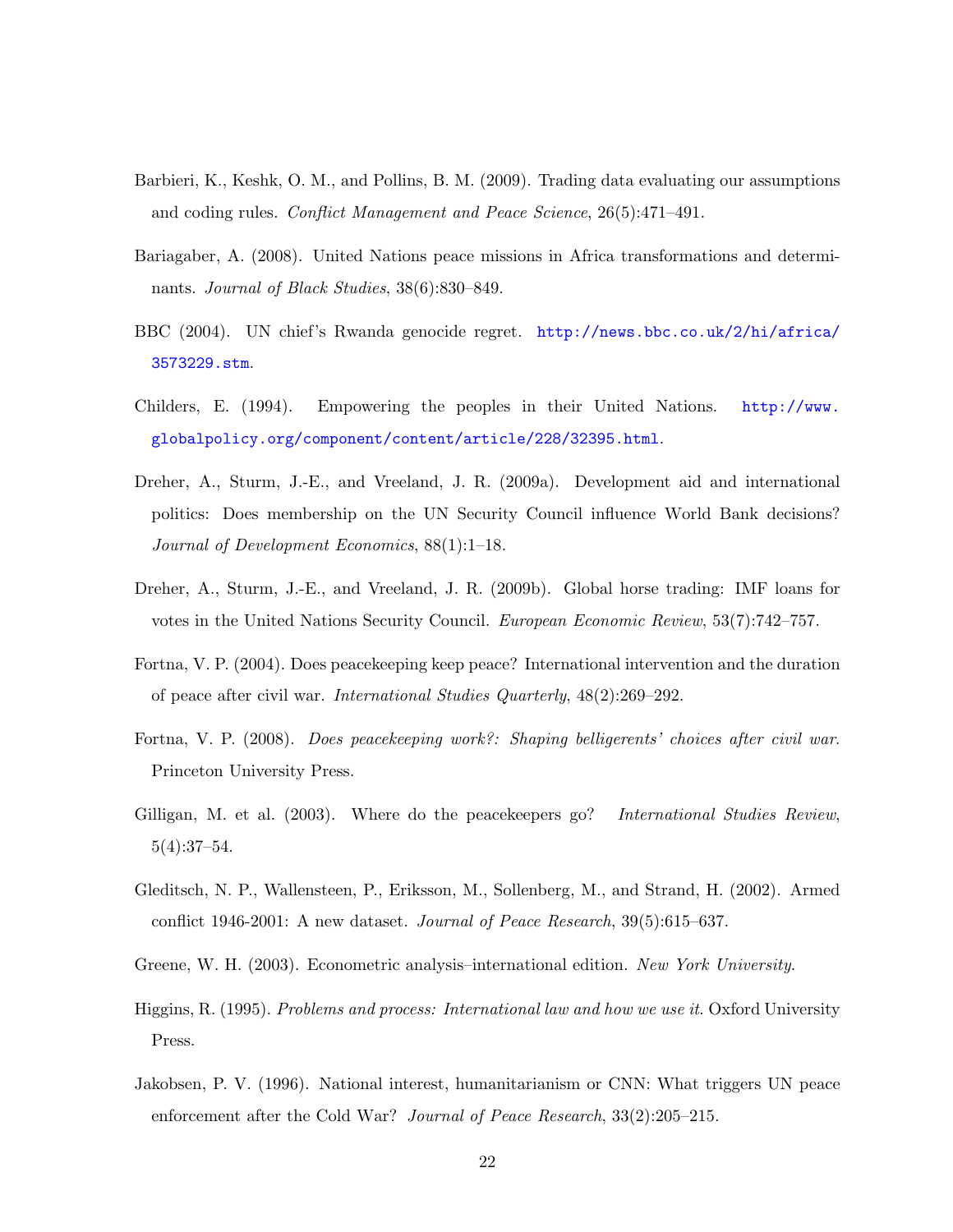- <span id="page-25-10"></span>Kelejian, H. and Prucha, I. R. (2001). On the asymptotic distribution of the moran /test statistic with applications. *Journal of Econometrics*,  $104(2):219-257$ .
- <span id="page-25-1"></span>Kuziemko, I. and Werker, E. (2006). How much is a seat on the security council worth? Foreign aid and bribery at the United Nations. Journal of Political Economy, 114(5):905–930.
- <span id="page-25-8"></span>Martin, P., Mayer, T., and Thoenig, M. (2012). The geography of conflicts and regional trade agreements. American Economic Journal: Macroeconomics, 4(4):1–35.
- <span id="page-25-7"></span>Melander, E. (2009). Selected to go where murderers lurk? The preventive effect of peacekeeping on mass killings of civilians. Conflict Management and Peace Science, 26(4):389–406.
- <span id="page-25-2"></span>Mullenbach, M. (2005). Deciding to keep peace: An analysis of international influences on the establishment of third-party peace keeping missions. *International Studies Quarterly*, 49(3):529– 556.
- <span id="page-25-5"></span>Mullenbach, M. J. and Matthews, G. P. (2008). Deciding to intervene: An analysis of international and domestic influences on United States interventions in intrastate disputes. International Interactions, 34(1):25–52.
- <span id="page-25-6"></span>Neack, L. (1995). UN peace-keeping: In the interest of community or self? Journal of Peace Research, 32(2):181–196.
- <span id="page-25-0"></span>Oatley, T. and Yackee, J. (2004). American interests and IMF lending. International Politics, 41(3):415–429.
- <span id="page-25-9"></span>O'Neill, B. (1996). Power and satisfaction in the United Nations Security Council. Journal of Conflict Resolution, 40(2):219–237.
- <span id="page-25-4"></span>Pearson, F. (1974). Geographic proximity and foreign military intervention. Journal of Conflict Resolution, 18(3):432–460.
- <span id="page-25-3"></span>Perkins, R. and Neumayer, E. (2008). Extra-territorial interventions in conflict spaces: Explaining the geographies of post-cold war peacekeeping. Political Geography, 27(8):895–914.
- <span id="page-25-11"></span>Pinkse, J. (2004). Moran-flavoured tests with nuisance parametrics: Examples. Advances in Spatial Econometrics: Methodology, Tools and Applications.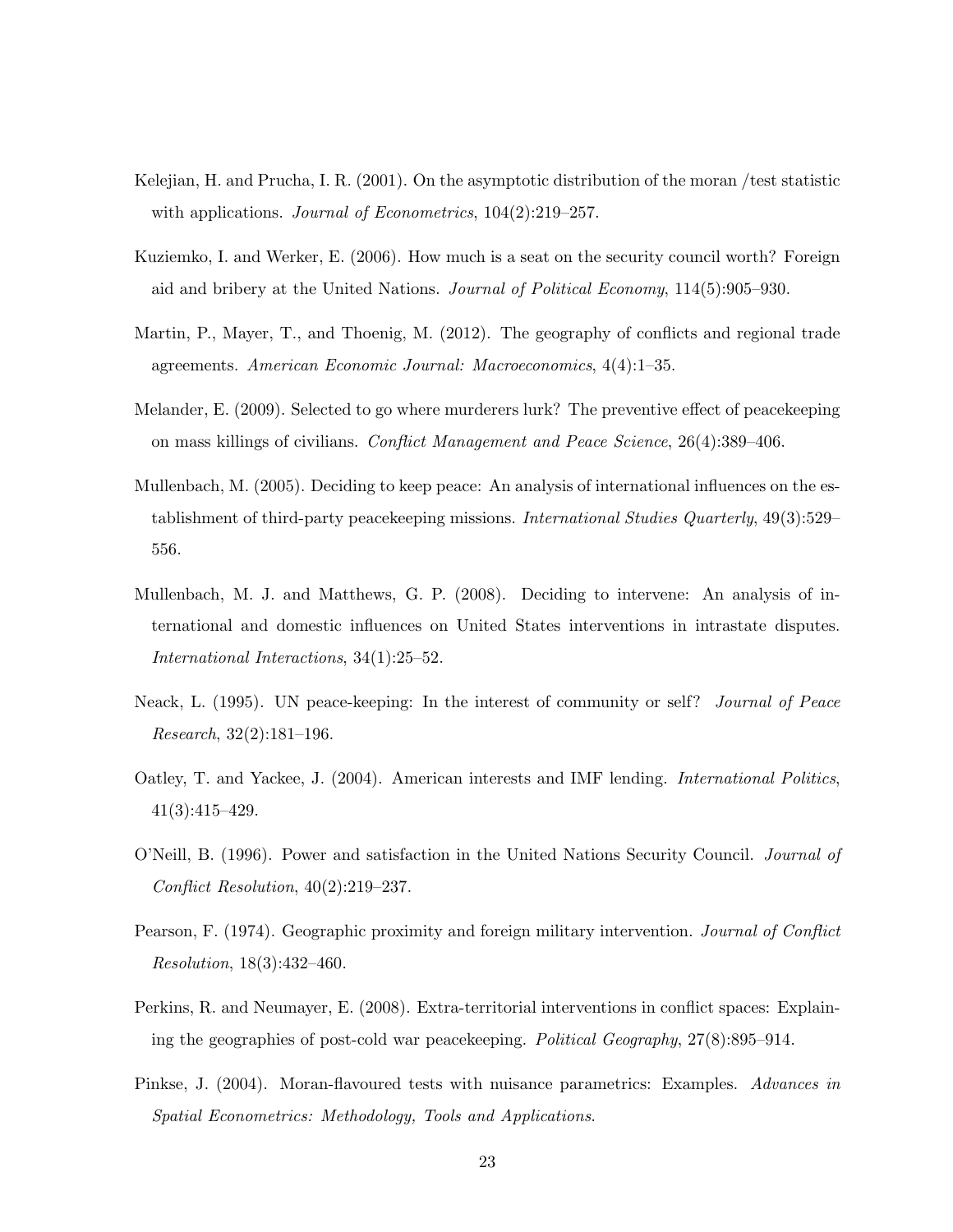- <span id="page-26-9"></span>Pinkse, J. and Slade, M. E. (1998). Contracting in space: An application of spatial statistics to discrete-choice models. Journal of Econometrics, 85(1):125–154.
- <span id="page-26-0"></span>Rajan, S. C. (2006). Global politics and institutions. GTI Paper Series: Frontiers of a Great Transition.
- <span id="page-26-10"></span>Rey, S. J. and Anselin, L. (2010). Pysal: A Python library of spatial analytical methods. In Handbook of Applied Spatial Analysis, pages 175–193. Springer.
- <span id="page-26-8"></span>Singer, J. D. (1988). Reconstructing the orrelates of war dataset on material capabilities of states, 1816–1985. International Interactions, 14(2):115–132.
- <span id="page-26-7"></span>Singer, J. D., Bremer, S., and Stuckey, J. (1972). Capability distribution, uncertainty, and major power war, 1820-1965. Peace, war, and numbers, pages 19–48.
- <span id="page-26-4"></span>Stojek, S. and Tir, J. (2011). Supply side of United Nations peacekeeping operations: Economic ties and locations of UN-led deployments. In APSA 2011 Annual Meeting Paper.
- <span id="page-26-11"></span>Teorell, J., Samanni, M., Holmberg, S., and Rothstein, B. (2011). The quality of government basic dataset made from the QoG standard dataset version 6apr11. The Quality of Government Institute, University of Gothenburg,  $http://www. qog.pol.gu.se.$
- <span id="page-26-1"></span>Thompson, A. (2006). Coercion through IOs: The Security Council and the logic of information transmission. *International Organization*,  $60(1)$ :1.
- <span id="page-26-2"></span>Times, N. Y. (1994). Horror in Rwanda, shame in the U.N. [http://www.nytimes.com/1994/](http://www.nytimes.com/1994/05/03/opinion/horror-in-rwanda-shame-in-the-un.html) [05/03/opinion/horror-in-rwanda-shame-in-the-un.html](http://www.nytimes.com/1994/05/03/opinion/horror-in-rwanda-shame-in-the-un.html).
- <span id="page-26-3"></span>Voeten, E. (2001). Outside options and the logic of Security Council action. American Political Science Review, 95(4):845–858.
- <span id="page-26-6"></span>Voeten, E. and Merdzanovic, A. (2013). United Nations general assembly voting data. Accessed online November 2013.
- <span id="page-26-5"></span>Wallensteen, P. (2011). Understanding conflict resolution: War, peace and the global system. Sage.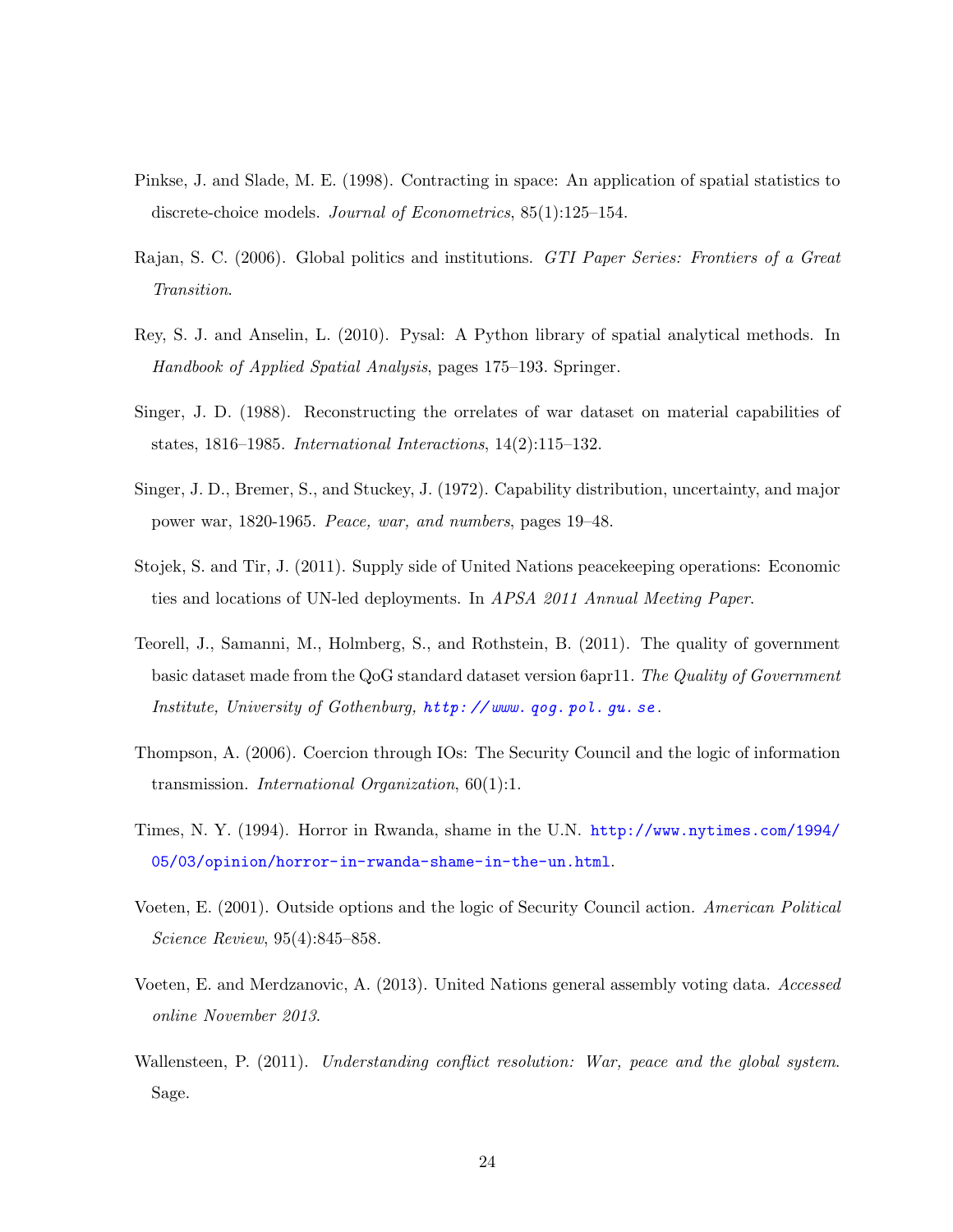## <span id="page-27-0"></span>Figures



Figure 1: Conflicts and interventions

<span id="page-27-1"></span>

Figure 2: Interventions and intensity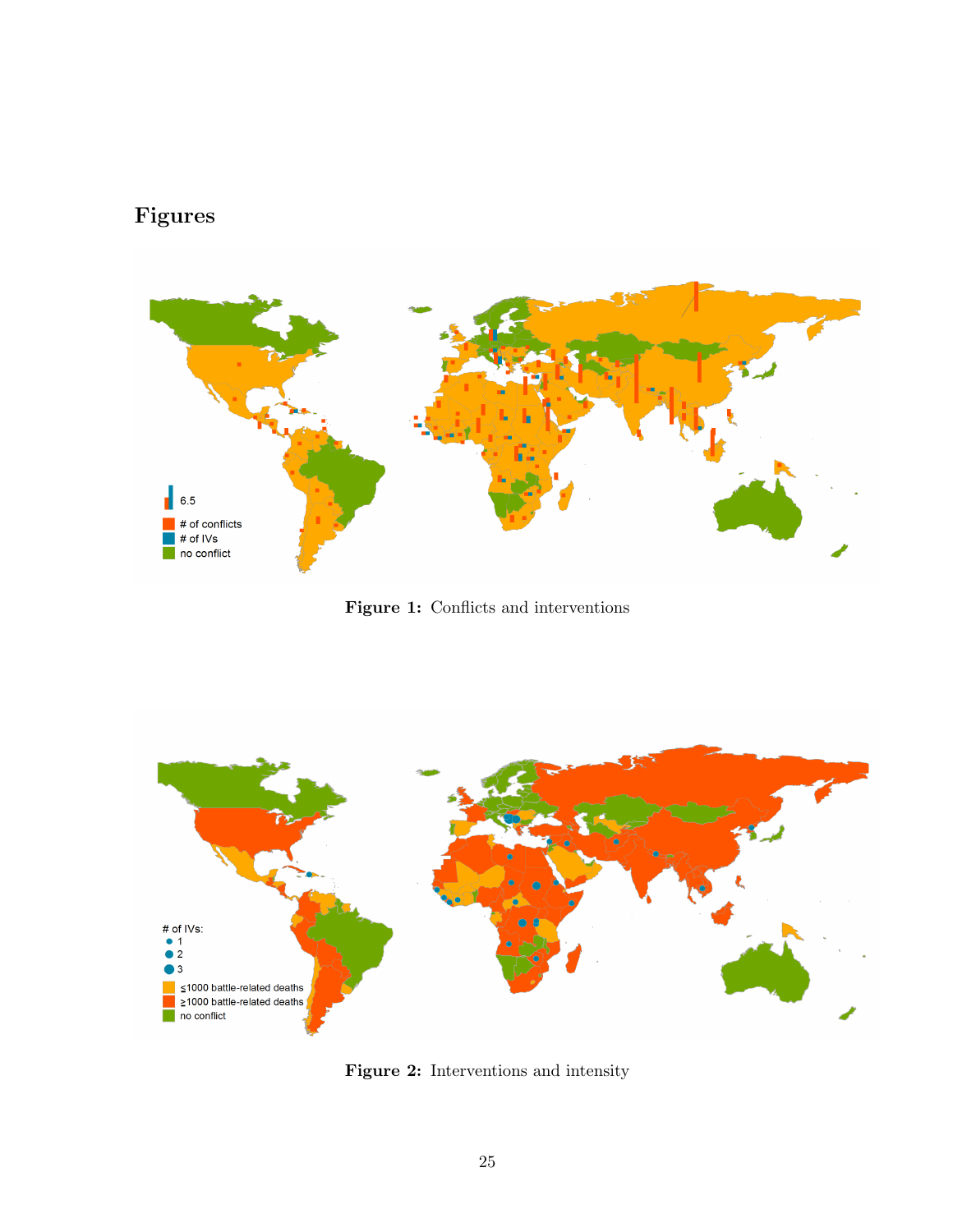<span id="page-28-0"></span>

Figure 3: Predicted probability of UN military intervention in intense internal conflict, at means



Figure 4: Predicted probability of UN military intervention in intense interstate conflict, at means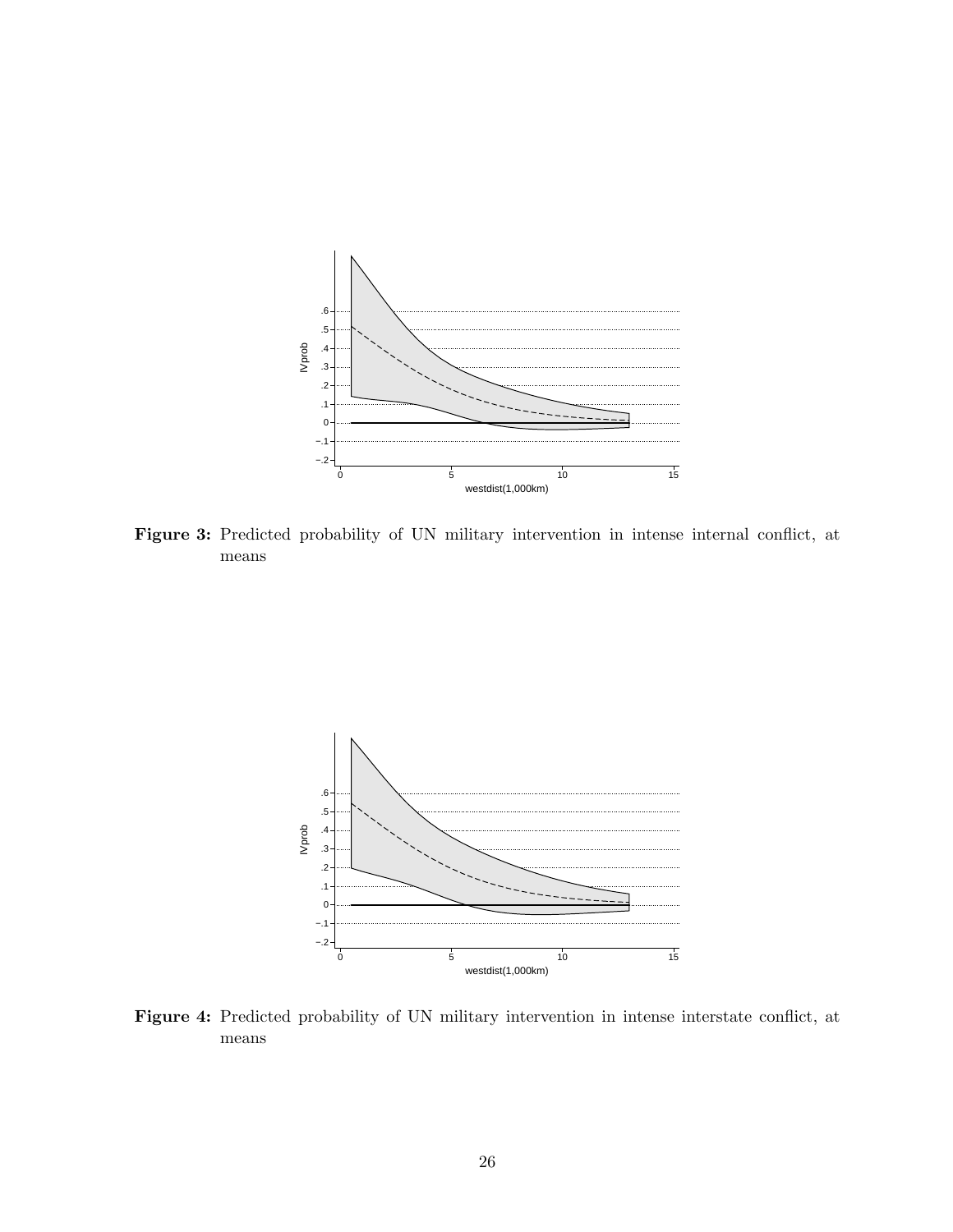<span id="page-29-1"></span>

Figure 5: Predicted probability of UN military intervention in intense internationalized conflict, at means

<span id="page-29-0"></span>

Figure 6: Predicted Probability of Intervention (using Table [1,](#page-30-0) Column 6)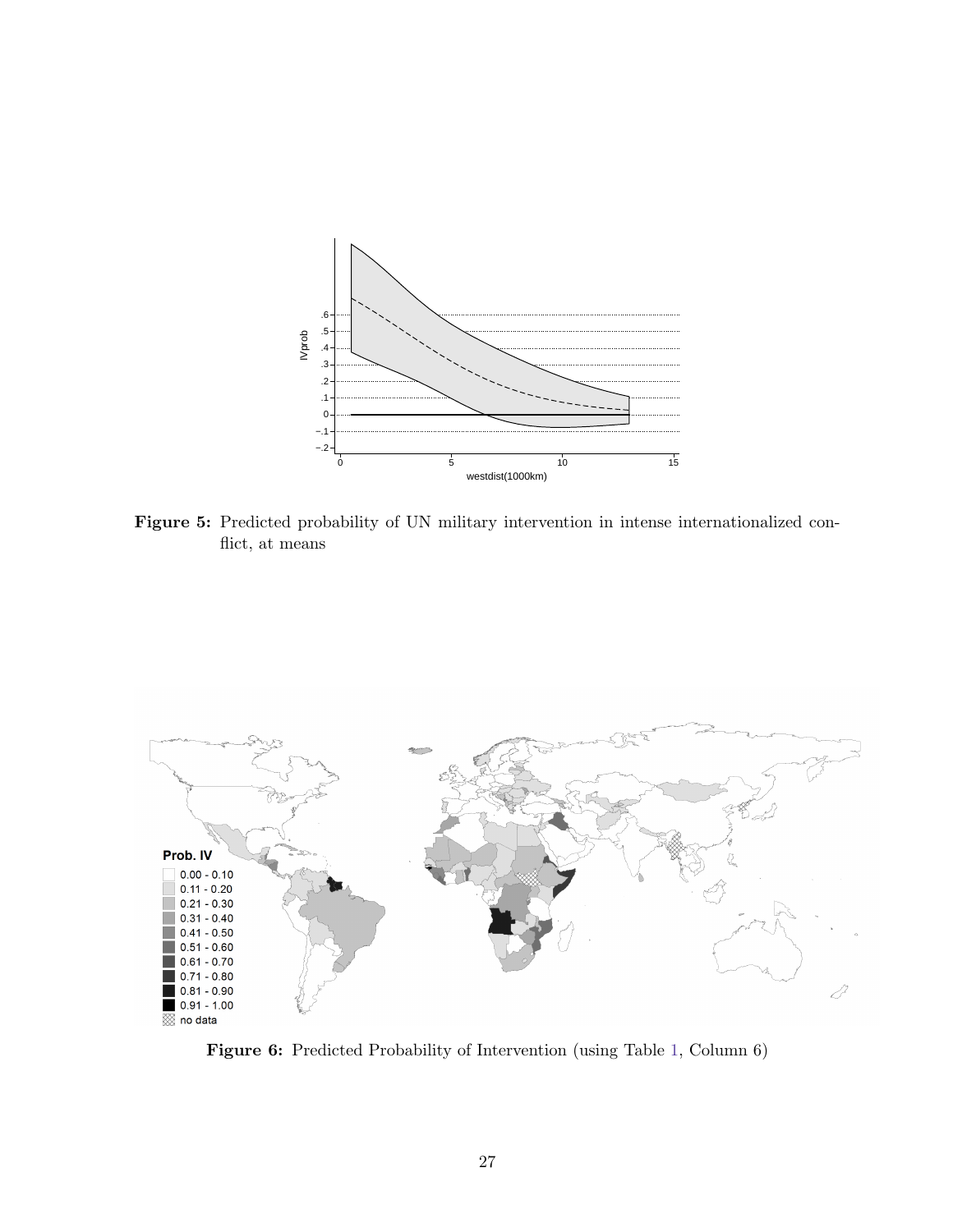## <span id="page-30-0"></span>Tables

|                          | (1)                    | (2)                   | (3)                   | (4)                    | (5)                    | (6)                    |
|--------------------------|------------------------|-----------------------|-----------------------|------------------------|------------------------|------------------------|
| Dependent variable: $IV$ |                        |                       |                       |                        |                        |                        |
| childist                 | 0.002<br>(0.012)       |                       |                       |                        |                        |                        |
| fradist                  |                        | $-0.035*$<br>(0.019)  |                       |                        |                        |                        |
| rusdist                  |                        |                       | $-0.028$<br>(0.021)   |                        |                        |                        |
| ukdist                   |                        |                       |                       | $-0.035*$<br>(0.018)   |                        |                        |
| usdist                   |                        |                       |                       |                        | $-0.040***$<br>(0.015) |                        |
| $we stdist$              |                        |                       |                       |                        |                        | $-0.040**$<br>(0.019)  |
| $\emph{eastdist}$        |                        |                       |                       |                        |                        | $-0.007$<br>(0.027)    |
| intense                  | $0.163***$<br>(0.058)  | $0.150**$<br>(0.059)  | $0.157***$<br>(0.056) | $0.150**$<br>(0.059)   | $0.157***$<br>(0.056)  | $0.141**$<br>(0.058)   |
| internal                 | $-0.090$<br>(0.072)    | $-0.089$<br>(0.071)   | $-0.084$<br>(0.071)   | $-0.090$<br>(0.071)    | $-0.097$<br>(0.072)    | $-0.087$<br>(0.072)    |
| interstate               | $-0.057$<br>(0.086)    | $-0.080$<br>(0.085)   | $-0.076$<br>(0.084)   | $-0.080$<br>(0.085)    | $-0.084$<br>(0.088)    | $-0.091$<br>(0.084)    |
| <i>lnpop</i>             | $-0.043**$<br>(0.022)  | $-0.049**$<br>(0.023) | $-0.051**$<br>(0.023) | $-0.050**$<br>(0.023)  | $-0.059**$<br>(0.026)  | $-0.054***$<br>(0.023) |
| lngdp                    | $-0.057$<br>(0.044)    | $-0.083**$<br>(0.042) | $-0.057$<br>(0.039)   | $-0.084***$<br>(0.042) | $-0.085***$<br>(0.041) | $-0.085***$<br>(0.041) |
| <i>Inopen</i>            | $-0.023$<br>(0.039)    | $-0.037$<br>(0.041)   | $-0.031$<br>(0.039)   | $-0.037$<br>(0.041)    | $-0.043$<br>(0.040)    | $-0.046$<br>(0.041)    |
| africa                   | 0.041<br>(0.151)       | $-0.151$<br>(0.184)   | $-0.118$<br>(0.183)   | $-0.122$<br>(0.174)    | $0.247*$<br>(0.149)    | 0.009<br>(0.204)       |
| asia                     | $-0.081$<br>(0.190)    | $-0.227$<br>(0.165)   | $-0.315$<br>(0.213)   | $-0.212$<br>(0.160)    | 0.155<br>(0.159)       | $-0.080$<br>(0.280)    |
| europe                   | $\,0.043\,$<br>(0.151) | $-0.208$<br>(0.187)   | $-0.208$<br>(0.215)   | $-0.194$<br>(0.179)    | 0.190<br>(0.122)       | $-0.077$<br>(0.255)    |
| Colony fixed effects     | yes                    | yes                   | yes                   | yes                    | yes                    | yes                    |
| N<br>Log lik.            | $174\,$<br>$-72.14$    | $174\,$<br>$-70.18$   | 174<br>$-71.29$       | $174\,$<br>$-70.14$    | 174<br>$-69.45$        | 174<br>$-69.11$        |
| Chi-squared              | 37.25                  | 41.63                 | 40.61                 | 41.71                  | 41.41                  | 44.11                  |

Table 1: Logit regression results, displaying marginal effects. Dependent variable is probability of military intervention by the UN  $(IV)$ .

Robust standard errors in parentheses.  $p < 0.10$ ,  $\alpha p$ ,  $p < 0.05$ ,  $\alpha p$ ,  $p < 0.01$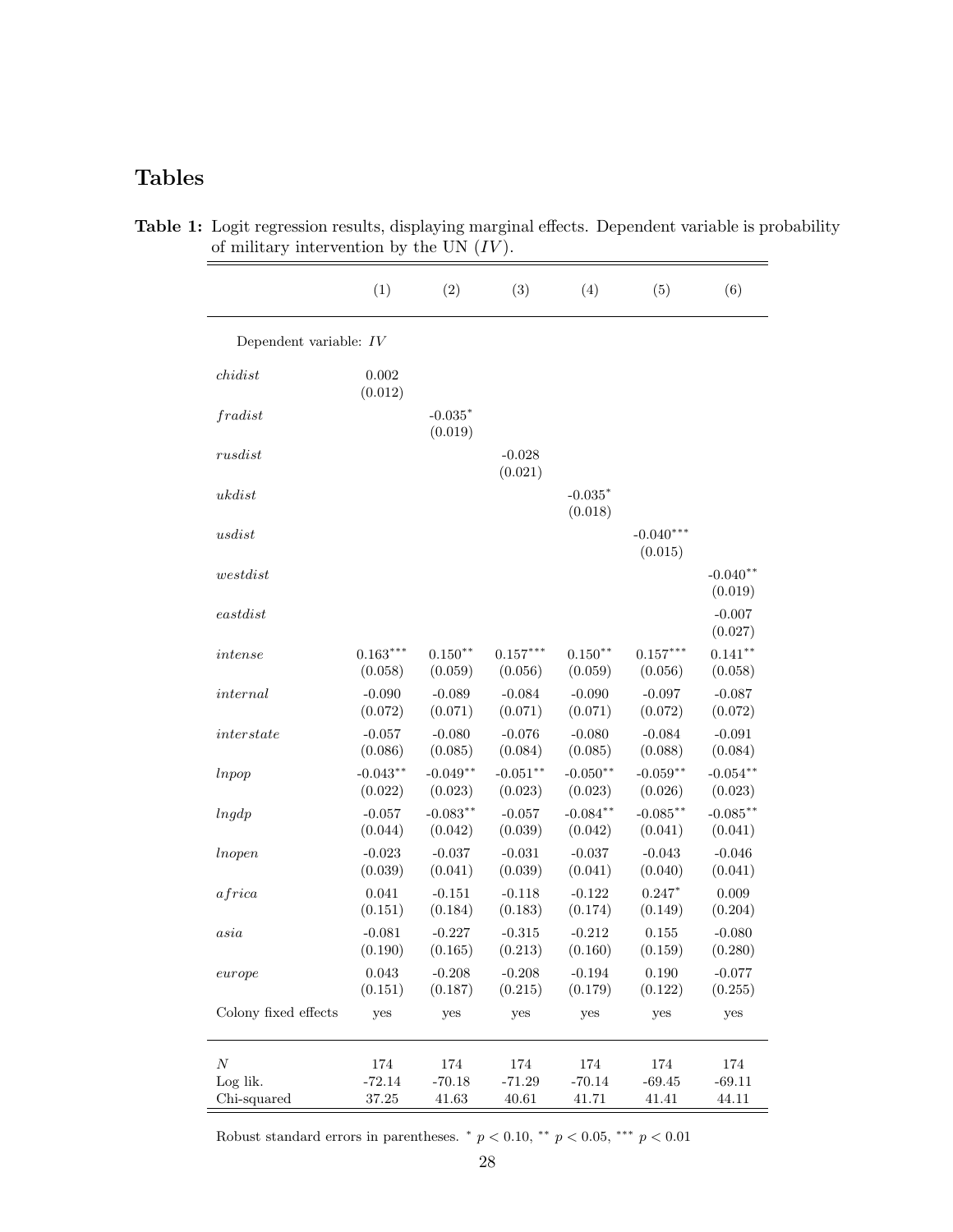|                          | (1)                  | Only Cold<br>War Period<br>(2) | Excl.<br>Europe<br>(3) | Excl. Conflicts<br>in $5$ PMs<br>(4) | (5)                  | (6)                  |
|--------------------------|----------------------|--------------------------------|------------------------|--------------------------------------|----------------------|----------------------|
| Dependent variable: $IV$ |                      |                                |                        |                                      |                      |                      |
| $we stdist$              | $-0.036*$            | $-0.056**$                     | $-0.043**$             | $-0.049**$                           | $-0.041**$           | $-0.050***$          |
|                          | (0.020)              | (0.026)                        | (0.021)                | (0.022)                              | (0.019)              | (0.019)              |
| $\emph{eastdist}$        | $-0.010$             | 0.000                          | $-0.002$               | 0.003                                | $-0.007$             | 0.003                |
|                          | (0.025)              | (0.037)                        | (0.030)                | (0.031)                              | (0.025)              | (0.029)              |
| $\left<$ coldwar         | $-0.111*$<br>(0.065) |                                |                        |                                      |                      |                      |
| $ovnint$                 |                      |                                |                        |                                      | $0.207**$<br>(0.090) |                      |
| $\text{polyIV}$          |                      |                                |                        |                                      |                      | $-0.010*$<br>(0.006) |
| intense                  | $0.165***$           | $0.161**$                      | $0.128**$              | $0.153***$                           | $0.163***$           | $0.092*$             |
|                          | (0.059)              | (0.067)                        | (0.058)                | (0.062)                              | (0.059)              | (0.055)              |
| internal                 | $-0.071$             | $-0.056$                       | $-0.073$               | $-0.093$                             | $-0.023$             | $-0.107$             |
|                          | (0.070)              | (0.080)                        | (0.073)                | (0.078)                              | (0.083)              | (0.068)              |
| interstate               | $-0.064$             | $-0.039$                       | $-0.051$               | $-0.062$                             | $-0.029$             | $-0.076$             |
|                          | (0.082)              | (0.096)                        | (0.092)                | (0.097)                              | (0.090)              | (0.081)              |
| lnpop                    | $-0.056***$          | $-0.059**$                     | $-0.057**$             | $-0.040$                             | $-0.048**$           | $-0.077***$          |
|                          | (0.022)              | (0.025)                        | (0.023)                | (0.025)                              | (0.023)              | (0.023)              |
| lngdp                    | $-0.079*$            | $-0.105***$                    | $-0.099**$             | $-0.084*$                            | $-0.091**$           | $-0.089**$           |
|                          | (0.041)              | (0.053)                        | (0.047)                | (0.047)                              | (0.041)              | (0.040)              |
| <i>lnopen</i>            | $-0.065$             | $-0.050$                       | $-0.062$               | $-0.069$                             | $-0.038$             | $-0.055$             |
|                          | (0.043)              | (0.048)                        | (0.044)                | (0.045)                              | (0.041)              | (0.042)              |
| a frica                  | $-0.011$             | 0.026                          | 0.031                  | 0.075                                | 0.006                | $-0.015$             |
|                          | (0.193)              | (0.256)                        | (0.223)                | (0.233)                              | (0.191)              | (0.216)              |
| asia                     | $-0.130$             | 0.022                          | $-0.030$               | 0.020                                | $-0.110$             | $-0.008$             |
|                          | (0.257)              | (0.377)                        | (0.307)                | (0.326)                              | (0.260)              | (0.308)              |
| europe                   | $-0.129$<br>(0.235)  | $-0.110$<br>(0.353)            |                        | 0.041<br>(0.303)                     | $-0.073$<br>(0.233)  | $-0.099$<br>(0.271)  |
| Colony fixed effects     | yes                  | yes                            | yes                    | yes                                  | yes                  | yes                  |
| $\boldsymbol{N}$         | 174                  | 132                            | 154                    | 160                                  | 174                  | 164                  |
| Log lik.                 | $-67.94$             | $-48.12$                       | $-59.14$               | $-67.34$                             | $-67.24$             | $-57.95$             |
| Chi-squared              | 43.51                | 38.79                          | 40.57                  | 40.11                                | 42.73                | 42.50                |

<span id="page-31-0"></span>Table 2: Political explanations. Logit regression results, displaying marginal effects. Dependent variable is probability of military intervention by the UN  $(IV)$ .

Robust standard errors in parentheses.  $p < 0.10$ ,  $\alpha p$ ,  $p < 0.05$ ,  $\alpha p$ ,  $p < 0.01$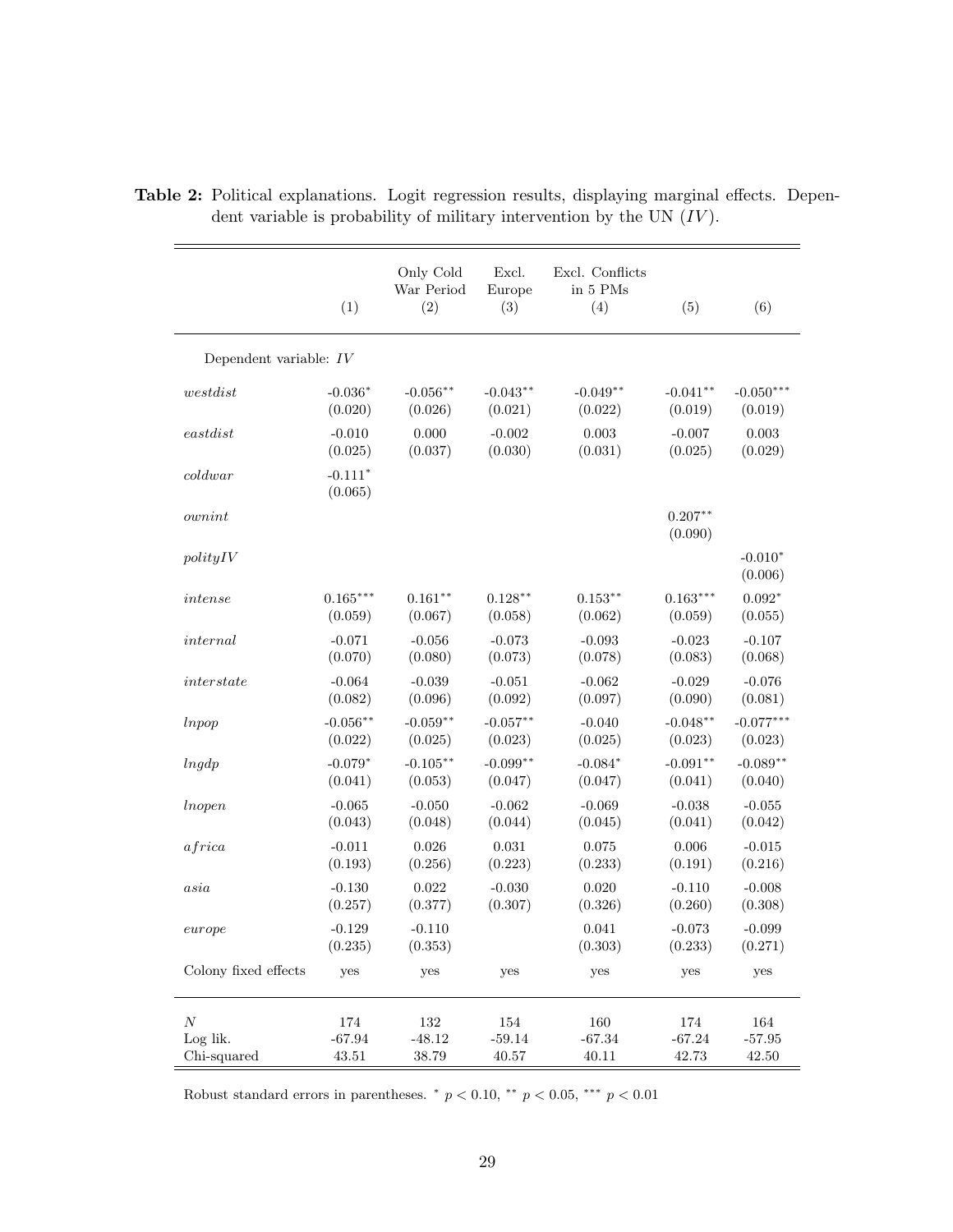|                                             | (1)                      | (2)                      | (3)                       | (4)                      | (5)                      | (6)                      |
|---------------------------------------------|--------------------------|--------------------------|---------------------------|--------------------------|--------------------------|--------------------------|
| Dependent variable: $IV$                    |                          |                          |                           |                          |                          |                          |
| westdist                                    | $-0.051**$<br>(0.026)    | $-0.059***$<br>(0.021)   | $-0.032*$<br>(0.019)      | $-0.059***$<br>(0.021)   | $-0.057***$<br>(0.020)   | $-0.059***$<br>(0.023)   |
| $\emph{eastdist}$                           | 0.046<br>(0.032)         | 0.026<br>(0.032)         | 0.027<br>(0.037)          | 0.027<br>(0.032)         | 0.025<br>(0.032)         | 0.040<br>(0.032)         |
| affchina                                    | $-0.150$<br>(0.419)      |                          |                           |                          |                          |                          |
| afffrance                                   |                          | $-0.048$<br>(0.322)      |                           |                          |                          |                          |
| affrussia                                   |                          |                          | 0.273<br>(0.213)          |                          |                          |                          |
| affuk                                       |                          |                          |                           | $-0.067$<br>(0.305)      |                          |                          |
| affus                                       |                          |                          |                           |                          | $-0.143$<br>(0.188)      |                          |
| $a$ f fwest                                 |                          |                          |                           |                          |                          | 0.013<br>(0.363)         |
| a f feast                                   |                          |                          |                           |                          |                          | $-0.079$<br>(0.204)      |
| Control variables <sup><math>a</math></sup> | yes                      | yes                      | yes                       | yes                      | yes                      | yes                      |
| Colony fixed effects                        | yes                      | yes                      | yes                       | yes                      | yes                      | yes                      |
| $\boldsymbol{N}$<br>Log lik.<br>Chi-squared | 112<br>$-34.93$<br>31.47 | 150<br>$-57.89$<br>38.17 | 131<br>$-43.45$<br>233.11 | 150<br>$-57.88$<br>37.88 | 149<br>$-57.48$<br>36.88 | 140<br>$-51.42$<br>39.74 |

<span id="page-32-0"></span>Table 3: Political explanations continued, considering the affinity to UN voting. Logit regression results, displaying marginal effects. Dependent variable is probability of military intervention by the UN  $(IV)$ .

Robust standard errors in parentheses.  $\binom{*}{p}$   $<$  0.10,  $\binom{**}{p}$   $<$  0.05,  $\binom{***}{p}$   $<$  0.01 <sup>a</sup>Incorporates intense, internal, interstate, lnpop, lngdp, lnopen, africa, asia, and europe.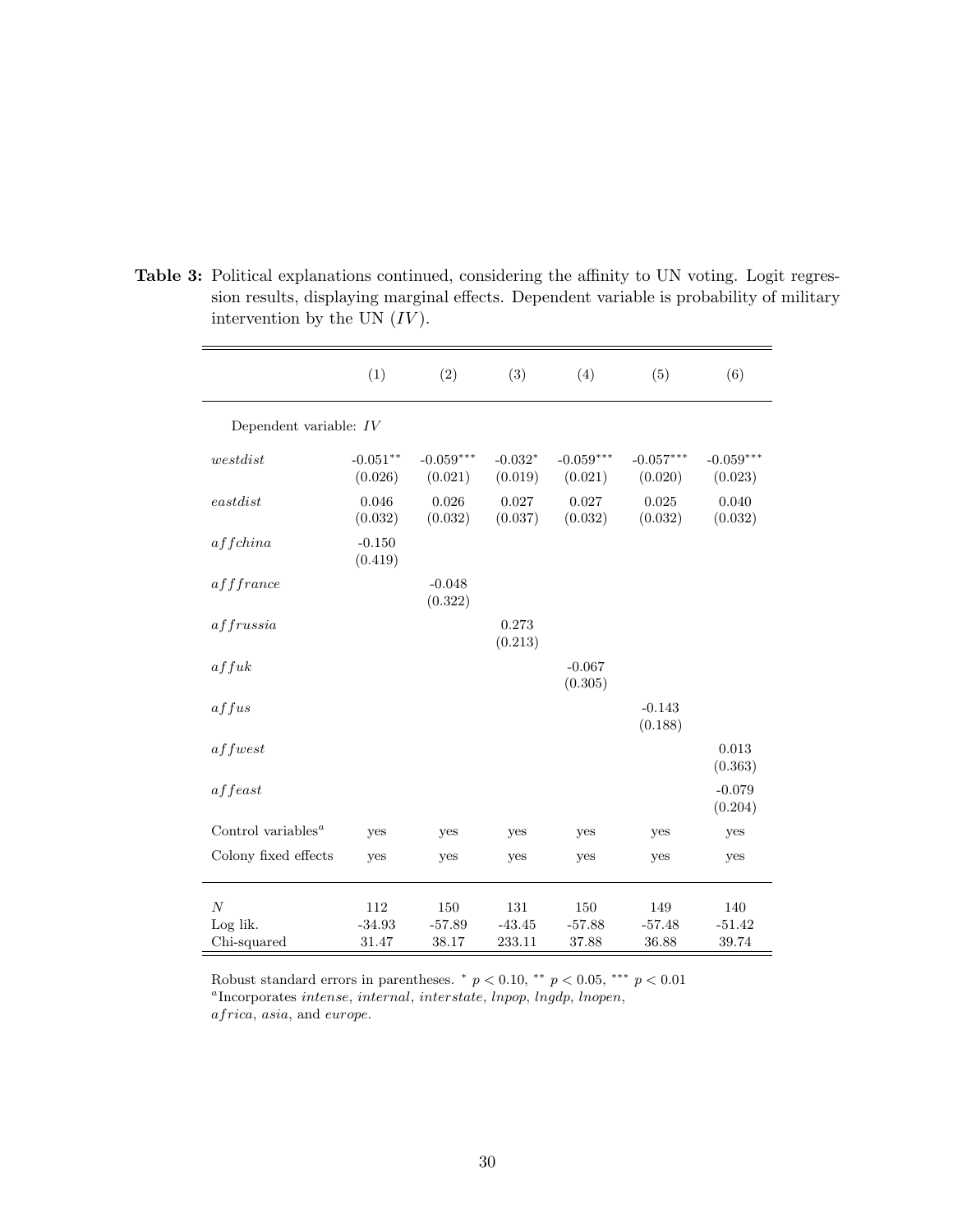|                                             | (1)                   | (2)                   | (3)                   | (4)                   | (5)                  | (6)                   |  |  |  |
|---------------------------------------------|-----------------------|-----------------------|-----------------------|-----------------------|----------------------|-----------------------|--|--|--|
| Dependent variable: $IV$                    |                       |                       |                       |                       |                      |                       |  |  |  |
| westdist                                    | $-0.038**$<br>(0.019) | $-0.039**$<br>(0.020) | $-0.044**$<br>(0.020) | $-0.045**$<br>(0.022) | $-0.037*$<br>(0.019) | $-0.043**$<br>(0.021) |  |  |  |
| $\emph{eastdist}$                           | 0.006<br>(0.015)      | 0.009<br>(0.016)      | 0.014<br>(0.016)      | 0.014<br>(0.015)      | $-0.003$<br>(0.013)  | 0.018<br>(0.028)      |  |  |  |
| $\ln\!approx\!$                             | 0.011<br>(0.020)      |                       |                       |                       |                      |                       |  |  |  |
| lnimports fromus                            |                       | 0.005<br>(0.025)      |                       |                       |                      |                       |  |  |  |
| $\boldsymbol{l}$ nexportstowest             |                       |                       | $-0.036$<br>(0.026)   |                       |                      |                       |  |  |  |
| lnimports from west                         |                       |                       |                       | $-0.056$<br>(0.036)   |                      |                       |  |  |  |
| $\mu_{totalaid}$                            |                       |                       |                       |                       | $0.036*$<br>(0.020)  |                       |  |  |  |
| <i>lnaidus</i>                              |                       |                       |                       |                       |                      | $-0.026$<br>(0.024)   |  |  |  |
| Control variables <sup><math>a</math></sup> | yes                   | yes                   | yes                   | yes                   | yes                  | yes                   |  |  |  |
| Colony fixed effects                        | yes                   | yes                   | yes                   | yes                   | yes                  | yes                   |  |  |  |
| $\overline{N}$                              | 158                   | 158                   | 154                   | 154                   | 145                  | 118                   |  |  |  |
| Log lik.<br>Chi-squared                     | $-57.45$<br>43.71     | $-57.59$<br>42.17     | $-56.18$<br>39.12     | $-55.99$<br>42.33     | $-54.40$<br>38.73    | $-46.22$<br>32.68     |  |  |  |

<span id="page-33-0"></span>Table 4: Economic explanations. Logit regression results, displaying marginal effects. Dependent variable is probability of military intervention by the UN  $(IV)$ .

Robust standard errors in parentheses.  $p < 0.10$ ,  $\alpha^{*} p < 0.05$ ,  $\alpha^{**} p < 0.01$ .

<sup>a</sup>Incorporates intense, internal, interstate, lnpop, lngdp, lnopen,

africa, and asia. europe omitted because it predicts failure perfectly.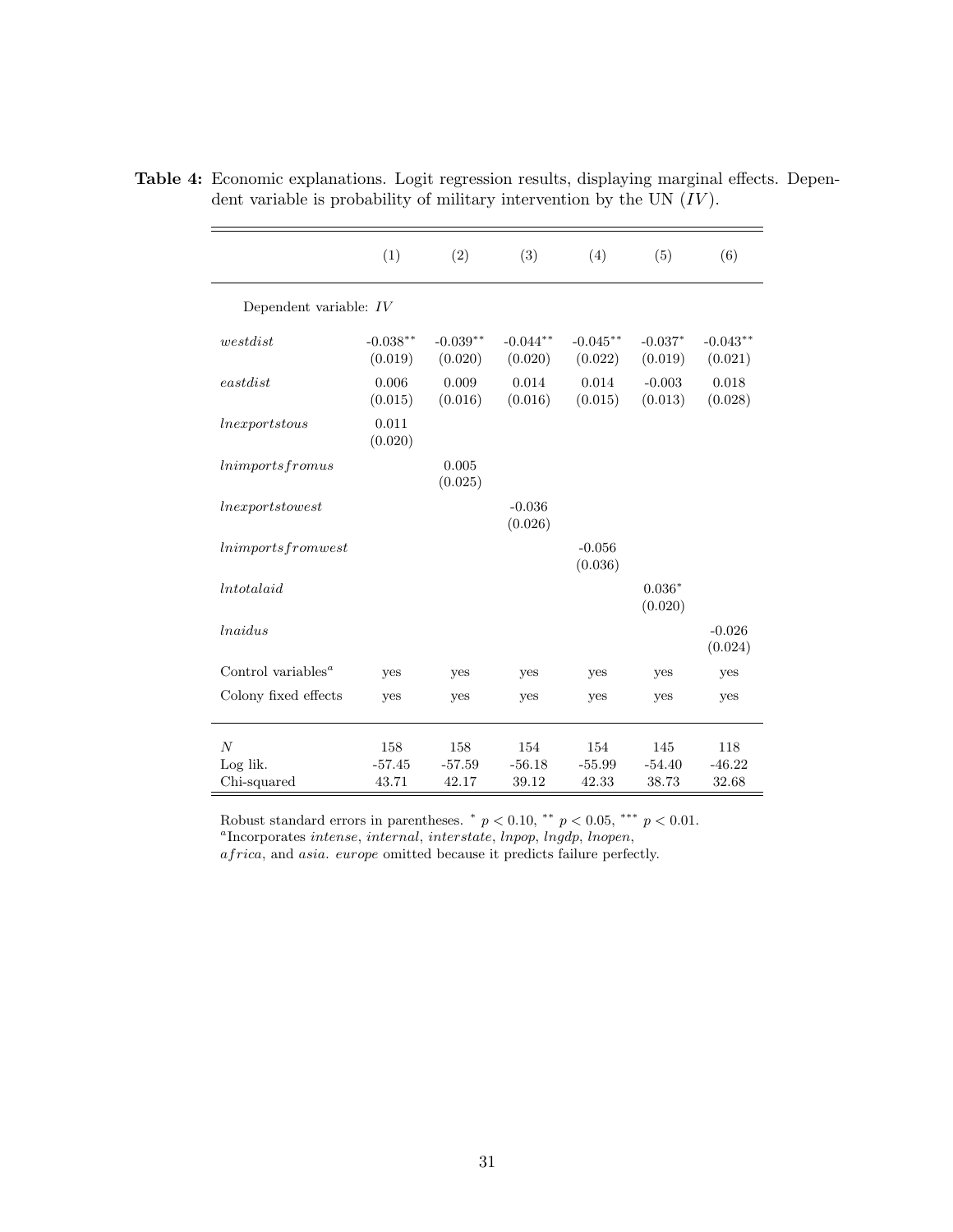|                                             | (1)                    | (2)                    | (3)                   | (4)                    | (5)                    | (6)                    |
|---------------------------------------------|------------------------|------------------------|-----------------------|------------------------|------------------------|------------------------|
| Dependent variable: $IV$                    |                        |                        |                       |                        |                        |                        |
| westdist                                    | $-0.044***$<br>(0.017) | $-0.045***$<br>(0.017) | $-0.042**$<br>(0.017) | $-0.043***$<br>(0.017) | $-0.103***$<br>(0.052) | $-0.045***$<br>(0.018) |
| eastdist                                    | $-0.021$<br>(0.029)    | $-0.020$<br>(0.031)    | $-0.023$<br>(0.034)   | $-0.021$<br>(0.030)    | 0.044<br>(0.046)       | $-0.014$<br>(0.029)    |
| saudidist                                   | 0.019<br>(0.024)       |                        |                       |                        |                        |                        |
| iraqdist                                    |                        | 0.017<br>(0.026)       |                       |                        |                        |                        |
| irandist                                    |                        |                        | 0.019<br>(0.029)      |                        |                        |                        |
| kuwaitdist                                  |                        |                        |                       | 0.017<br>(0.024)       |                        |                        |
| venezueladist                               |                        |                        |                       |                        | 0.052<br>(0.039)       |                        |
| $is \, r \, dist$                           |                        |                        |                       |                        |                        | 0.011<br>(0.025)       |
| Control variables <sup><math>a</math></sup> | yes                    | yes                    | yes                   | yes                    | yes                    | yes                    |
| Colony fixed effects                        | yes                    | yes                    | yes                   | yes                    | yes                    | yes                    |
| $\overline{N}$                              | 174                    | 174                    | 174                   | 174                    | 174                    | 174                    |
| Log lik.                                    | $-68.79$               | $-68.89$               | $-68.89$              | $-68.86$               | $-68.32$               | $-69.02$               |
| Chi-squared                                 | 43.66                  | 44.13                  | 44.23                 | 43.97                  | 45.97                  | 44.16                  |

<span id="page-34-0"></span>Table 5: Economic explanations continued, considering the geographical distance to major oil suppliers. Logit regression results, displaying marginal effects. Dependent variable is probability of military intervention by the UN  $(IV)$ .

Robust standard errors in parentheses.  $\binom{*}{p}$   $<$  0.10,  $\binom{**}{p}$   $<$  0.05,  $\binom{***}{p}$   $<$  0.01 <sup>a</sup>Incorporates intense, internal, interstate, lnpop, lngdp, lnopen,

africa, asia, and europe.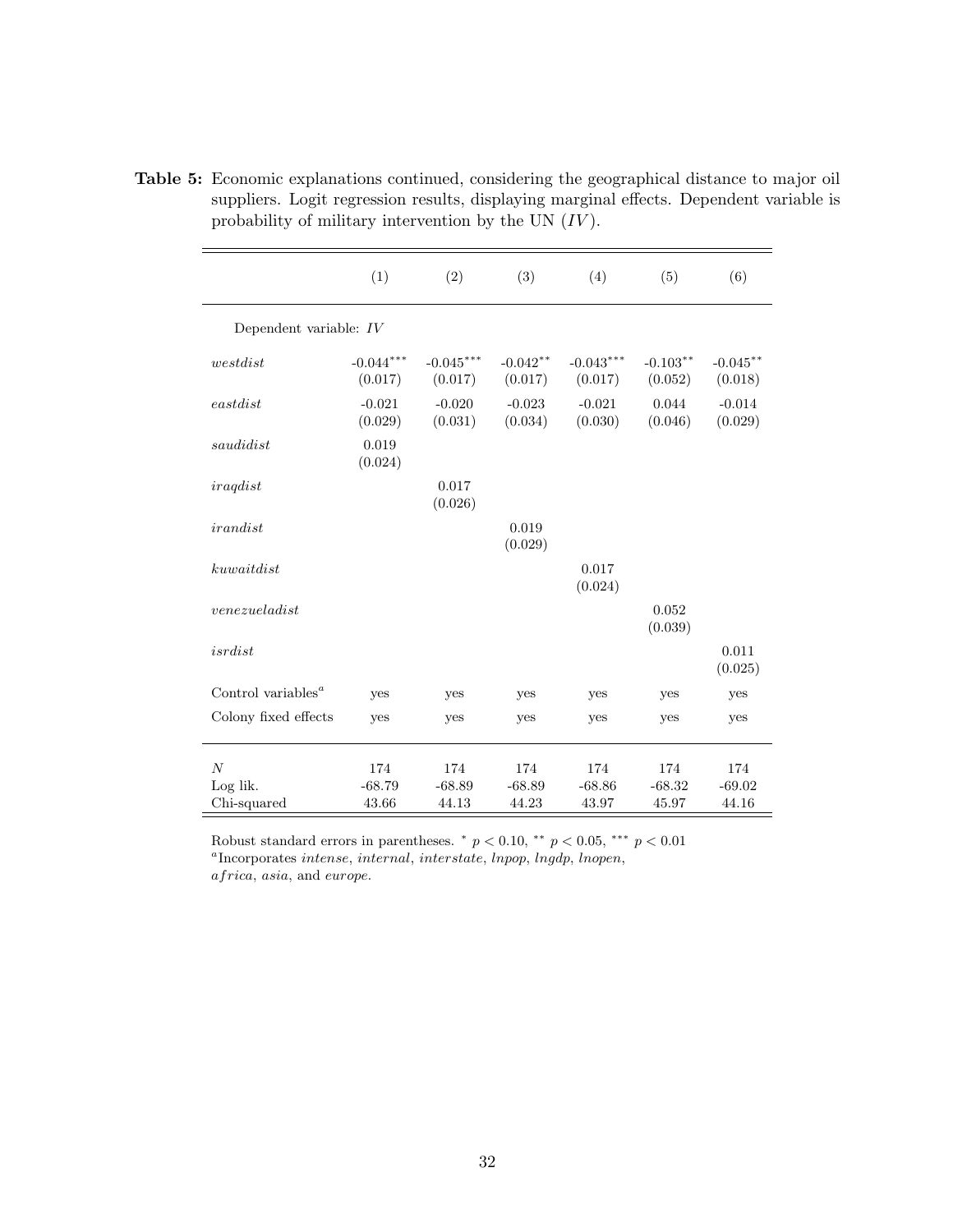|                             | (1)                 | (2)                 | (3)                 | (4)                 | (5)                 | (6)                  |
|-----------------------------|---------------------|---------------------|---------------------|---------------------|---------------------|----------------------|
| Dependent variable: $anyIV$ |                     |                     |                     |                     |                     |                      |
| childist                    | $-0.004$<br>(0.011) |                     |                     |                     |                     |                      |
| fradist                     |                     | $-0.030$<br>(0.019) |                     |                     |                     |                      |
| rusdist                     |                     |                     | $-0.020$<br>(0.022) |                     |                     |                      |
| ukdist                      |                     |                     |                     | $-0.028$<br>(0.019) |                     |                      |
| usdist                      |                     |                     |                     |                     | $-0.017$<br>(0.018) |                      |
| we st dist                  |                     |                     |                     |                     |                     | $-0.035*$<br>(0.021) |
| $\emph{eastdist}$           |                     |                     |                     |                     |                     | 0.014<br>(0.032)     |
| intense                     | $0.304***$          | $0.279***$          | $0.292***$          | $0.280***$          | $0.293***$          | $0.274***$           |
|                             | (0.050)             | (0.051)             | (0.050)             | (0.051)             | (0.049)             | (0.050)              |
| internal                    | $-0.146**$          | $-0.153**$          | $-0.144**$          | $-0.153**$          | $-0.155**$          | $-0.160**$           |
|                             | (0.066)             | (0.067)             | (0.066)             | (0.067)             | (0.068)             | (0.067)              |
| interstate                  | 0.004               | $-0.025$            | $-0.011$            | $-0.024$            | $-0.013$            | $-0.026$             |
|                             | (0.085)             | (0.090)             | (0.086)             | (0.090)             | (0.089)             | (0.092)              |
| lnpop                       | $-0.053**$          | $-0.055**$          | $-0.058**$          | $-0.056**$          | $-0.057**$          | $-0.053**$           |
|                             | (0.022)             | (0.023)             | (0.023)             | (0.023)             | (0.024)             | (0.024)              |
| lnqdp                       | 0.037               | 0.003               | 0.030               | 0.005               | 0.018               | 0.002                |
|                             | (0.037)             | (0.043)             | (0.035)             | (0.043)             | (0.042)             | (0.044)              |
| lnopen                      | $-0.013$            | $-0.018$            | $-0.016$            | $-0.018$            | $-0.018$            | $-0.023$             |
|                             | (0.043)             | (0.045)             | (0.044)             | (0.045)             | (0.044)             | (0.045)              |
| <i>africa</i>               | 0.010               | $-0.133$            | $-0.075$            | $-0.096$            | 0.112               | 0.100                |
|                             | (0.138)             | (0.180)             | (0.179)             | (0.168)             | (0.149)             | (0.209)              |
| asi a                       | $-0.106$            | $-0.170$            | $-0.208$            | $-0.148$            | 0.044               | 0.109                |
|                             | (0.155)             | (0.147)             | (0.204)             | (0.141)             | (0.152)             | (0.304)              |
| curve                       | 0.088               | $-0.081$            | $-0.040$            | $-0.054$            | 0.188               | 0.186                |
|                             | (0.142)             | (0.173)             | (0.213)             | (0.165)             | (0.127)             | (0.284)              |
| Colony fixed effects        | yes                 | yes                 | yes                 | yes                 | yes                 | yes                  |
| $\boldsymbol{N}$            | 174                 | 174                 | 174                 | 174                 | 174                 | 174                  |
| Log lik.                    | -77.75              | $-76.47$            | $-77.41$            | $-76.65$            | $-77.34$            | -76.27               |
| Chi-squared                 | 39.81               | 46.08               | 40.06               | 45.41               | 41.77               | 48.77                |

<span id="page-35-0"></span>Table 6: Logit regression results, displaying marginal effects. Dependent variable is probability of any form of intervention by the UN  $(any IV)$ , including sanctions, embargoes, and observer missions.

Robust standard errors in parentheses.  $p < 0.10$ ,  $\alpha^{**}$   $p < 0.05$ ,  $\alpha^{***}$   $p < 0.01$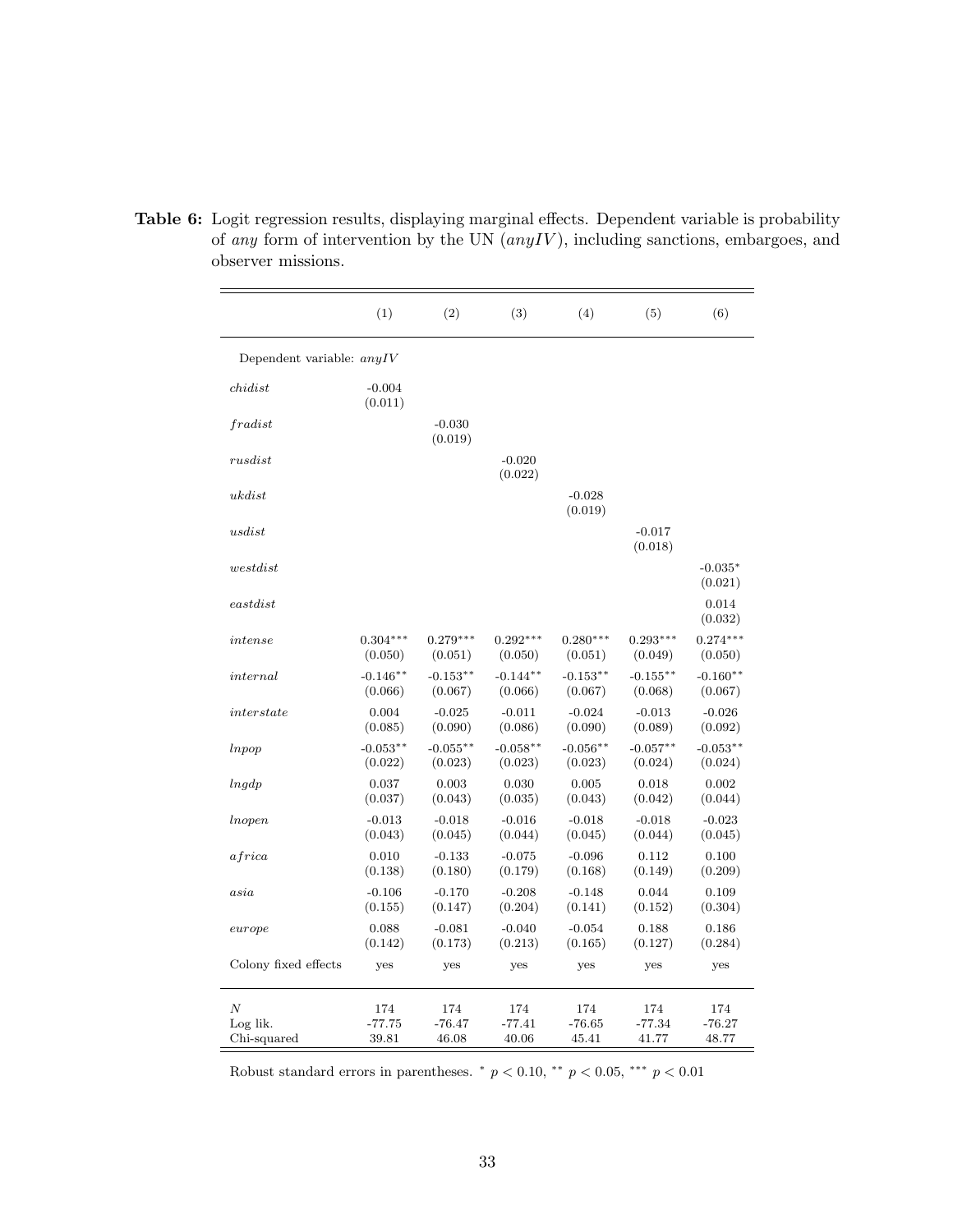|                                                | (1)                 | (2)                 | (3)              | (4)              | (5)              | (6)                 |
|------------------------------------------------|---------------------|---------------------|------------------|------------------|------------------|---------------------|
| Dependent variable: $nommiliary IV$            |                     |                     |                  |                  |                  |                     |
| childist                                       | $-0.005$<br>(0.009) |                     |                  |                  |                  |                     |
| fradist                                        |                     | $-0.000$<br>(0.013) |                  |                  |                  |                     |
| rusdist                                        |                     |                     | 0.011<br>(0.018) |                  |                  |                     |
| ukdist                                         |                     |                     |                  | 0.003<br>(0.014) |                  |                     |
| usdist                                         |                     |                     |                  |                  | 0.021<br>(0.019) |                     |
| we stdist                                      |                     |                     |                  |                  |                  | $-0.004$<br>(0.017) |
| $\emph{eastdist}$                              |                     |                     |                  |                  |                  | 0.030<br>(0.028)    |
| intense                                        | $0.175***$          | $0.167***$          | $0.171***$       | $0.170***$       | $0.180***$       | $0.164***$          |
|                                                | (0.059)             | (0.058)             | (0.059)          | (0.058)          | (0.056)          | (0.050)             |
| internal                                       | $-0.131**$          | $-0.137**$          | $-0.142**$       | $-0.135**$       | $-0.128**$       | $-0.161**$          |
|                                                | (0.058)             | (0.055)             | (0.059)          | (0.055)          | (0.053)          | (0.068)             |
| interstate                                     | 0.024               | 0.017               | 0.021            | 0.022            | 0.045            | 0.008               |
|                                                | (0.070)             | (0.074)             | (0.070)          | (0.074)          | (0.071)          | (0.096)             |
| lnpop                                          | $-0.021$            | $-0.016$            | $-0.012$         | $-0.016$         | $-0.008$         | $-0.006$            |
|                                                | (0.015)             | (0.015)             | (0.015)          | (0.015)          | (0.015)          | (0.016)             |
| lngdp                                          | $0.054*$            | 0.052               | $0.057**$        | 0.056            | $0.070**$        | 0.055               |
|                                                | (0.028)             | (0.037)             | (0.029)          | (0.036)          | (0.032)          | (0.034)             |
| <i>Inopen</i>                                  | 0.015               | 0.023               | 0.026            | 0.024            | 0.033            | 0.029               |
|                                                | (0.032)             | (0.035)             | (0.035)          | (0.035)          | (0.034)          | (0.037)             |
| africa                                         | $-0.042$            | $-0.019$            | 0.035            | $-0.004$         | $-0.125$         | 0.120               |
|                                                | (0.098)             | (0.147)             | (0.136)          | (0.133)          | (0.120)          | (0.147)             |
| asia                                           | $-0.032$            | 0.023               | 0.108            | 0.034            | $-0.101$         | 0.289               |
|                                                | (0.103)             | (0.100)             | (0.167)          | (0.094)          | (0.125)          | (0.270)             |
| curvepe                                        | 0.078               | 0.116               | 0.210            | 0.139            | 0.050            | 0.372               |
|                                                | (0.097)             | (0.120)             | (0.180)          | (0.118)          | (0.090)          | (0.249)             |
| Colony fixed effects <sup><math>a</math></sup> | yes                 | yes                 | yes              | yes              | yes              | yes                 |
| $\boldsymbol{N}$                               | 134                 | 134                 | 134              | 134              | 134              | 134                 |
| Log lik.                                       | $-31.59$            | $-31.71$            | $-31.53$         | $-31.69$         | $-30.74$         | $-30.70$            |
| Chi-squared                                    | 44.38               | 43.74               | 46.80            | 41.74            | 39.95            | 47.89               |

<span id="page-36-0"></span>Table 7: Logit regression results, displaying marginal effects. Dependent variable is probability of non-military form of intervention by the UN  $(nommiliary IV)$ . These include sanctions, embargoes, and observer missions.

Robust standard errors in parentheses.  $p < 0.10$ ,  $\alpha p$ ,  $p < 0.05$ ,  $\alpha p$ ,  $p < 0.01$ 

<sup>a</sup>The dummy for Portuguese colonies is excluded as it predicts failure perfectly.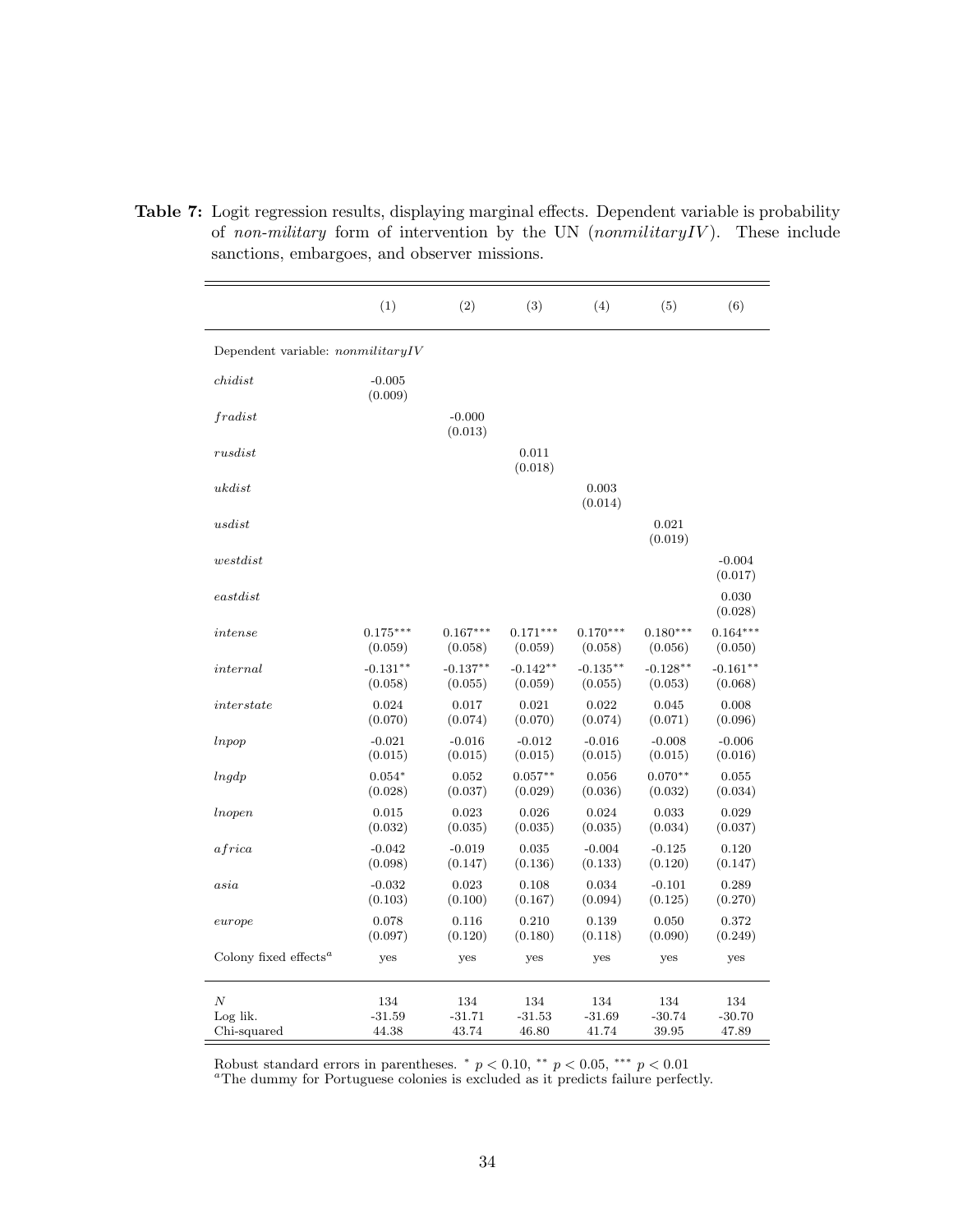|                                   | (1)                 | (2)                   | (3)                    | (4)                   | (5)                    | (6)                   |
|-----------------------------------|---------------------|-----------------------|------------------------|-----------------------|------------------------|-----------------------|
| childist                          | $-0.006$<br>(0.017) |                       |                        |                       |                        |                       |
| fradist                           |                     | $-0.062**$<br>(0.028) |                        |                       |                        |                       |
| rusdist                           |                     |                       | $-0.046$<br>(0.032)    |                       |                        |                       |
| ukdist                            |                     |                       |                        | $-0.062**$            |                        |                       |
| usdist                            |                     |                       |                        | (0.028)               | $-0.049**$             |                       |
| westdist                          |                     |                       |                        |                       | (0.025)                | $-0.073**$            |
| $\emph{eastdist}$                 |                     |                       |                        |                       |                        | (0.032)<br>$-0.005$   |
| maxintense                        | $0.296***$          | $0.259***$            | $0.264***$             | $0.261***$            | $0.283***$             | (0.042)<br>$0.236***$ |
| ninternal                         | (0.103)<br>0.019    | (0.098)<br>0.018      | (0.101)<br>0.014       | (0.098)<br>0.018      | (0.099)<br>0.021       | (0.097)<br>0.02       |
| ninterstate                       | (0.041)<br>0.059    | (0.041)<br>0.045      | (0.04)<br>0.038        | (0.041)<br>0.045      | (0.041)<br>0.043       | (0.041)<br>0.04       |
| lnpopus                           | (0.06)<br>$-0.059$  | (0.059)<br>$-0.063$   | (0.06)<br>$-0.062$     | (0.059)<br>$-0.064$   | (0.058)<br>$-0.078*$   | (0.06)<br>$-0.07*$    |
| lnqdpavq                          | (0.04)<br>$-0.114*$ | (0.04)<br>$-0.176***$ | (0.039)<br>$-0.123***$ | (0.04)<br>$-0.175***$ | (0.041)<br>$-0.155***$ | (0.04)<br>$-0.176***$ |
| In open avg                       | (0.063)<br>$-0.004$ | (0.064)<br>$-0.015$   | (0.058)<br>$-0.008$    | (0.063)<br>$-0.015$   | (0.061)<br>$-0.026$    | (0.061)<br>$-0.033$   |
| africa                            | (0.068)<br>$-0.049$ | (0.07)<br>$-0.31$     | (0.068)<br>$-0.231$    | (0.069)<br>$-0.253$   | (0.068)<br>0.249       | (0.07)<br>0.035       |
| asia                              | (0.169)<br>$-0.234$ | (0.197)<br>$-0.368*$  | (0.204)<br>$-0.501*$   | (0.179)<br>$-0.334*$  | (0.202)<br>0.175       | (0.267)<br>$-0.026$   |
| curvepe                           | (0.253)<br>0.02     | (0.191)<br>$-0.321$   | (0.285)<br>$-0.297$    | (0.182)<br>$-0.287$   | (0.236)<br>0.287       | (0.422)<br>$-0.024$   |
| Colony fixed effects              | $-0.227$<br>yes     | (0.23)<br>yes         | (0.298)<br>yes         | (0.218)<br>yes        | (0.191)<br>yes         | (0.379)<br>yes        |
|                                   |                     |                       |                        |                       |                        |                       |
| $\boldsymbol{N}$                  | 94                  | 94                    | 94                     | 94                    | 94                     | 94                    |
| Diagnostic for spatial dependence |                     |                       |                        |                       |                        |                       |
| Kelejian-Prucha $MI$ test         | 1.835*              | 1.193                 | 1.584                  | 1.246                 | 1.798*                 | 1.193                 |

<span id="page-37-0"></span>Table 8: Classic non-spatial Probit and spatial diagnostics. Dependent variable is probability to intervene  $(IV spatial)$ , replicating table [1.](#page-30-0) Displaying marginal effects.

Standard errors in parentheses.  $*$   $p < 0.10$ ,  $**$   $p < 0.05$ ,  $**$   $p < 0.01$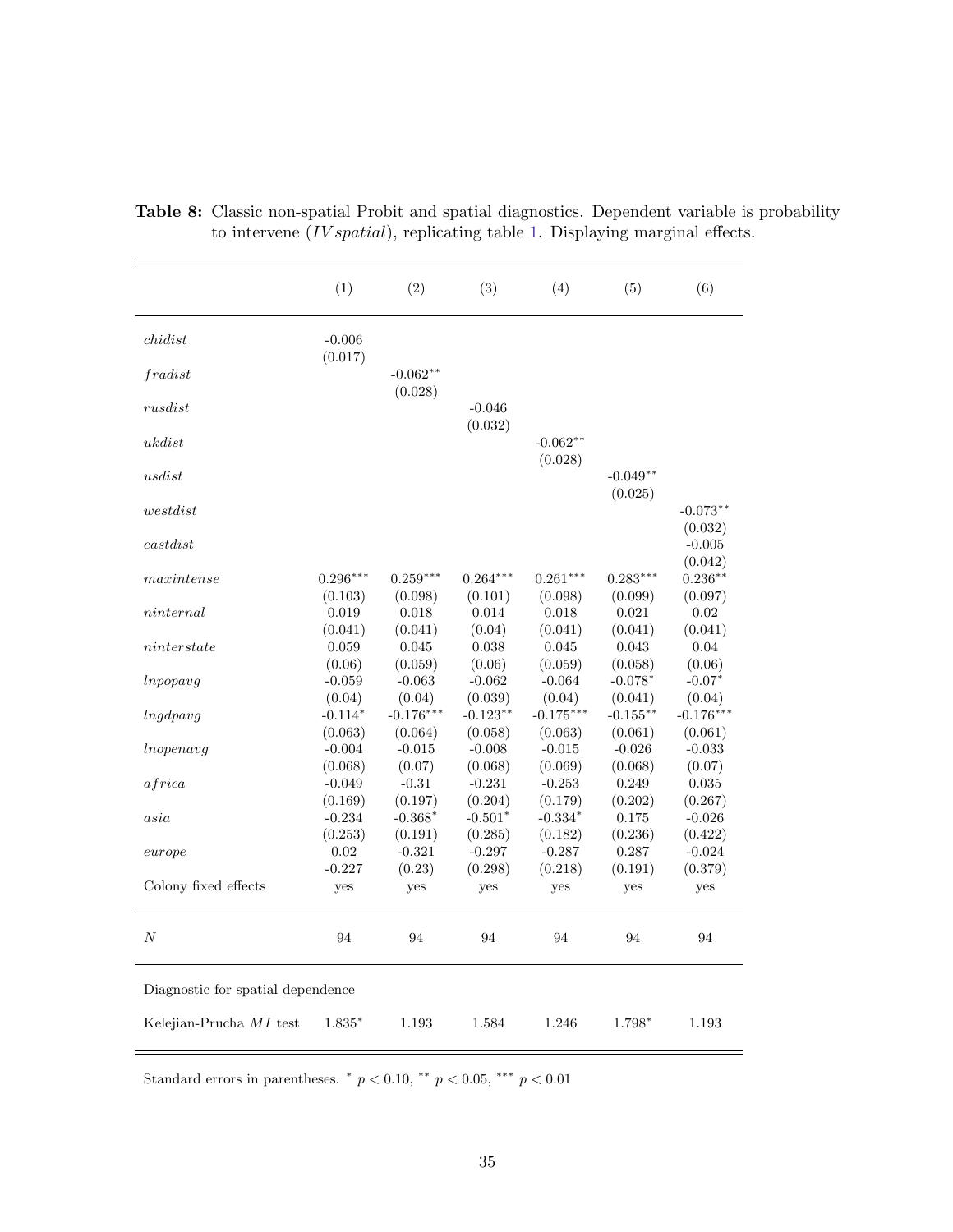|                                             | (1)                      | (2)                      | (3)                      | (4)                      | (5)                      | (6)                      | (7)                      |
|---------------------------------------------|--------------------------|--------------------------|--------------------------|--------------------------|--------------------------|--------------------------|--------------------------|
| Dependent variable: $anyIV$                 |                          |                          |                          |                          |                          |                          |                          |
| westdist                                    | $-0.041**$<br>(0.019)    | $-0.038**$<br>(0.019)    | $-0.036**$<br>(0.018)    | $-0.040**$<br>(0.019)    | $-0.036*$<br>(0.019)     | $-0.039**$<br>(0.019)    | $-0.042**$<br>(0.021)    |
| $\emph{eastdist}$                           | 0.004<br>(0.029)         | $-0.008$<br>(0.026)      | $-0.009$<br>(0.024)      | $-0.007$<br>(0.027)      | $-0.009$<br>(0.025)      | $-0.008$<br>(0.027)      | $-0.010$<br>(0.033)      |
| cinc                                        | $-5.167$<br>(3.502)      |                          |                          |                          |                          |                          |                          |
| year                                        |                          | 0.002<br>(0.003)         |                          |                          |                          |                          |                          |
| currentivs                                  |                          |                          | $0.008*$<br>(0.005)      |                          |                          |                          |                          |
| ivprev                                      |                          |                          | 0.083<br>(0.087)         |                          |                          |                          |                          |
| unmember                                    |                          |                          |                          | 0.008<br>(0.152)         |                          |                          |                          |
| member                                      |                          |                          |                          |                          | $-0.151**$<br>(0.068)    |                          |                          |
| dur                                         |                          |                          |                          |                          |                          | $-0.000$<br>(0.000)      |                          |
| catholic                                    |                          |                          |                          |                          |                          |                          | 0.189<br>(0.138)         |
| muslim                                      |                          |                          |                          |                          |                          |                          | $-0.077$<br>(0.129)      |
| protestant                                  |                          |                          |                          |                          |                          |                          | 0.114<br>(0.414)         |
| Control variables <sup><math>a</math></sup> | yes                      | yes                      | yes                      | yes                      | yes                      | yes                      | yes                      |
| Colony fixed effects                        | yes                      | yes                      | yes                      | yes                      | yes                      | yes                      | yes                      |
| $\boldsymbol{N}$<br>Log lik.<br>Chi-squared | 166<br>$-62.78$<br>56.86 | 174<br>$-68.74$<br>43.10 | 174<br>$-67.50$<br>44.32 | 174<br>$-69.11$<br>44.28 | 174<br>$-66.95$<br>39.17 | 174<br>$-68.99$<br>43.78 | 131<br>$-46.22$<br>34.79 |

<span id="page-38-0"></span>Table 9: Additional robustness checks from logit regressions, displaying marginal effects. Dependent variable is probability of military intervention by the UN  $(IV)$ .

Robust standard errors in parentheses.  $* p < 0.10$ ,  $* p < 0.05$ ,  $*** p < 0.01$ <br><sup>a</sup>Incorporates *intense*, *internal*, *interstate*, *lnpop*, *lngdp*, *lnopen*, africa, asia, and europe.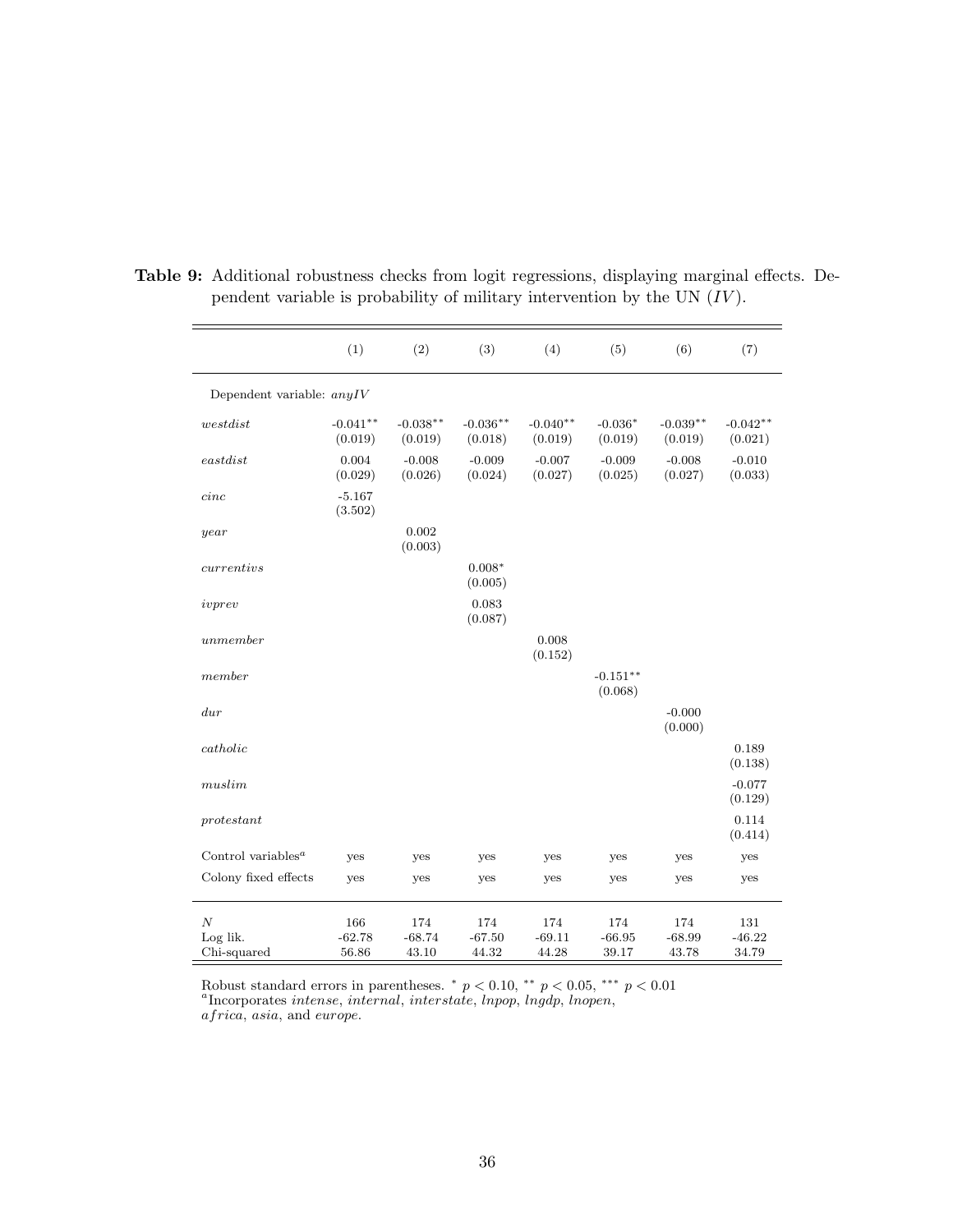## Appendix

| Country       | Year | IV         | Country        | Year | IV  | Country          | Year | <b>IV</b> |
|---------------|------|------------|----------------|------|-----|------------------|------|-----------|
| Africa        |      |            |                |      |     |                  |      |           |
| Egypt         | 1951 | yes        | Tanzania       | 1978 |     | Centra Afr. Rep. | 2001 | yes       |
| Egypt         | 1956 | yes        | South Africa   | 1978 |     | Cote d'Ivoire    | 2002 | yes       |
| Cameroon      | 1960 |            | <b>Tunisia</b> | 1980 |     | Nigeria          | 2003 |           |
| Ethiopia      | 1960 |            | Liberia        | 1980 | ves | Nigeria          | 2004 |           |
| $Congo$ (DR)  | 1960 |            | Gambia         | 1981 |     | Diibouti         | 2008 |           |
| Congo $(DR)$  | 1960 | yes        | Egypt          | 1981 |     | Mauritania       | 2008 |           |
| Ethiopia      | 1961 | yes        | Kenya          | 1982 |     | Libya (NA)       | 2011 | yes       |
| Algeria       | 1963 |            | Somalia        | 1982 | yes | (Sudan)          | 2011 | yes       |
| Sudan (NA)    | 1963 |            | Ethiopia       | 1982 |     | (Sudan)          | 2011 |           |
| $Congo$ (DR)  | 1964 | yes        | Chad           | 1983 |     | South Sudan (NA) | 2012 | yes       |
| Ethiopia      | 1964 |            | Burkina Faso   | 1985 |     | South Sudan (NA) | 2012 |           |
| Gabon         | 1964 |            | Togo           | 1986 |     | Mali (NA)        | 2012 |           |
| Ethiopia      | 1964 |            | Burkina Faso   | 1987 |     |                  |      |           |
| Burundi       | 1965 | yes        | Chad           | 1987 |     | Asia             |      |           |
| Ghana         | 1966 |            | Senegal        | 1988 |     | China $(NA)$     | 1950 |           |
| Chad          | 1966 | yes        | Comoros        | 1989 |     | Indonesia (NA)   | 1950 |           |
| Zimbabwe      | 1966 |            | Rwanda         | 1990 | yes | Thailand         | 1951 |           |
| South Africa  | 1966 | yes        | Mali           | 1990 |     | Indonesia $(NA)$ | 1953 |           |
| Nigeria       | 1966 |            | Algeria        | 1990 |     | India            | 1955 |           |
| Egypt         | 1967 | yes        | Sierra Leone   | 1991 | yes | Vietnam (NA)     | 1955 |           |
| Nigeria       | 1967 |            | Djibouti       | 1991 |     | Oman (NA)        | 1957 |           |
| Cambodia (NA) | 1967 | yes        | Angola         | 1991 | ves | Malaysia         | 1957 |           |
| Sudan         | 1971 | yes        | Ethiopia       | 1991 |     | Myanmar (NA)     | 1957 |           |
| Morocco       | 1971 |            | Niger          | 1991 |     | Iraq (NA)        | 1958 | yes       |
| Madagascar    | 1971 |            | Congo, Rep.    | 1993 |     | Lebanon $(NA)$   | 1958 | yes       |
| Uganda        | 1971 |            | Eritrea        | 1993 |     | China.           | 1959 |           |
| Ethiopia      | 1974 |            | Niger          | 1994 |     | Myanmar (NA)     | 1959 |           |
| Cambodia      | 1975 |            | Cameroon       | 1994 |     | Lao PDR (NA)     | 1959 |           |
| Morocco       | 1975 | <b>ves</b> | Niger          | 1995 |     | Nepal            | 1960 | yes       |
| Angola        | 1975 | yes        | Comoros        | 1997 |     | Iraq $(NA)$      | 1961 |           |
| Cambodia      | 1975 |            | Lesotho        | 1998 |     | Indonesia        | 1962 |           |
| Ethiopia      | 1975 |            | Guinea-Bissau  | 1998 | yes | Indonesia        | 1962 | yes       |
| Mauritania    | 1975 |            | <b>Eritrea</b> | 1998 | yes | Malaysia         | 1963 |           |
| Ethiopia      | 1977 |            | $Congo$ (DR)   | 1998 | yes | Thailand         | 1965 |           |
| Mozambique    | 1977 | yes        | Guinea         | 2000 |     | Vietnam (NA)     | 1965 |           |

Table A.1: Conflicts since 1945. IV stands for UN military intervention.

Source: Uppsala Conflict Data Program (UCDP), using conflicts since 1950.

Exculding extrasystemic armed conflicts.

Conflicts in parentheses use data from the World Bank for  $lngdp$  and  $lnopen$ .

NA = data not available and conflict not included in sample.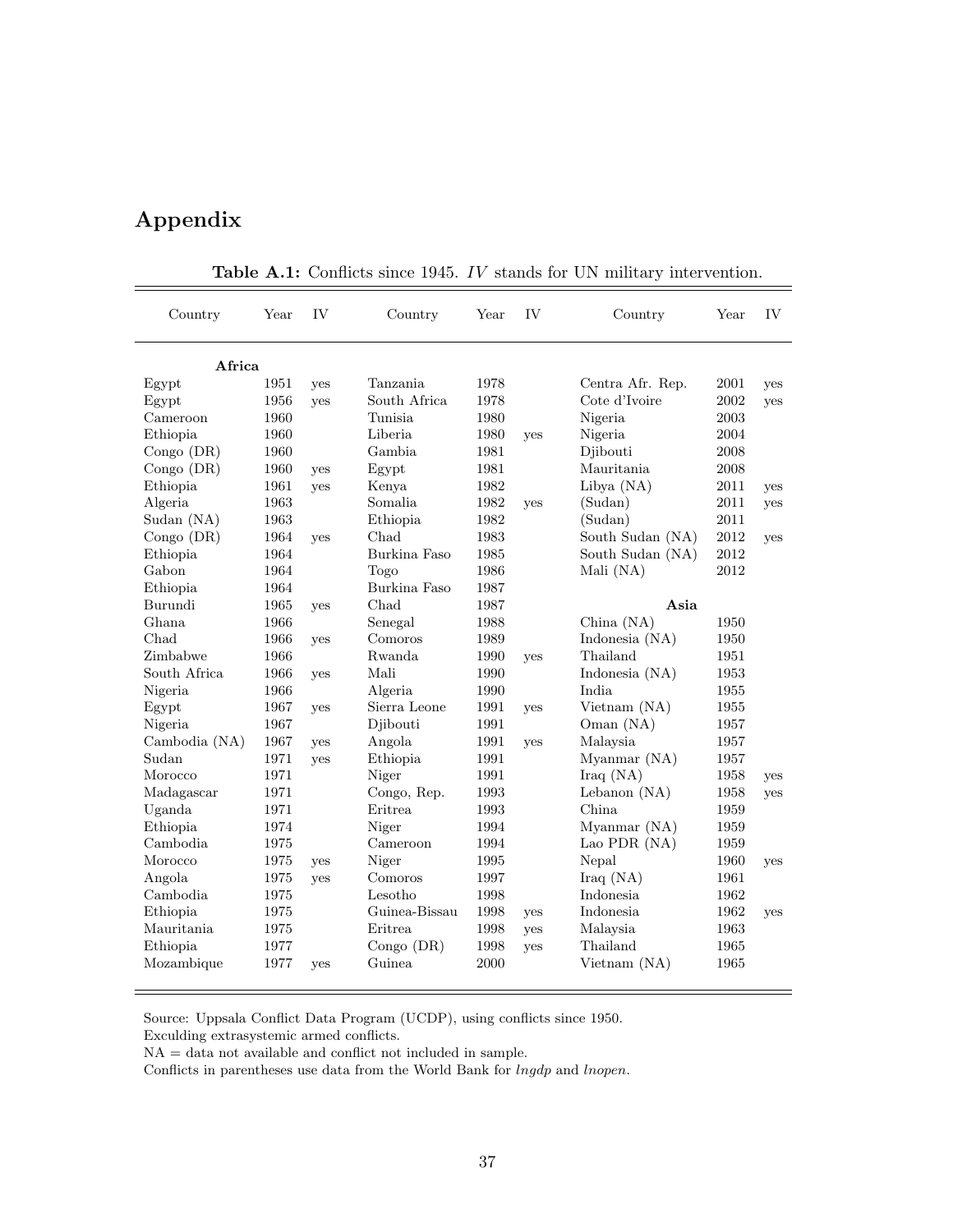| Country           | Year | IV         | Country        | Year | IV  | Country           | Year | IV         |
|-------------------|------|------------|----------------|------|-----|-------------------|------|------------|
| Asia              |      |            | Pakistan       | 1990 |     | Bosnia & Herz.    | 1993 |            |
| Indonesia         | 1965 |            | Iraq           | 1990 | yes | (Azerbaijan)      | 1993 |            |
| India             | 1966 |            | Russia         | 1990 |     | Serbia            | 1996 | yes        |
| Syria             | 1966 |            | (Tajikistan)   | 1992 | yes | Macedonia, FYR    | 2000 |            |
| Israel            | 1967 |            | (Tajikistan)   | 1992 |     |                   |      |            |
| Israel            | 1967 | yes        | India          | 1993 |     | North America     |      |            |
| Oman $(NA)$       | 1968 |            | Russia         | 1993 |     | Cuba $(NA)$       | 1953 |            |
| China             | 1969 |            | Yemen, Rep.    | 1994 |     | Honduras          | 1957 |            |
| China             | 1969 |            | Russia         | 1994 |     | Dominican Rep.    | 1965 | yes        |
| Philippines       | 1970 |            | Myanmar (NA)   | 1997 |     | El Salvador       | 1969 |            |
| Pakistan          | 1971 |            | <b>Russia</b>  | 1999 |     | El Salvador       | 1972 | <b>ves</b> |
| Sri Lanka         | 1971 |            | Uzbekistan     | 1999 |     | Nicaragua         | 1974 | yes        |
| Iran              | 1972 |            | Iraq           | 2003 |     | Grenada           | 1983 |            |
| Iran              | 1972 |            | India          | 2004 |     | Panama            | 1989 |            |
| Myanmar (NA)      | 1973 |            | <b>India</b>   | 2005 |     | Panama            | 1989 |            |
| Pakistan          | 1973 |            | <b>Russia</b>  | 2007 |     | Haiti             | 1989 | ves        |
| China             | 1974 |            | Myanmar (NA)   | 2009 |     | Trinidad & Tobago | 1990 |            |
| Indonesia         | 1975 | yes        |                |      |     | Mexico            | 1994 |            |
| Bangladesh        | 1975 |            | <b>Europe</b>  |      |     | United States     | 2001 |            |
| Sri Lanka         | 1975 |            | Hungary (NA)   | 1956 |     |                   |      |            |
| Afghanistan       | 1978 | <b>ves</b> | France         | 1961 |     | South America     |      |            |
| Saudi Arabia (NA) | 1979 |            | France         | 1961 |     | Argentina         | 1955 |            |
| India             | 1979 |            | Spain          | 1968 |     | Venezuela         | 1962 |            |
| Iran              | 1979 |            | United Kingdom | 1970 |     | Colombia          | 1964 |            |
| Afghanistan       | 1979 |            | Cyprus         | 1974 |     | Peru              | 1965 |            |
| <b>India</b>      | 1979 |            | Romania        | 1989 |     | El Salvador       | 1969 |            |
| India             | 1981 |            | (Georgia)      | 1991 |     | Uruguay           | 1970 |            |
| Lao PDR           | 1982 |            | Serbia         | 1991 | yes | El Salvador       | 1972 | yes        |
| India             | 1983 |            | (Georgia)      | 1991 |     | Chile             | 1973 |            |
| Turkey            | 1983 |            | Azerbaijan     | 1991 |     | Nicaragua         | 1974 | yes        |
| <b>India</b>      | 1984 |            | (Moldova)      | 1991 |     | Argentina         | 1982 |            |
| Israel            | 1986 |            | Serbia         | 1991 |     | Suriname          | 1986 |            |
| Turkey            | 1987 |            | (Georgia)      | 1992 | yes | Ecuador           | 1995 |            |
| Indonesia         | 1989 |            | Bosnia & Herz. | 1992 |     |                   |      |            |
| <b>India</b>      | 1989 |            | Croatia        | 1992 | yes | Oceania           |      |            |
| Russia            | 1990 |            | Bosnia & Herz. | 1992 | ves | Papua New G.      | 1989 |            |

Table A.1 cont.: Conflicts since 1945. IV stands for UN military intervention.

Source: Uppsala Conflict Data Program (UCDP), using conflicts since 1950.

Exculding extrasystemic armed conflicts.

 ${\rm NA}$  = data not available and conflict not included in sample.

Conflicts in parentheses use data from the World Bank for *lngdp* and *lnopen*.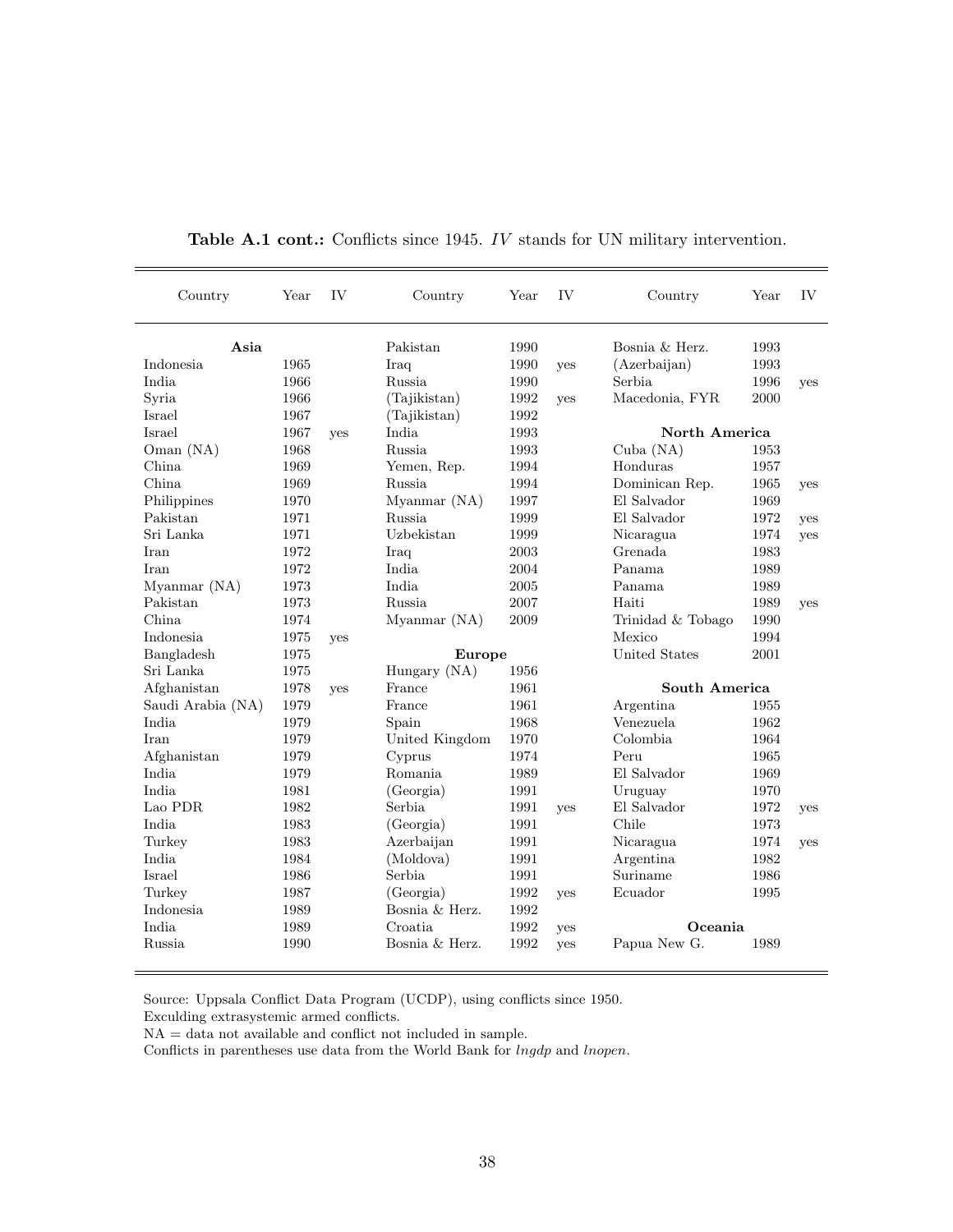| Variable                     | Mean    | (Std. Dev.) | N   | Source <sup>1</sup> | Description                                                                                                                                |
|------------------------------|---------|-------------|-----|---------------------|--------------------------------------------------------------------------------------------------------------------------------------------|
| IV                           | 0.23    | (0.42)      | 174 | UN                  | $Dummy = 1$ if UN military intervention takes place<br>(peace keeping or peace building)                                                   |
| childist                     | 5.64    | (4.47)      | 174 |                     | Distance to China in 1,000 km                                                                                                              |
| fradist                      | 4.62    | (2.78)      | 174 |                     | Distance to France in $1,000$ km                                                                                                           |
| rusdist                      | 3.36    | (2.98)      | 174 |                     | Distance to Russia in 1,000 km                                                                                                             |
| ukdist                       | 5.18    | (2.67)      | 174 |                     | Distance to the United Kingdom in 1,000 km                                                                                                 |
| usdist                       | 7.85    | (3.03)      | 174 |                     | Distance to the United States in 1,000 km                                                                                                  |
| westdist                     | 3.95    | (2.58)      | 174 |                     | Distance to the closest border of France, the UK, or the<br>$US$ in $1,000$ km                                                             |
| $\emph{eastdist}$            | 3.07    | (3.08)      | 174 |                     | Distance to the closest border of China or Russia in 1,000<br>km                                                                           |
| intense                      | 0.45    | (0.50)      | 174 | <b>UCDP</b>         | Dummy $= 1$ if over 999 battle-related deaths                                                                                              |
| internal                     | 0.59    | (0.49)      | 174 | <b>UCDP</b>         | $Dummy = 1$ if internal armed conflict                                                                                                     |
| interstate                   | 0.20    | (0.40)      | 174 | <b>UCDP</b>         | $Dummy = 1$ if interstate armed conflict                                                                                                   |
| internationalized            | 0.21    | (0.41)      | 174 | <b>UCDP</b>         | $Dummy = 1$ if internationalized internal armed conflict                                                                                   |
| lnpop                        | 9.69    | (1.82)      | 174 | <b>PWT 7.1</b>      | $Ln(population);$ variable $POP$                                                                                                           |
| $ln\,$                       | 7.48    | (1.06)      | 174 | <b>PWT 7.1</b>      | Ln PPP Converted GDP Per Capita (Laspeyres) at 2005<br>constant prices]; variable $rqdpl$                                                  |
| <i>lnopen</i>                | 3.67    | (0.79)      | 174 | <b>PWT 7.1</b>      | Ln(openness at 2005 constant prices in $\%$ ); variable <i>openk</i>                                                                       |
| africa                       | 0.44    | (0.50)      | 174 |                     | $Dummy = 1$ if country in Africa                                                                                                           |
| asia                         | 0.32    | (0.47)      | 174 |                     | $Dummy = 1$ if country in Asia                                                                                                             |
| curvepe                      | 0.11    | (0.32)      | 174 |                     | $Dummy = 1$ if country in Europe                                                                                                           |
| northamerica                 | 0.07    | (0.25)      | 174 |                     | $Dummy = 1$ if country in North America                                                                                                    |
| oceania                      | 0.01    | (0.08)      | 174 |                     | $Dummy = 1$ if country in Oceania                                                                                                          |
| southamerica                 | 0.05    | (0.22)      | 174 |                     | $Dummy = 1$ if country in Latin America                                                                                                    |
| french                       | 0.29    | (0.46)      | 174 |                     | $Dummy = 1$ if (former) French colony                                                                                                      |
| portuguese                   | 0.04    | (0.20)      | 174 |                     | $Dummy = 1$ if (former) Portuguese colony                                                                                                  |
| dutch                        | 0.08    | (0.27)      | 174 |                     | $Dummy = 1$ if (former) Dutch colony                                                                                                       |
| $\textit{cold} \textit{war}$ | 0.76    | (0.43)      | 174 |                     | Dummy $= 1$ if the conflict started before 1992                                                                                            |
| ownint                       | 0.07    | (0.26)      | 174 |                     | $Dummy = 1$ if one of the 5 permanent UNSC members<br>intervened independently in conflict                                                 |
| $\text{polyIV}$              | $-0.87$ | (6.35)      | 164 | Polity IV           | Level of democracy from $-10$ (totally autocratic) to $+10$<br>(total democracy); variable $\text{poly2}$ at beginning year of<br>conflict |
| affchina                     | 0.89    | (0.11)      | 112 | Affinity of Nations | Voting similarity index in UN resolutions between conflict<br>nation and China (beginning year of conflict)                                |
| afffrance                    | 0.61    | (0.11)      | 150 | Affinity of Nations | Voting similarity index in UN resolutions between conflict<br>nation and France (beginning year of conflict)                               |
| affrussia                    | 0.77    | (0.14)      | 131 | Affinity of Nations | Voting similarity index in UN resolutions between conflict<br>nation and Russia (beginning year of conflict)                               |
| affuk                        | 0.59    | (0.12)      | 150 | Affinity of Nations | Voting similarity index in UN resolutions between conflict<br>nation and the UK (beginning year of conflict)                               |

Table A.2: Summary statistics

 $1$ <sup>UN</sup> = UN Security Council resolutions; UCDP = Uppsala Conflict Data Program; PWT = Penn World Table version 7.1.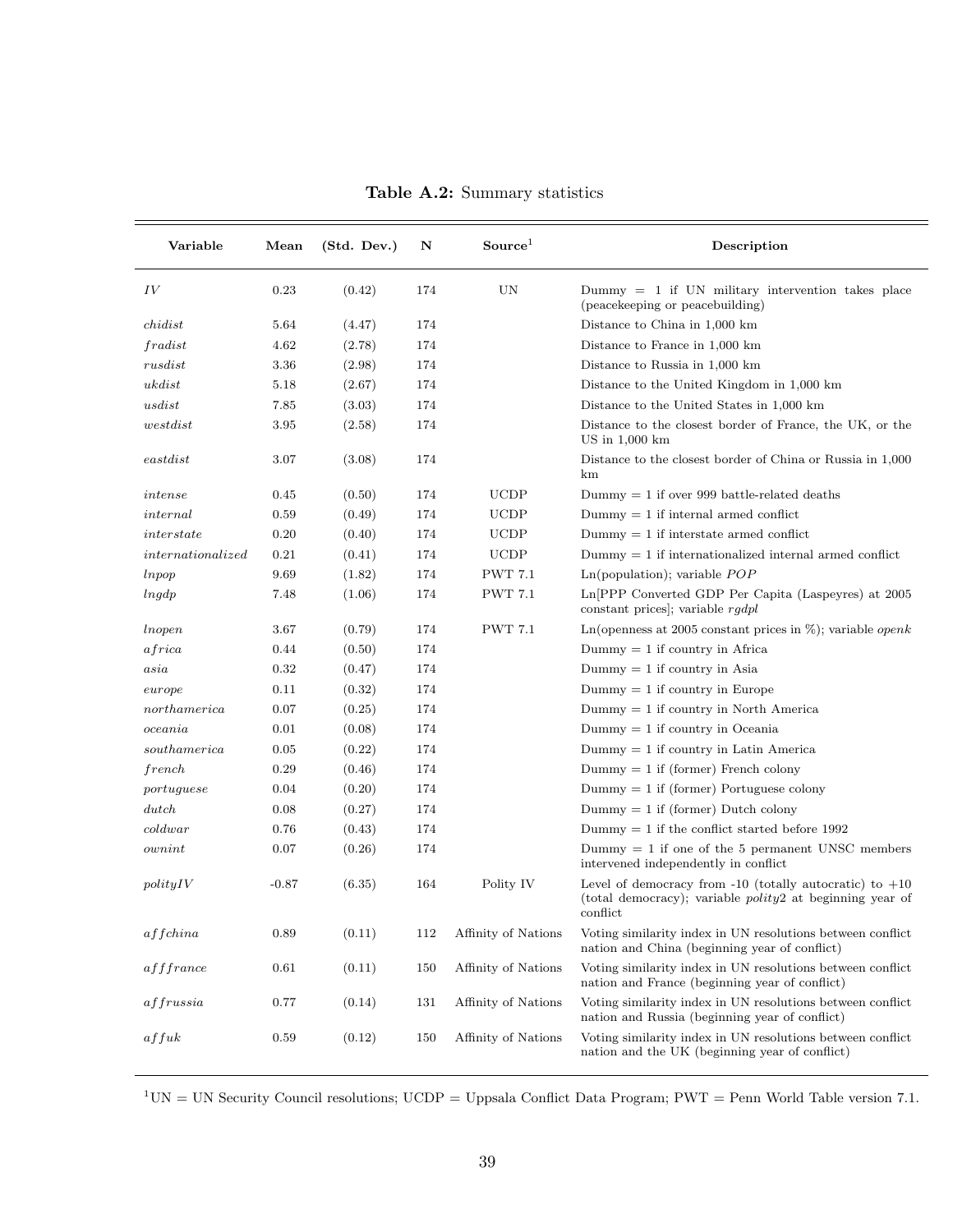| Variable            | Mean    | (Std. Dev.) | N   | Source <sup>1</sup> | Description                                                                                                                                                 |
|---------------------|---------|-------------|-----|---------------------|-------------------------------------------------------------------------------------------------------------------------------------------------------------|
| affus               | 0.44    | (0.20)      | 149 | Affinity of Nations | Voting similarity index in UN resolutions between con-<br>flict nation and the US (beginning year of conflict)                                              |
| affwest             | 0.63    | (0.10)      | 150 | Affinity of Nations | Voting similarity index in UN resolutions between con-<br>flict nation and the maximum score from France, the<br>UK, or the US (beginning year of conflict) |
| a f feast           | 0.84    | (0.15)      | 144 | Affinity of Nations | Voting similarity index in UN resolutions between con-<br>flict nation and the maximum score from China or<br>Russia (beginning year of conflict)           |
| $\ln\!exports$      | 0.83    | (2.59)      | 158 | Correlates of War   | Ln(total exports of conflict country to the US at be-<br>ginning year of conflict)                                                                          |
| lnimportsfromus     | 0.96    | (2.23)      | 158 | Correlates of War   | Ln(total imports of conflict country from the US at<br>beginning year of conflict)                                                                          |
| lnexportstowest     | 1.80    | (2.23)      | 154 | Correlates of War   | Ln(total exports of conflict country to France, the UK,<br>and the US at beginning year of conflict)                                                        |
| lnimports from west | 1.91    | (1.84)      | 154 | Correlates of War   | Ln(total imports of conflict country from France, the<br>UK, and the US at beginning year of conflict)                                                      |
| <i>Intotalaid</i>   | 18.13   | (1.93)      | 145 | World Bank          | Ln(total aid received by conflict country at beginning<br>year of conflict)                                                                                 |
| <i>lnaidus</i>      | 16.83   | (1.73)      | 118 | World Bank          | Ln(total aid received by conflict country from the US<br>at beginning year of conflict)                                                                     |
| saudidist           | 3.32    | (3.37)      | 174 |                     | Distance to Saudi Arabia in 1,000 km                                                                                                                        |
| iraqdist            | 3.83    | (3.38)      | 174 |                     | Distance to Iraq in 1,000 km                                                                                                                                |
| irandist            | 3.68    | (3.50)      | 174 |                     | Distance to Iran in 1,000 km                                                                                                                                |
| kuwaitdist          | 4.22    | (3.47)      | 174 |                     | Distance to Kuwait in 1,000 km                                                                                                                              |
| venezueladist       | 9.01    | (4.25)      | 174 |                     | Distance to Venezuela in 1,000 km                                                                                                                           |
| $is \, r \, dist$   | 3.98    | (3.31)      | 174 |                     | Distance to Israel in 1,000 km                                                                                                                              |
| cinc                | 0.01    | (0.03)      | 166 | Correlates of War   | Composite Index of National Capability score                                                                                                                |
| year                | 1980.66 | (14.08)     | 174 | <b>UCDP</b>         | Beginning year of conflict                                                                                                                                  |
| currentivs          | 6.51    | (5.64)      | 174 | UN                  | Amount of ongoing military UN interventions at the<br>beginning year of the conflict                                                                        |
| ivprev              | 0.07    | (0.25)      | 174 | UN                  | $Dummy = 1$ if UN intervened in country before                                                                                                              |
| unmember            | 0.95    | (0.22)      | 174 | UN                  | Dummy $= 1$ if conflict country is UN member in the<br>beginning year of the conflict                                                                       |
| member              | 0.28    | (0.45)      | 174 | UN                  | $Dummy = 1$ if conflict country was a non-permanent<br>member of the UNSC at any time during the conflict                                                   |
| $_{dur}$            | 143.02  | (170.26)    | 174 | UCDP                | Duration of conflict in months (until December 2012)                                                                                                        |
| catholic            | 23.58   | (32.83)     | 131 | QoG                 | Percentage catholic in society in 1980                                                                                                                      |
| muslim              | 32.59   | (36.73)     | 131 | QoG                 | Percentage muslim in society in 1980                                                                                                                        |
| protestant          | 6.23    | (10.77)     | 131 | QoG                 | Percentage protestant in society in 1980                                                                                                                    |

Table A.2 cont.: Summary statistics

<sup>1</sup>UCDP = Uppsala Conflict Data Program;  $Q_0G = Q$ uality of Government index from [Teorell et al.](#page-26-11) [\(2011\)](#page-26-11).